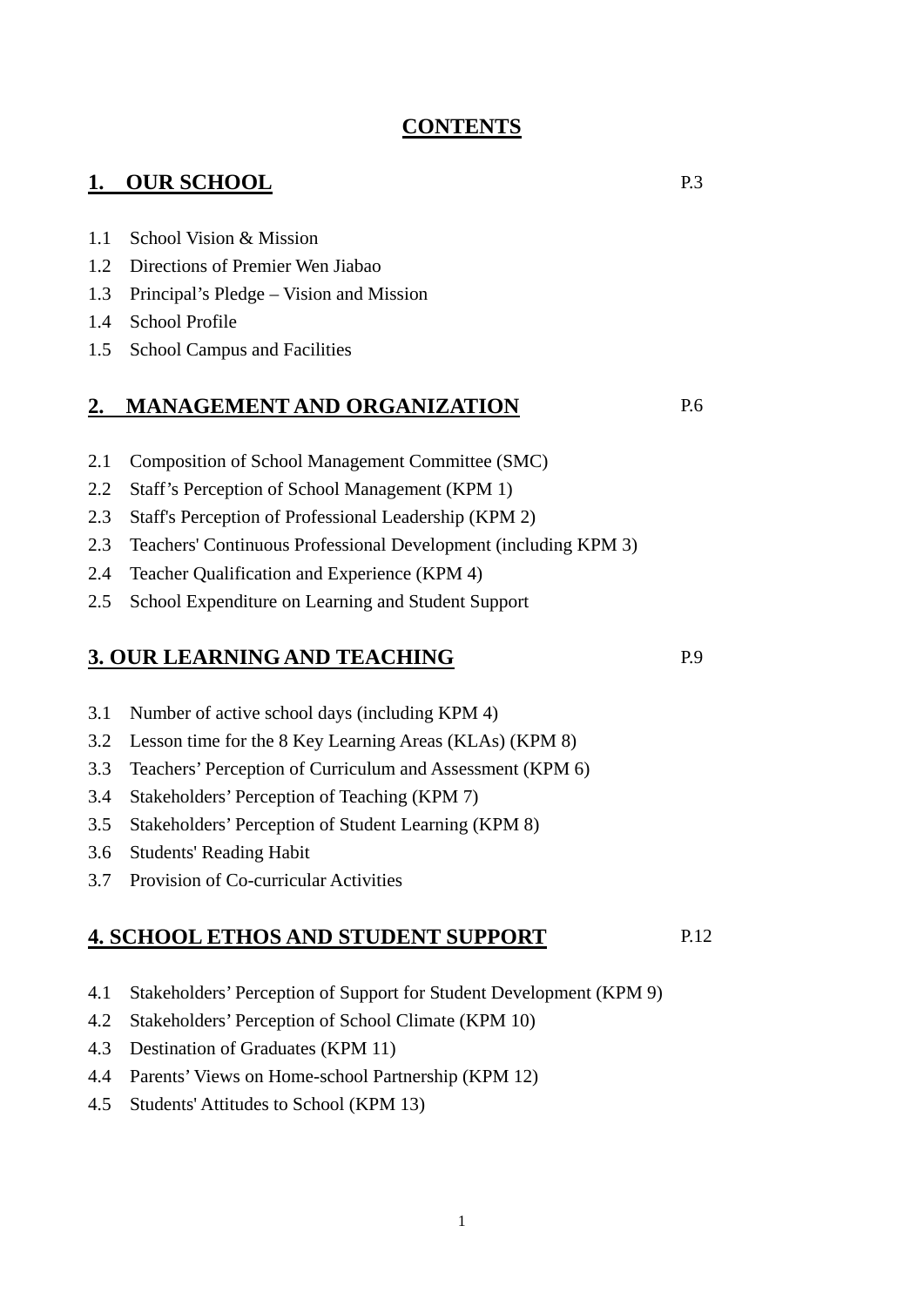### **5. PERFORMANCE OF STUDENTS**

- 5.1 Pre-Secondary 1 Hong Kong Attainment Test (KPM 14)
- 5.2 Secondary 3 Territory-wide System Assessment (KPM 15)
- 5.3 Public Examination Results (KPM 16)
- 5.4 Student Participation in Inter-school Events (KPM 18)
- 5.5 Student participation in Uniform/Social and Voluntary Services Groups (KPM 19)
- 5.6 Students' Attendance (KPM 20)
- 5.7 Students' Physical Development (KPM 21)
- 5.8 Inter-school Activities and Awards Won in the Past 6 Years

#### **6. ACHIEVEMENTS AND REFLECTIONS**

P.20

6.1 Enhancing the Effectiveness of Remedial and Enhancement Program

#### **APPENDICES**

- Appendix A Extra-Curricular Activities Achievements 2008-09
- Appendix B English Enhancement Scheme 2008-09
- Appendix C School-based After-school Learning and Support Programme 2008-09
- Appendix D School-based Support Grant for Newly Arrived Children 2008-09
- Appendix E Use of Special One-off IT Grant
- Appendix F Financial Report (with report for CEG)
- Appendix G Professional Preparation for New Senior Secondary Curriculum
- Appendix H Use of Composite IT Grant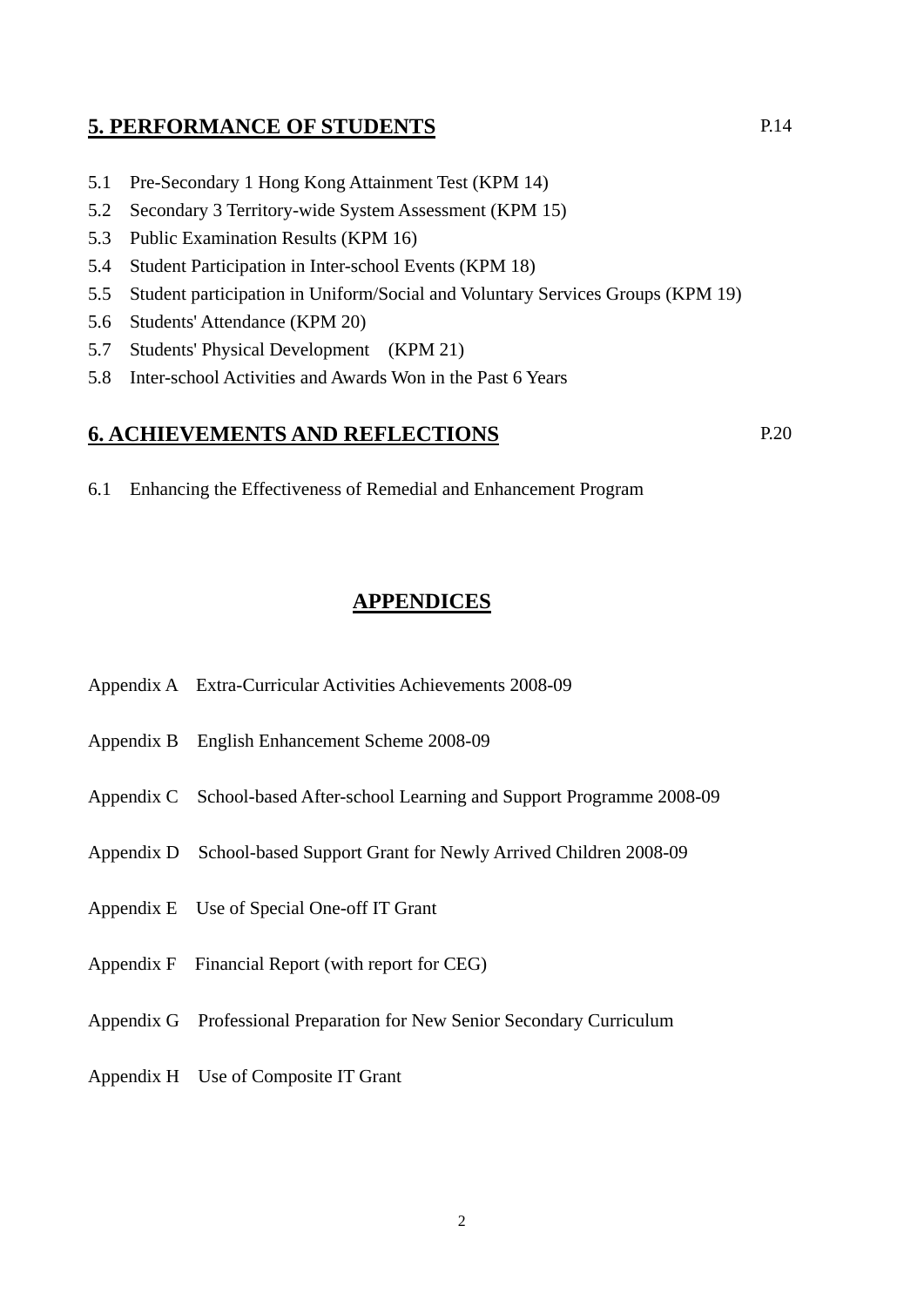# **1. OUR SCHOOL**

# **1.1 School Vision & Mission**

The Church of Christ in China has the following vision, mission and core values:

Vision Statement

- Together we nurture the lives of our students.
- Hand in hand we witness the love of God. (並肩培育豐盛生命,攜手見證基督大愛)

### Mission Statement

Motivated by the Love of Christ and convinced of the value of man, we strive to provide quality education to our students, to elicit their potential and to share with them the holistic views of the gospel. We also pledge to educate our students to be good citizen so that they can make contribution to our society and our country.

Core Competence

- Evangelism and Service, Loving and Caring (傳道服務、愛心關懷).
- Whole-person education for all (有教無類、全人教育).
- Positive, Progressive and commitment (積極進取、勇於承擔).

# **1.2 Directions of Premier Wen Jiabao**

Core Directions laid down in Premier Wen's reply letter dated 29 July 20071.

- 1. Strong and Healthy (壯健)
- 2. Wide Exposure and Eager to learn (博學)
- 3. Keep striving for excellence (進步)
- 4. Enjoy learning (愉快)

# Core Directions of Premier Wen's Calligraphy Scroll:

杜鵑再拜憂天淚,精衛無窮填海心

- 1. Commitment to Hong Kong and the nation (熱愛並建設香港和祖國)
- 2. Perseverance (堅毅)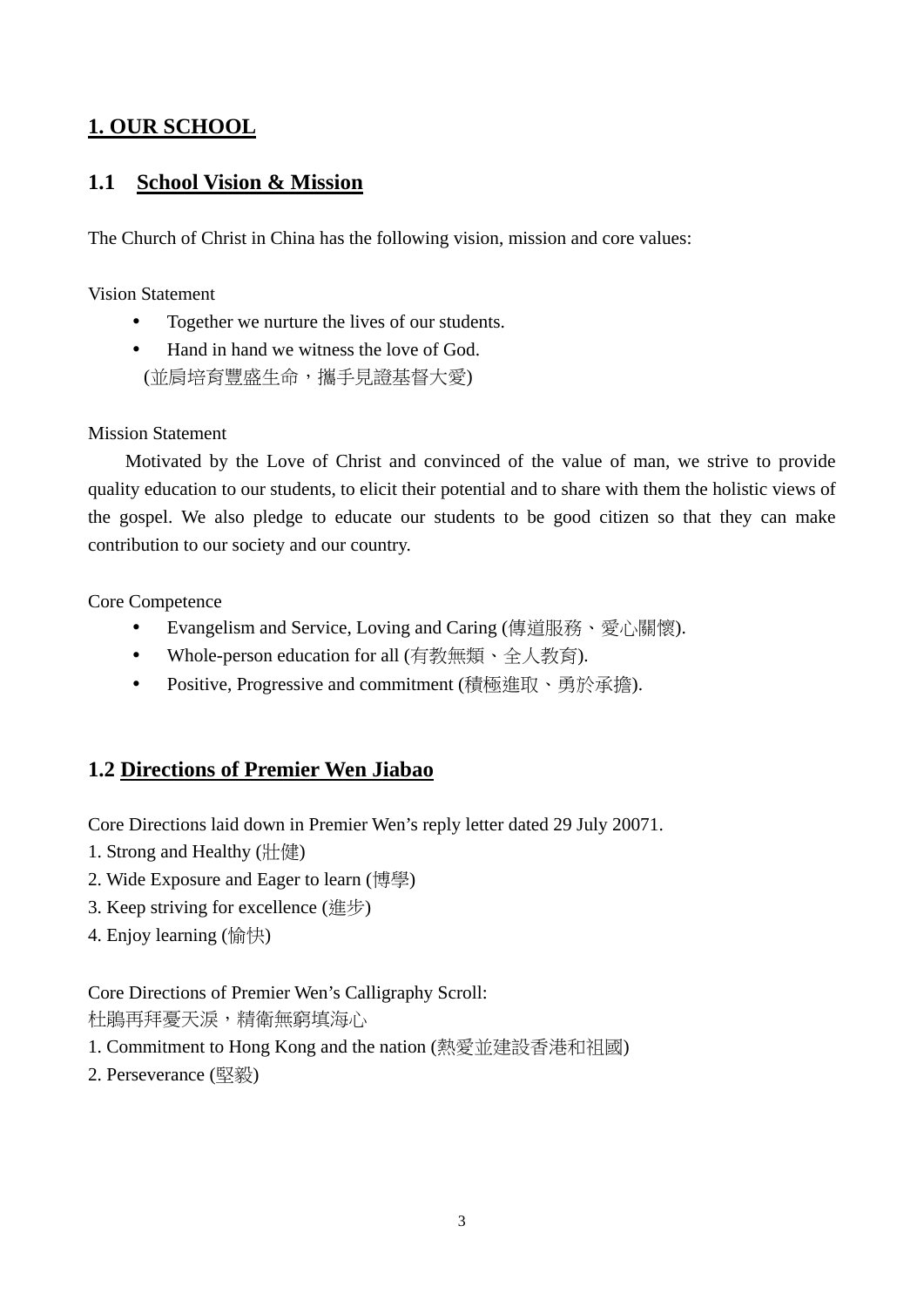## **1.3 Principal's Pledge – Vision and Mission**

Our society is constantly changing. A school into the 21st century must face changes in political, economic, social, demographic and cultural aspects of the society, information technology development, globalization, knowledge-based society and post-modernity. Schools need to have good management to face these changes and to ensure the adaptation of the students to such environment.

#### **My visions are:**

(1) School should have **quality management** and a team of **highly professional staff** working with all stakeholders to provide a **quality environment for student development**.

(2) All students should:

- Enjoy learning, be effective in communication (bi-literate & tri-lingual), be creative, and have sense of commitment (樂善勇敢);
- Have all-round development (excellence in all areas covering ethics, intellect, physique, social skills, aesthetics and spirituality) (全人發展);
- Be capable of life-long learning (終身學習);
- Make contributions to the society, our country and the World. [sense of responsibility for our country and sense of responsibility for the World — (面向中國,懷抱天下);
- Be developed as leaders.

In summary, my vision is to attain good quality in 10 aspects under two domains of school management and student development. My mission is to accomplish these visions:

| <b>School Management</b>                 | <b>Student Development</b>        |
|------------------------------------------|-----------------------------------|
| 1. Quality management                    | 5. Quality all-round education    |
| 2. Quality staff                         | 6. Quality life-long learners     |
| 3. Quality partnership with stakeholders | 7. Quality citizens               |
| 4. Quality environment                   | 8. Quality national citizens      |
|                                          | 9. Quality international citizens |
|                                          | 10. Quality leaders               |

*The English Slogan of the Vision is : Aiming at 10 Q'*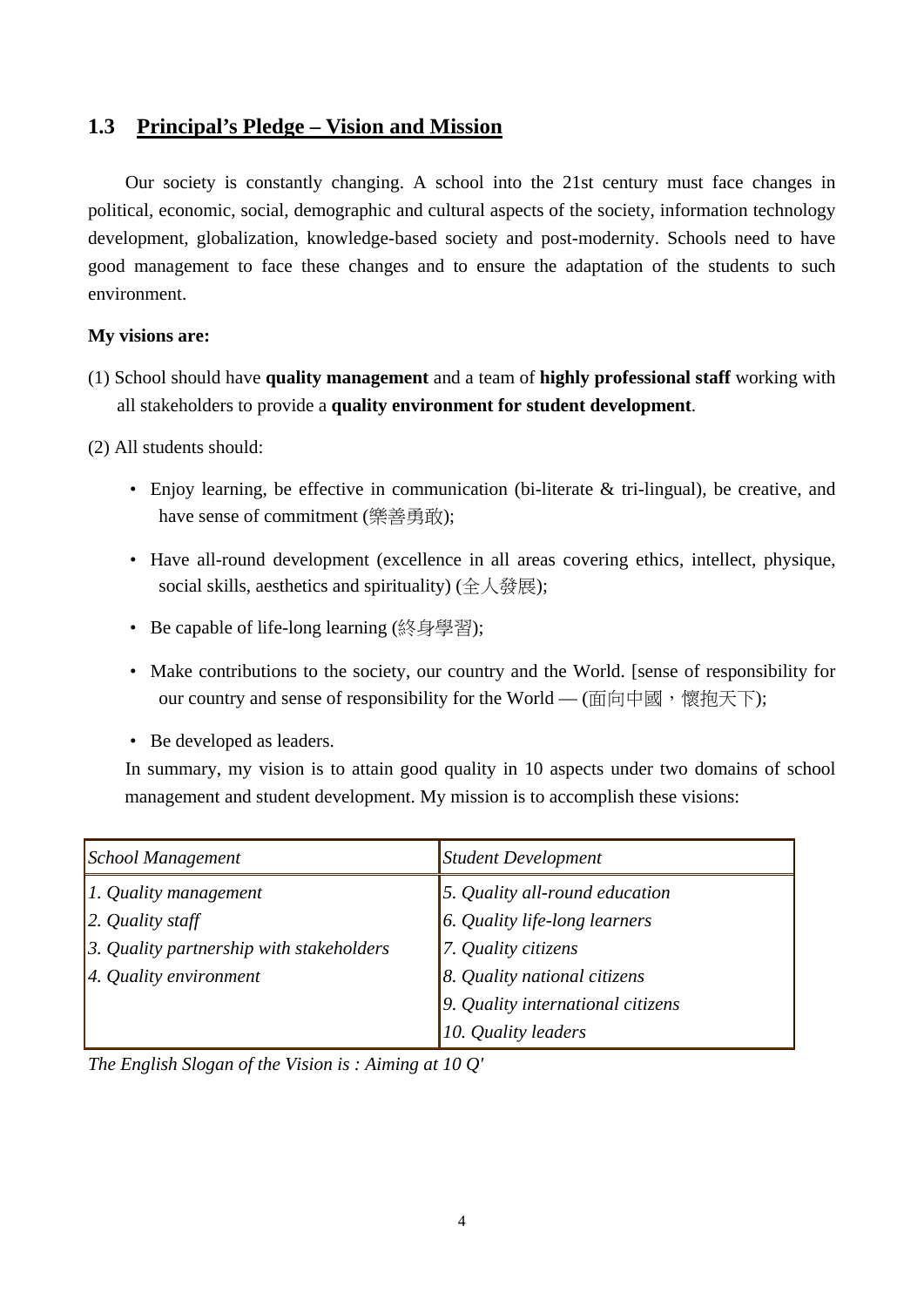### *Principal's Core Directions:*

- Leadership building(培育精英)
- Excellence in academic studies and conduct(品學齊升)
- Developing students' potential to the full(發展潛能)
- Commitment to the society(回饋社群)
- Keep striving for excellence (追求卓越)
- Whole person development(邁向完人)
- Commitment to the nation(心繫祖國)
- International exposure(面向世界)
- Commitment to the world(懷抱天下)
- Loyalty to God and serving God(終身侍主)

# **1.4 School Profile**

The Church of Christ in China Kwei Wah Shan College was established in 1977 and run by the Hong Kong Council of the Church of Christ in China (HKCCC). Previously, the college was a private non-profit-making secondary school participating in the government's bought-place scheme and obtaining per capita grant. Following the government's enforcement of the nine-year free and compulsory education in 1978, we were invited to change over to a fully government subsidized school in three stages over a period of three years, starting from 1979. The school has been providing all-round education for her students in the *past 32 years*.

# **1.5 School Campus and Facilities**

The school is situated at the junction of Cloud View Road and Braemar Hill Road in the mid-level area of North Point on the Hong Kong Island. It covers an area of 5,300 square metres. The school complex consists of a five-storey building with 24 standard classrooms, 4 laboratories (including the Physics, Chemistry, Biology and Integrated Science laboratories), and 10 special rooms, namely, Multi-media Learning Centre (MMLC), Library, Dancing Room , Visual Arts Room, Home Economics Room, Music Room, Design & Technology Room , Multi-purpose Room and 2 Computer Rooms. There are also an assemble hall and a canteen with a seating capacity of 900 and 300 respectively. All the facilities are air-conditioned and meet the specifications laid down by the Education and Manpower Bureau. In the campus, there are also two basketball courts, one volleyball court and a covered playground and reading corners at every lobby. The school also provides each student with a locker.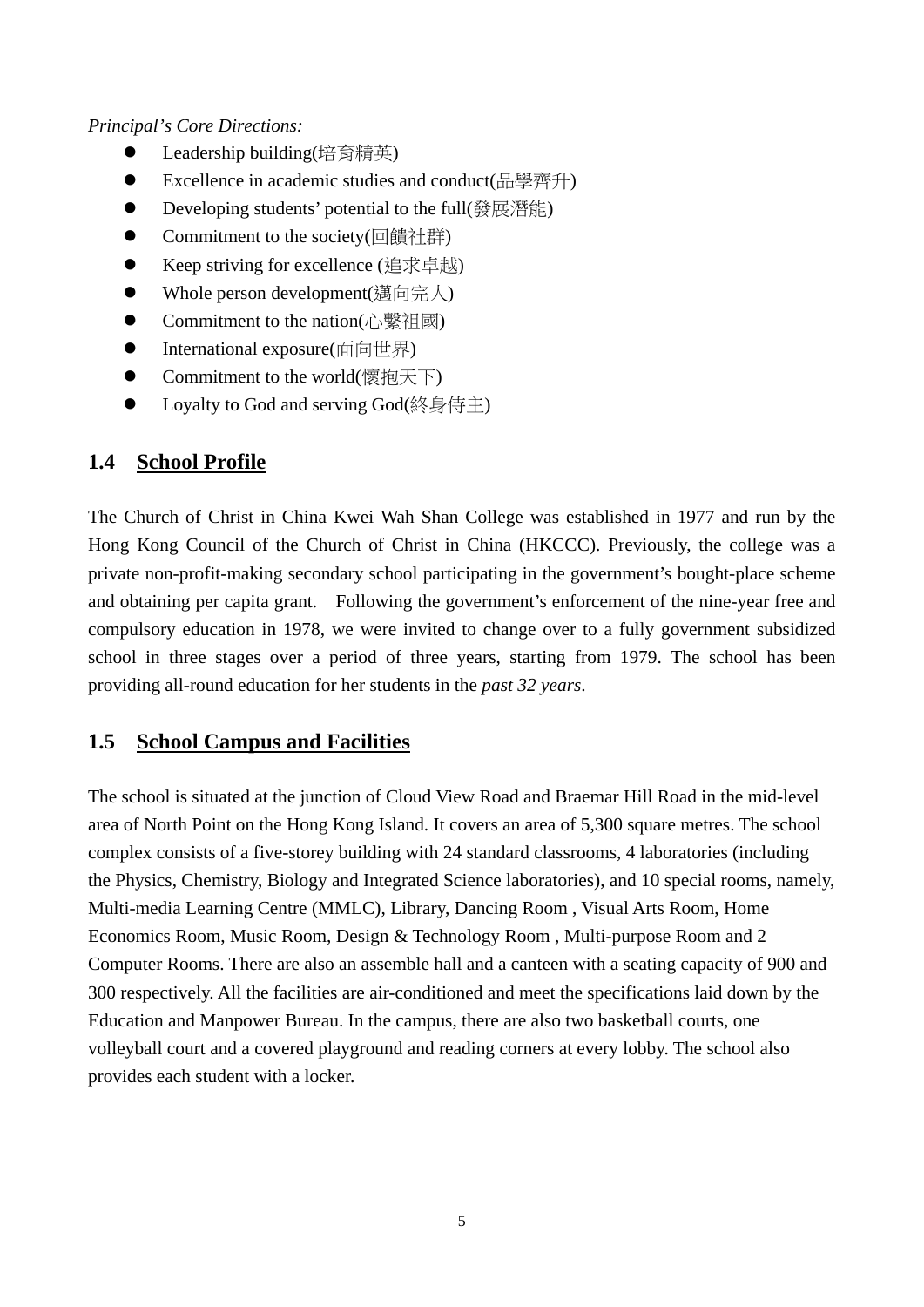# **2. MANAGEMENT AND ORGANIZATION**

### **2.1 Composition of School Management Committee (SMC)**

|                                       | 01/02 | 02/03 |    |              | 03/04 04/05 05/06 06/07 07/08 08/09 |    |                |
|---------------------------------------|-------|-------|----|--------------|-------------------------------------|----|----------------|
| Total no. of members in SMC           | 11    |       | 11 | 11           | 11                                  | 14 | 15             |
| No. of school sponsoring body members | 5     | 5     | 5  | $5^{\circ}$  | 5                                   | 8  | 8              |
| Principal as a member of the SMC      |       |       |    |              |                                     |    |                |
| No. of teachers                       |       |       |    | $\mathbf{B}$ |                                     |    | $\overline{2}$ |
| No. of parents                        |       |       |    |              |                                     |    | $\overline{2}$ |
| No. of alumni                         |       |       |    |              |                                     |    |                |
| No. of independent member( $s$ )      |       |       |    |              |                                     |    |                |

## **2.2 Staff's Perception of School Management (KPM 1)**

|                      | 08/09 |
|----------------------|-------|
| School<br>Management | 3.80  |

### **2.3 Staff's Perception of Professional Leadership (KPM 2)**

|                                          | 03/04 | 04/05 | 05/06 | 06/07 | 07/08 |
|------------------------------------------|-------|-------|-------|-------|-------|
| Competence & attitude of principal       | 3.44  | 3.45  | 4.37  | 3.91  | 3.84  |
| Competence & attitude of vice-principal  | 3.09  | 2.95  | 2.77  | 3.11  | 3.30  |
| Competence & attitude of middle managers | 3.92  | 3.98  | 3.86  | 3.89  | 3.93  |

|                                                                                     | 08/09 |
|-------------------------------------------------------------------------------------|-------|
| Principal in aspects of Leadership & Monitoring and Collaboration and Support       | 3.80  |
| Vice-principal in aspects of Leadership & Monitoring and Collaboration and Support  | 3.10  |
| Middle managers in aspects of Leadership & Monitoring and Collaboration and Support | 3.80  |

### **2.4 Teachers' Continuous Professional Development (CPD) (including KPM 3)**

|                                                                             | 02/03 | 03/04 | 04/05 | 05/06 | 06/07 | 07/08 | 08/09 |
|-----------------------------------------------------------------------------|-------|-------|-------|-------|-------|-------|-------|
| Average no. of CPD hours undertaken by 7.5                                  |       | 45.5  | 90.2  | 145.8 | 115.5 | 120.2 | 154.5 |
| teachers                                                                    |       |       |       |       |       |       |       |
| No. of CPD hours undertaken by principal                                    | 195   | 143   | 128   | 320   | 381   | 380.5 | 268   |
| Staff<br>Teachers'<br>Perception<br>on<br>Professional development (KPM 03) |       | 3.04  | 3.40  | 3.61  | 3.70  | 3.70  | 3.70  |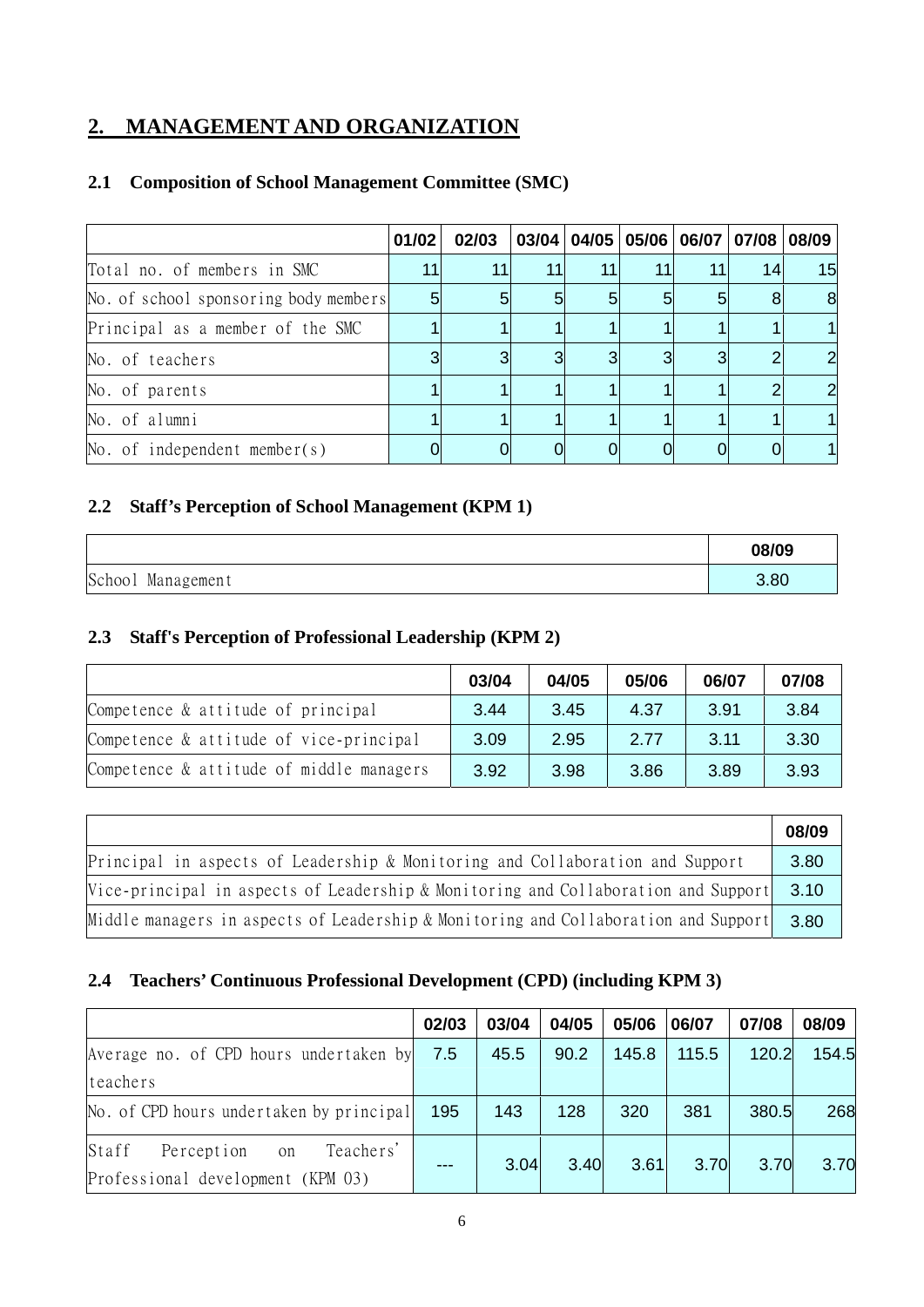## **2.5 Teacher Qualification and Experience**

|                                       | 01/02 | 02/03 | 03/04 | 04/05 | 05/06 | 06/07 | 07/08 | 08/09 |
|---------------------------------------|-------|-------|-------|-------|-------|-------|-------|-------|
| Percentage of teachers with           | 15.04 | 14.04 | 17.54 | 21.15 | 20.41 | 23.40 | 26.09 | 25.53 |
| master or above qualification         |       |       |       |       |       |       |       |       |
| Percentage of teachers with           | 56.14 | 56.14 | 56.14 | 71.15 | 73.47 | 70.21 | 67.39 | 72.34 |
| degree qualification                  |       |       |       |       |       |       |       |       |
| Percentage no. of teachers with 29.31 |       | 29.82 | 26.32 | 7.69  | 6.12  | 6.38  | 6.52  | 2.13  |
| tertiary non-degree                   |       |       |       |       |       |       |       |       |
| qualification                         |       |       |       |       |       |       |       |       |

### 2.5.1 Highest academic qualifications attained by teachers (Percentage)

### 2.5.2 Professionally-trained teachers (Percentage)

|                                                                                              | 01/02   02/03   03/04   04/05   05/06   06/07   07/08   08/09 |  |  |  |  |
|----------------------------------------------------------------------------------------------|---------------------------------------------------------------|--|--|--|--|
| Percentage of professionally-trained teachers* 96.55 98.25 98.25 98.08 97.96 100 95.65 91.49 |                                                               |  |  |  |  |

## 2.5.3 Subject-trained teachers in the core-three subjects (Percentage)

|                                     | 01/02 | 02/03 | 03/04 | 04/05                   | 05/06 | 06/07       | 07/08 | 08/09 |
|-------------------------------------|-------|-------|-------|-------------------------|-------|-------------|-------|-------|
| No. of subject-trained* Chinese     | 50.00 | 56.25 |       | 56.25 57.14 69.23 76.92 |       |             | 76.92 | 90.9  |
| Language teachers (Percentage)      |       |       |       |                         |       |             |       |       |
| No. of subject-trained* English     |       |       |       |                         |       |             |       |       |
| Language teachers (Percentage)      | 57.14 | 57.14 |       | 64.29 61.54 53.33 71.43 |       |             | 90.91 | 100   |
| No. of subject-trained* Mathematics |       |       |       |                         |       |             |       |       |
| teachers (Percentage)               | 38.46 | 46.15 | 42.86 | 50.00                   |       | 63.64 72.73 | 55.56 | 75.0  |

## 2.5.4 Teaching experience (Percentage)

|                                    | 01/02 | 02/03 | 03/04 | 04/05 | 05/06 | 06/07 | 07/08 | 08/09 |
|------------------------------------|-------|-------|-------|-------|-------|-------|-------|-------|
| No. of teachers with 0 to 2 years  | 1.7   | 3.51  | 8.77  | 5.88  | 4.08  | 2.13  | 6.52  | 14.89 |
| of experience (Percentage)         |       |       |       |       |       |       |       |       |
| No. of teachers with 3 to 5 years  | 5.20  | 3.51  | 1.75  | 3.92  | 6.12  | 6.38  | 6.52  | 4.26  |
| of experience (Percentage)         |       |       |       |       |       |       |       |       |
| No. of teachers with 6 to 10 years | 39.70 | 40.35 | 36.84 | 17.65 | 8.16  | 8.51  | 6.52  | 10.64 |
| of experience (Percentage)         |       |       |       |       |       |       |       |       |
| No. of teachers with over 10       |       |       |       | 72.55 |       | 82.98 |       |       |
| years of experience (Percentage)   | 53.4  | 52.63 | 52.64 |       | 81.64 |       | 80.44 | 70.21 |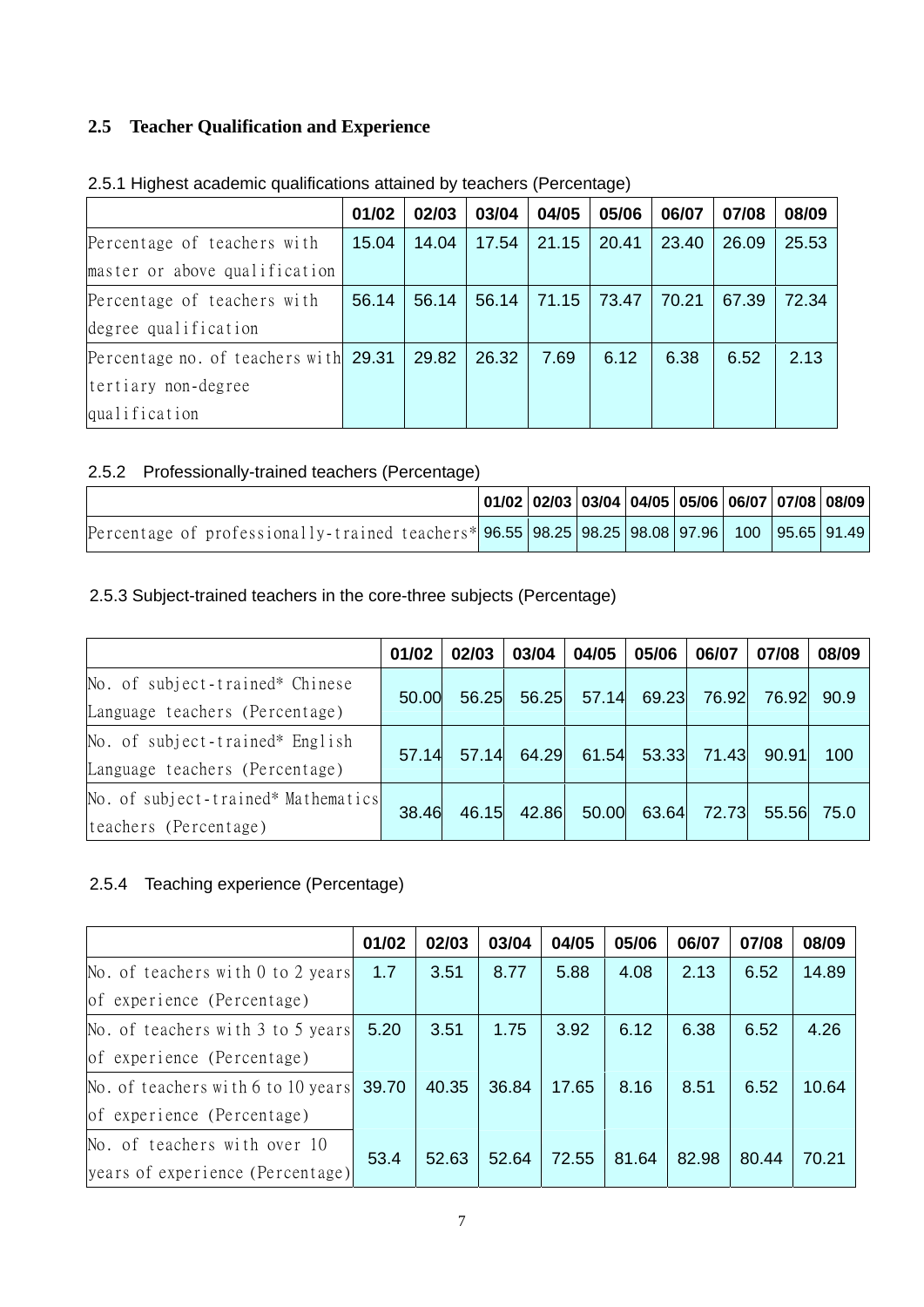# 2.5.5 Teachers meeting LPR (Percentage)

|                                                                                          |  | $\vert$ 02/03 $\vert$ 03/04 $\vert$ 04/05 $\vert$ 05/06 $\vert$ 06/07 $\vert$ 07/08 $\vert$ 08/09 $\vert$ |  |  |
|------------------------------------------------------------------------------------------|--|-----------------------------------------------------------------------------------------------------------|--|--|
| No. of English teachers meeting LPR (%) 21.43 35.71 38.46 33.33 92.86 100.00 100.00      |  |                                                                                                           |  |  |
| No. of Putonghua teachers meeting LPR (%) 33.33 66.67 100.00 100.00 100.00 100.00 100.00 |  |                                                                                                           |  |  |

# **2.6 School Expenditure on Learning and Student Support**

| S1-S7 (Per Student)             | 01/02   | 02/03   | 03/04   | 04/05   | 05/06     | 06/07     | 07/08     | 08/09     |
|---------------------------------|---------|---------|---------|---------|-----------|-----------|-----------|-----------|
| Budgeted total expenditure of   | \$334.3 | \$341.9 | \$313.4 | \$340.2 | \$110.5   | \$357.9   | \$466.5   | \$476.6   |
| all subjects, as well as        |         |         |         |         |           |           |           |           |
| library resources per student   |         |         |         |         |           |           |           |           |
| Actual total expenditure of all | \$274.5 | \$239.6 | \$194.9 | \$226.6 | \$331.4   | \$398.7   | \$699.9   | \$520.3   |
| subjects, as well as library    |         |         |         |         |           |           |           |           |
| resources per student           |         |         |         |         |           |           |           |           |
| Budgeted total expenditure on   | \$865.5 | \$655.7 | \$873.9 | \$975.9 | \$311.9   | \$734.8   | \$1,053.5 | \$1,522.1 |
| student support per student     |         |         |         |         |           |           |           |           |
| Actual total expenditure on     | \$815.4 | \$607.9 | \$865.5 | \$830.1 | \$1,247.5 | \$1,095.4 | \$1,112.1 | \$1532.7  |
| student support per student     |         |         |         |         |           |           |           |           |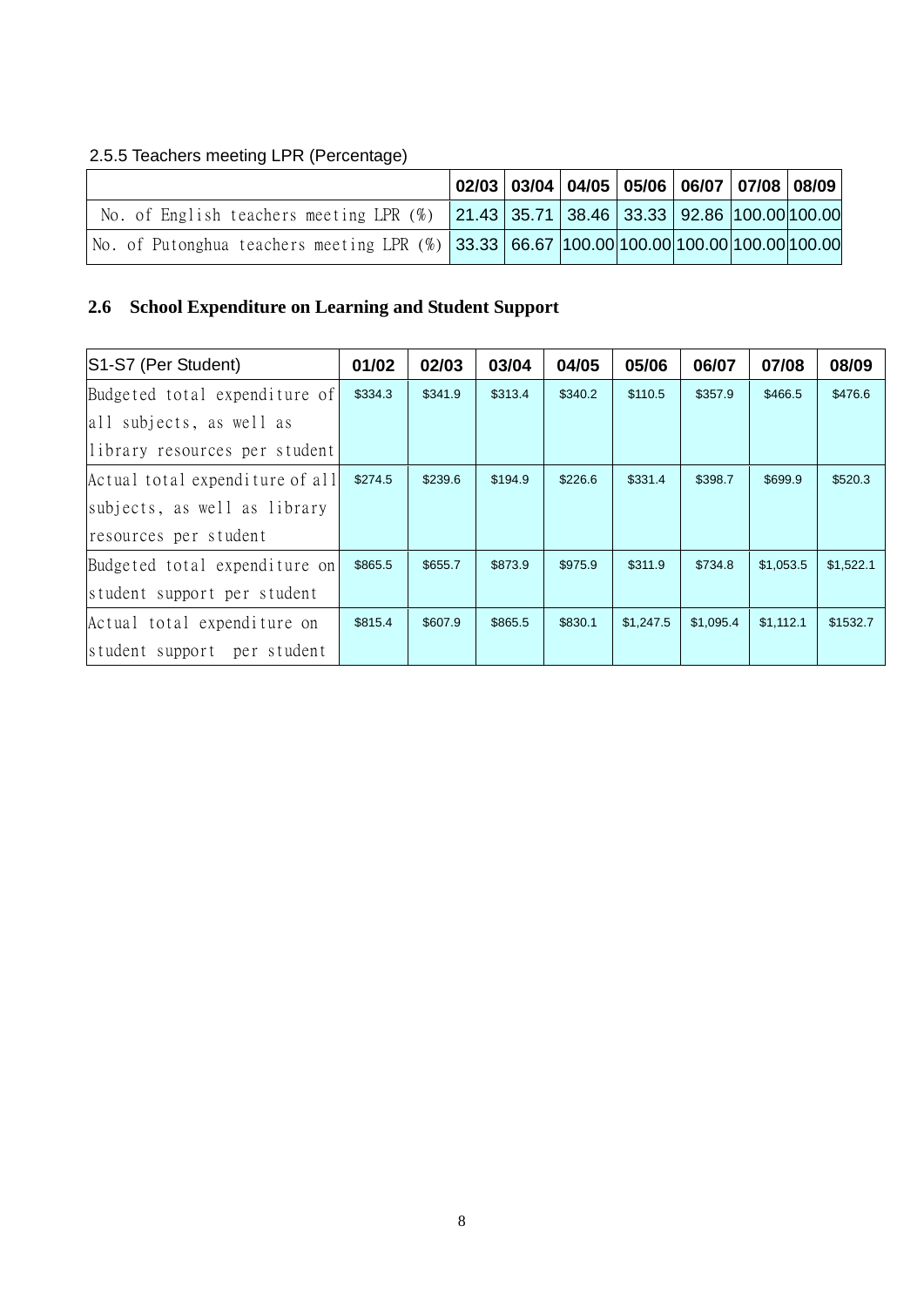# **3. OUR LEARNING AND TEACHING**

### **3.1 Number of active school days (including KPM 4)**

| lLevel         | 01/02 | 02/03 | 03/04 | 04/05 | 05/06 | 06/07 | 07/08 | 08/09** |
|----------------|-------|-------|-------|-------|-------|-------|-------|---------|
| S <sub>1</sub> | 144   | 147   | 150   | 154   | 151   | 154   | 156   | 185     |
| S <sub>2</sub> | 144   | 147   | 150   | 154   | 151   | 154   | 156   | 185     |
| S <sub>3</sub> | 144   | 147   | 150   | 154   | 151   | 154   | 159   | 185     |

|  |  |  | 3.1.1 The no. of days in a school year with regular classes for |
|--|--|--|-----------------------------------------------------------------|
|--|--|--|-----------------------------------------------------------------|

3.1.2 Exclusive of 3.1.1, the no. of days in a school year with learning activities organized for the whole school or whole-class level of students for

| Level                                                                                                                                           | 01/02                                                                                                                                   | 02/03 | 03/04 | 04/05 | 05/06 | 06/07 | 07/08 | 08/09 |  |  |
|-------------------------------------------------------------------------------------------------------------------------------------------------|-----------------------------------------------------------------------------------------------------------------------------------------|-------|-------|-------|-------|-------|-------|-------|--|--|
| S <sub>1</sub>                                                                                                                                  |                                                                                                                                         |       | 9     | 10    | 17    | 22    | 26    | 23    |  |  |
| S <sub>2</sub>                                                                                                                                  |                                                                                                                                         |       | 9     | 10    | 14    | 16    | 20    | 23    |  |  |
| S <sub>3</sub>                                                                                                                                  |                                                                                                                                         |       | 10    | 10    | 15    | 17    | 20    | 23    |  |  |
| $\ast$<br>The following guiding principles apply: a. learning is available and appropriate to students' ability levels; b. the learning targets |                                                                                                                                         |       |       |       |       |       |       |       |  |  |
| of KLA curriculum guides are used to design the activities; c. all students are involved and entitled to learning opportunities in one          |                                                                                                                                         |       |       |       |       |       |       |       |  |  |
|                                                                                                                                                 | way or the other through participating in events, organizing, helping or supporting, and are not just spectators; and d. the activities |       |       |       |       |       |       |       |  |  |
| are organized with educational purposes and on structured learning.                                                                             |                                                                                                                                         |       |       |       |       |       |       |       |  |  |
| $**$ From 08/09 onwards, the days counted include the days with learning activities.                                                            |                                                                                                                                         |       |       |       |       |       |       |       |  |  |

\*\* From 08/09 onwards, the days counted include the days with learning activities.

# **3.2 Lesson time for the 8 Key Learning Areas (KLAs) (KPM 5)**

#### S1-S3: **Percentage of lesson time allocated to KLAs as per school timetable**

| Key Learning Area                 | 01/02 | 02/03 | 03/04 | 04/05 | 05/06 | 06/07 | 07/08 | 08/09 |
|-----------------------------------|-------|-------|-------|-------|-------|-------|-------|-------|
| Chinese Language Education        | 16.10 | 16.10 | 16.10 | 17.26 | 16.92 | 17.50 | 18.25 | 20.88 |
| English Language Education        | 17.90 | 17.90 | 17.90 | 17.86 | 17.69 | 19.20 | 21.50 | 21.67 |
| Mathematics Education             | 14.30 | 14.30 | 14.30 | 14.29 | 14.12 | 14.10 | 15.00 | 16.67 |
| Personal, Social & Humanities Ed. | 26.20 | 26.20 | 26.20 | 22.62 | 22.22 | 15.00 | 13.50 | 12.50 |
| Science Education                 | 11.30 | 11.30 | 11.30 | 10.71 | 10.55 | 11.70 | 8.25  | 5.00  |
| Technology Education              | 5.40  | 5.40  | 5.40  | 7.14  | 6.98  | 11.70 | 10.00 | 11.67 |
| Arts Education                    | 5.40  | 5.40  | 5.40  | 6.54  | 5.20  | 5.80  | 8.50  | 6.67  |
| Physical Education                | 3.60  | 3.60  | 3.60  | 3.57  | 6.32  | 5.00  | 5.00  | 5.00  |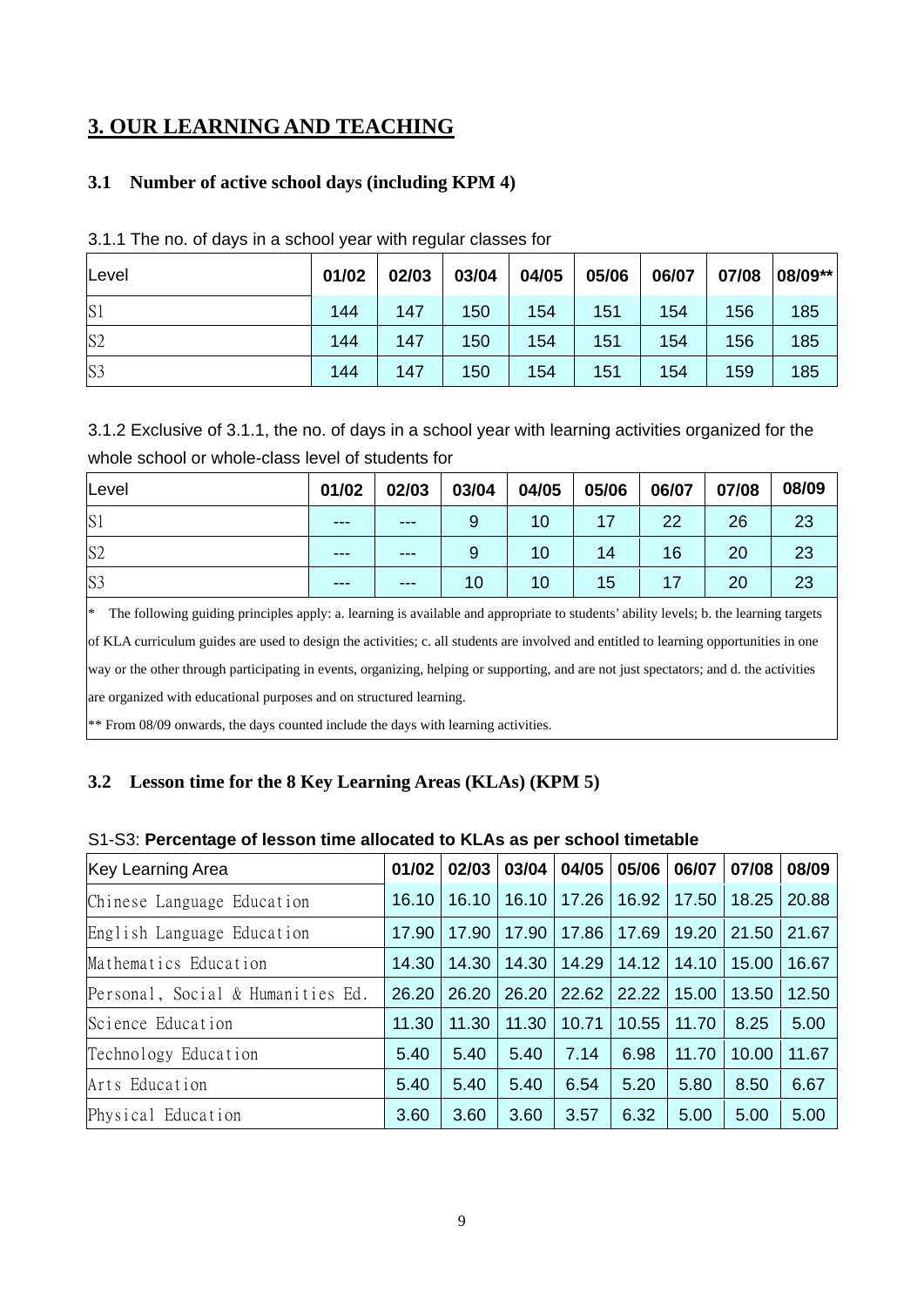## **3.3 Teachers' Perception of Curriculum and Assessment (KPM 6)**

|                                                       | 03/04 | 04/05 | 05/06 | 06/07        | 07/08 | 08/09 |
|-------------------------------------------------------|-------|-------|-------|--------------|-------|-------|
| Curriculum planning $\&$ organisation (Teachers) 3.53 |       | 3.68  | 3.96  | 3.90         | 3.91  |       |
| Curriculum management (Teachers)                      | 3.52  | 3.57  | 3.72  | $\vert 3.74$ | 3.81  |       |
| Performance assessment (Teachers)                     | 3.74  | 3.80  | 3.90  | 3.90         | 3.87  |       |
| Curriculum and Assessment (Teachers)                  |       |       |       |              |       | 3.90  |

## **3.4 Stakeholders' Perception of Teaching (KPM 7)**

|                                           | 03/04 | 04/05 | 05/06 | 06/07 | 07/08 | 08/09 |
|-------------------------------------------|-------|-------|-------|-------|-------|-------|
| Teaching strategies & skills (Teachers)   | 4.14  | 4.18  | 4.15  | 4.17  | 4.22  |       |
| Teachers' knowledge & attitude (Teachers) | 4.28  | 4.34  | 4.36  | 4.22  | 4.36  |       |
| Teaching (Teachers)                       |       |       |       |       |       | 4.00  |
| Teaching strategies & skills (Students)   | 3.19  | 3.00  | 3.27  | 3.29  | 3.25  |       |
| Teachers' knowledge & attitude (Students) | 3.57  | 3.36  | 3.67  | 3.61  | 3.52  |       |
| Teaching (Students)                       |       |       |       |       |       | 3.60  |

# **3.5 Stakeholders' Perception of Student Learning (KPM 8)**

|                             | 03/04 | 04/05                                                       | $\vert$ 05/06 $\vert$ 06/07 $\vert$ 07/08 $\vert$ 08/09* |                      |                          |      |
|-----------------------------|-------|-------------------------------------------------------------|----------------------------------------------------------|----------------------|--------------------------|------|
| Student learning (Teachers) | 2.97  | 2.98                                                        |                                                          |                      | $3.11$   $3.28$   $3.16$ | 3.30 |
| Student learning (Students) | 3.14  | $\begin{array}{c} \begin{array}{c} \end{array} \end{array}$ |                                                          | $3.08$   3.20   3.26 |                          | 3.50 |
| Student learning (Parents)  |       | $3.05$ $3.16$                                               | 3.22                                                     | $\parallel$ 3.17     | 3.22                     | 3.70 |

\* new questionnaire set in 2008/09

## **3.6 Students' Reading Habit**

|  |  |  | 3.6.1 Students' frequency of borrowing reading materials from the school library |
|--|--|--|----------------------------------------------------------------------------------|
|  |  |  |                                                                                  |

| $S1-S3$ | Percentage of students         | 03/04 | 04/05 | 05/06 | 06/07 | 07/08 | 08/09 |
|---------|--------------------------------|-------|-------|-------|-------|-------|-------|
|         | Once a week or more frequently | 25.18 | 29.03 | 33.02 | 23.77 | 36.39 | 32.11 |
|         | Once every two weeks           | 24.69 | 21.70 | 24.21 | 20.99 | 22.78 | 24.50 |
|         | Once a month                   | 26.41 | 26.76 | 17.92 | 21.60 | 19.94 | 21.52 |
|         | Less than once per month       | 19.80 | 18.16 | 19.50 | 32.72 | 18.35 | 19.20 |
|         | Never                          | 0.04  | 4.35  | 5.35  | 0.93  | 2.53  | 2.64  |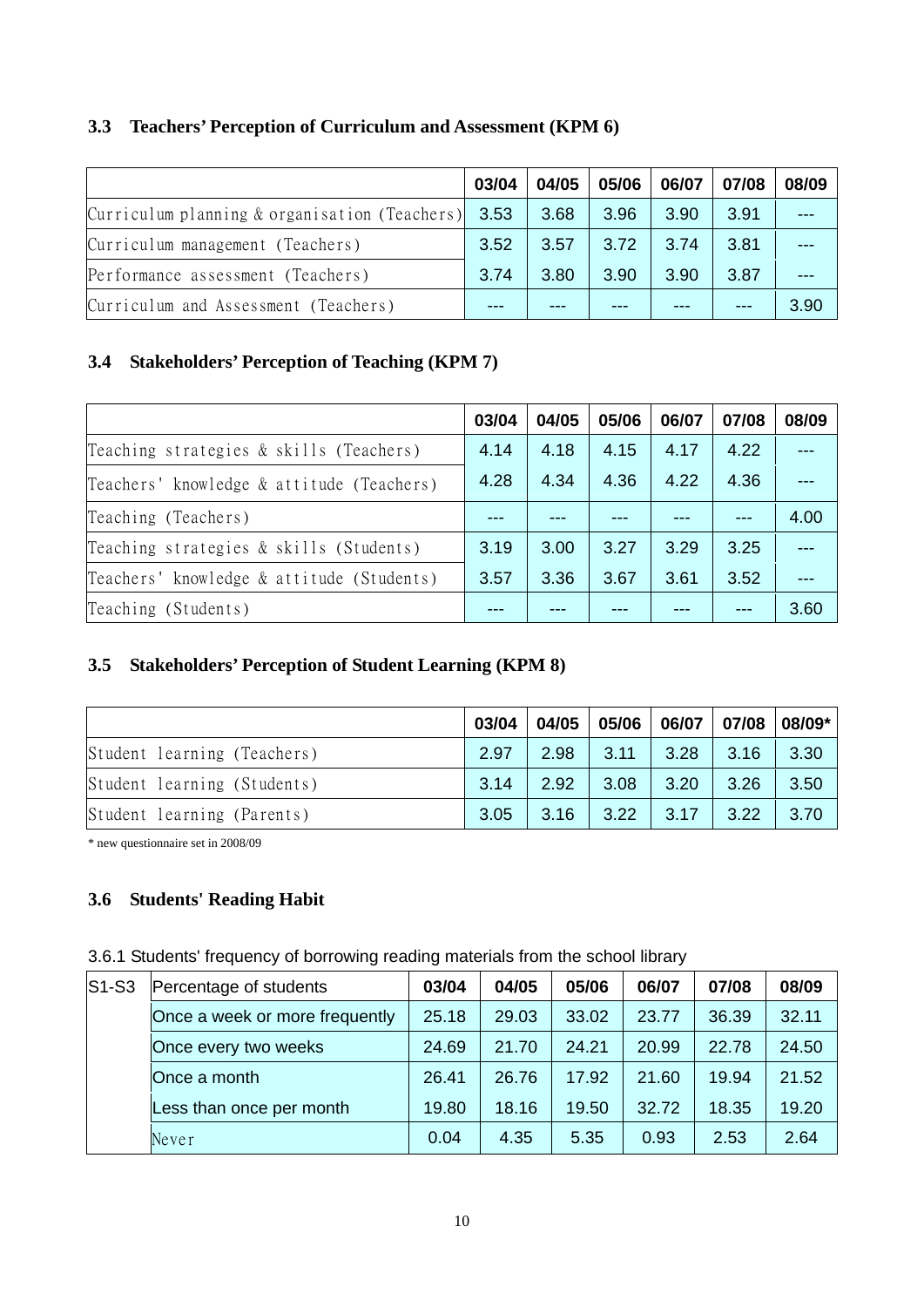| $S4-S7$ | Percentage of students         | 03/04 | 04/05 | 05/06 | 06/07 | 07/08 | 08/09 |
|---------|--------------------------------|-------|-------|-------|-------|-------|-------|
|         | Once a week or more frequently | 7.24  | 12.30 | 10.98 | 6.49  | 11.60 | 10.61 |
|         | Once every two weeks           | 14.47 | 26.88 | 24.82 | 15.21 | 25.06 | 24.76 |
|         | Once a month                   | 32.89 | 31.66 | 28.64 | 25.28 | 28.54 | 29.48 |
|         | Less than once per month       | 34.30 | 28.25 | 31.98 | 35.12 | 27.84 | 28.06 |
|         | Never                          | 10.96 | 0.91  | 3.58  | 17.90 | 6.96  | 7.07  |

3.6.1 Students' frequency of borrowing reading materials from the school library

### 3.6.2 Average no. of reading materials borrowed from the school library by students in a school year

| <b>Key Stage</b> | 03/04 | 04/05 | 05/06 | 06/07 | 07/08 | 08/09 |
|------------------|-------|-------|-------|-------|-------|-------|
| S1-S3 (Average)  | 30.2  | 36.9  | 35.2  | 24.5  | 39.5  | 32.6  |
| S4-S7 (Average)  | 13.4  | 19.7  | 18.5  | 10.9  | 13.0  | 10.9  |
| S1-S7 (Average)  | 21.3  | 27.9  | 25.8  | 18.0  | 24.1  | 20.6  |

### 3.6.3 Teachers', parents' and students' views on Student Reading Habits

|          | 03/04 | 04/05 | 05/06 | 06/07 | 07/08 | 08/09* |
|----------|-------|-------|-------|-------|-------|--------|
| Teachers | 3.22  | 3.08  | 3.22  | 3.44  | 3.36  | 3.3    |
| Parents  | 3.00  | 3.26  | 3.32  | 3.31  | 3.30  | 3.6    |
| Students | 3.17  | 3.02  | 3.22  | 3.22  | 3.32  | 3.6    |

\* figures based on one question set in new questionnaires 2008/09

# **3.7 Provision of Co-curricular Activities**

### 3.7.1 No. of ECA clubs/interest groups in the following 5 categories

| Category        | 03/04 | 04/05 | 05/06 | 06/07 | 07/08 | 08/09 |
|-----------------|-------|-------|-------|-------|-------|-------|
| Academic        | 9     | 9     | 10    | 10    | 9     | 9     |
| Sports          | 5     | 6     | 6     | 8     | 8     | 10    |
| Art             | 5     | 5     | 6     | 6     | 6     |       |
| Interest        | 5     | 4     | 5     | 5     |       | 5     |
| Social services | 9     | 9     |       | 6     | 5     | 5     |

# 3.7.2 Total number of learning activities\* organised by KLA subjects to extend, enable and enrich students' learning

|              | 04/05 | 05/06 | 06/07 | 07/08 | 08/09 |
|--------------|-------|-------|-------|-------|-------|
| S1-S3        | 34    | 41    | 43    | 56    | 69    |
| <b>S4-S7</b> | 34    | 39    | 42    | 50    | 65    |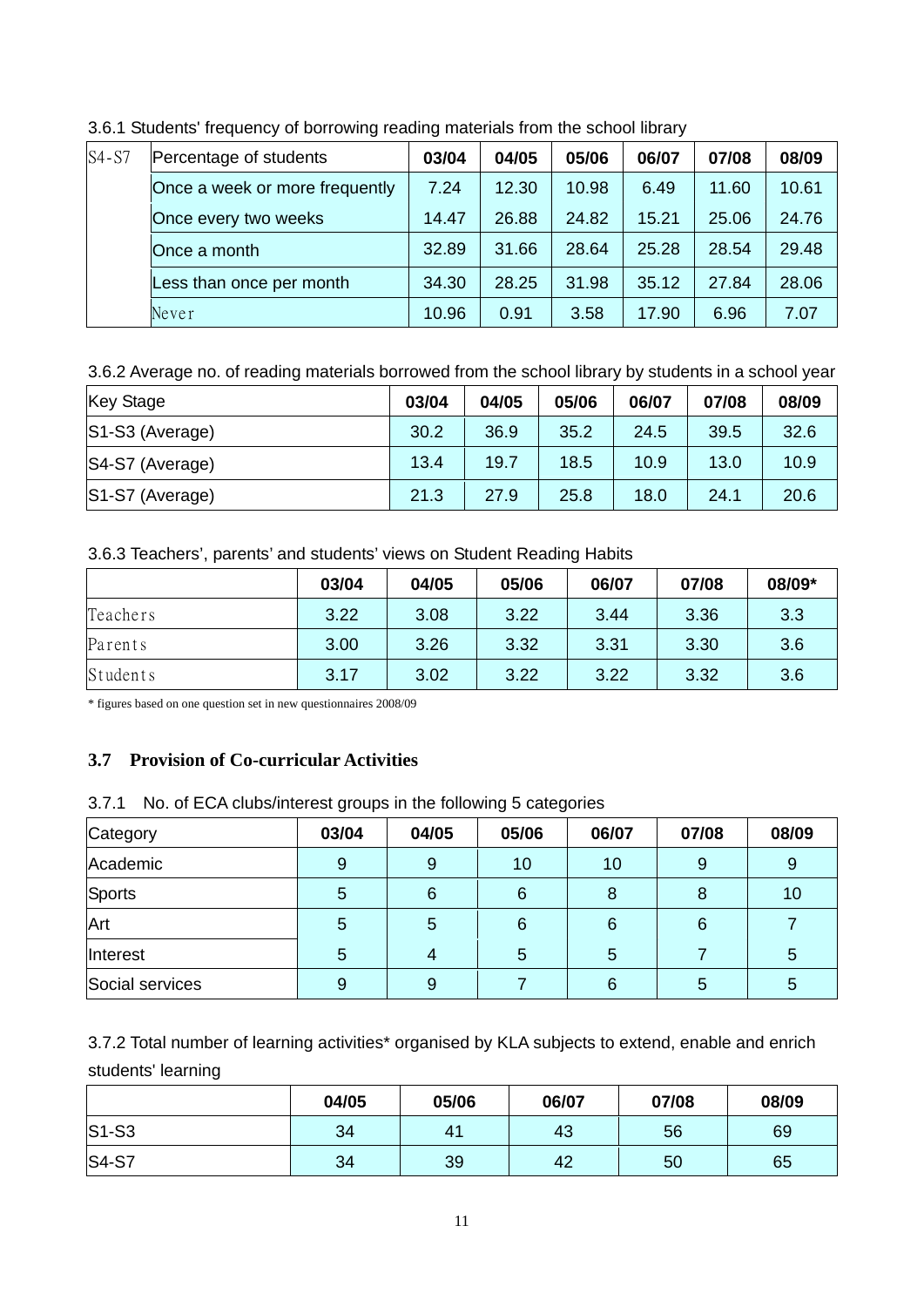# **4. SCHOOL ETHOS AND STUDENT SUPPORT**

|  |                                            | 08/09 |
|--|--------------------------------------------|-------|
|  | Support for Student Development (Teachers) | -3.9  |
|  | Support for Student Development (Students) | -3.6  |
|  | Support for Student Development (Parents)  | 41    |

### **4.1 Stakeholders' Perception of Support for Student Development (KPM 9)**

### **4.2 Stakeholders' Perception of School Climate (KPM 10)**

|                           | 03/04 | 04/05 | 05/06 | 06/07 | 07/08 | 08/09 |
|---------------------------|-------|-------|-------|-------|-------|-------|
| School Climate (Teachers) | 3.61  | 3.62  | 4.02  | 3.77  | 3.71  | 3.90  |
| School Climate (Students) | 3.44  | 3.14  | 3.41  | 3.51  | 3.49  | 3.60  |
| School Climate (Parents)  | 3.19  | 3.71  | 3.67  | 3.67  | 3.86  | 4.20  |

\* The figures used for 03/04 up till 2007/08 are based on stakeholders' views on school culture

#### **4.3 Destination of Graduates (KPM 11)**

|  | 4.3.1 No. of S5 graduate students in the following destination categories (Percentage) |  |
|--|----------------------------------------------------------------------------------------|--|
|  |                                                                                        |  |

|                                | 01/02 | 02/03 | 03/04 | 04/05 | 05/06 | 06/07 | 07/08 | 08/09 |
|--------------------------------|-------|-------|-------|-------|-------|-------|-------|-------|
| S6 course                      | 20.90 | 15.94 | 14.46 | 12.58 | 25.34 | 23.03 | 20.39 | 26.6  |
| S5 course                      | 14.18 | 30.43 | 3.61  | 7.95  | 13.01 | 8.55  | 13.82 | 8.6   |
| Local full-time post-secondary | 8.21  | 3.62  | 4.22  | 50.99 | 39.73 | 38.16 | 29.95 | 38.8  |
| / vocational training course   |       |       |       |       |       |       |       |       |
| Overseas studies /<br>mainland | 0.00  | 0.72  | 0.00  | 4.64  | 3.42  | 3.29  | 2.63  | 4.4   |
| Full-time employment           | 0.75  | 1.45  | 0.00  | 18.54 | 13.70 | 14.47 | 23.68 | 10.8  |
| Others                         | 0.75  | 5.07  | 0.00  | 4.64  | 3.42  | 3.95  | 4.61  | 7.2   |
| Unknown                        | 64.93 | 47.10 | 78.31 | 0.66  | 0.68  | 1.97  | 2.63  | 3.6   |

### 4.3.2 No. of S7 graduate students in the following destination categories (Percentage)

|                                | 01/02 | 02/03 | 03/04 | 04/05 | 05/06 | 06/07 | 07/08 | 08/09 |
|--------------------------------|-------|-------|-------|-------|-------|-------|-------|-------|
| Local universities course      | 11.54 | 5.17  | 23.21 | 10.17 | 3.23  | 10.81 | 18.92 | 9.1   |
| S7<br>course                   | 3.85  | 12.07 | 0.00  | 3.39  | 17.74 | 5.41  | 14.86 | 22.7  |
| Local full-time post-secondary | 15.38 | 20.69 | 8.93  | 52.54 | 53.23 | 60.81 | 36.49 | 48.5  |
| //vocational training course   |       |       |       |       |       |       |       |       |
| Overseas studies               | 1.92  | 3.45  | 0.00  | 3.39  | 6.45  | 9.46  | 5.41  | 6.1   |
| Full-time employment           | 0.00  | 0.00  | 0.00  | 22.03 | 14.52 | 6.76  | 17.57 | 10.6  |
| Others                         | 3.85  | 5.17  | 0.00  | 6.78  | 1.61  | 0.00  | 4.05  | 1.5   |
| Unknown                        | 69.23 | 56.90 | 67.86 | 1.69  | 1.61  | 0.00  | 0     | 1.5   |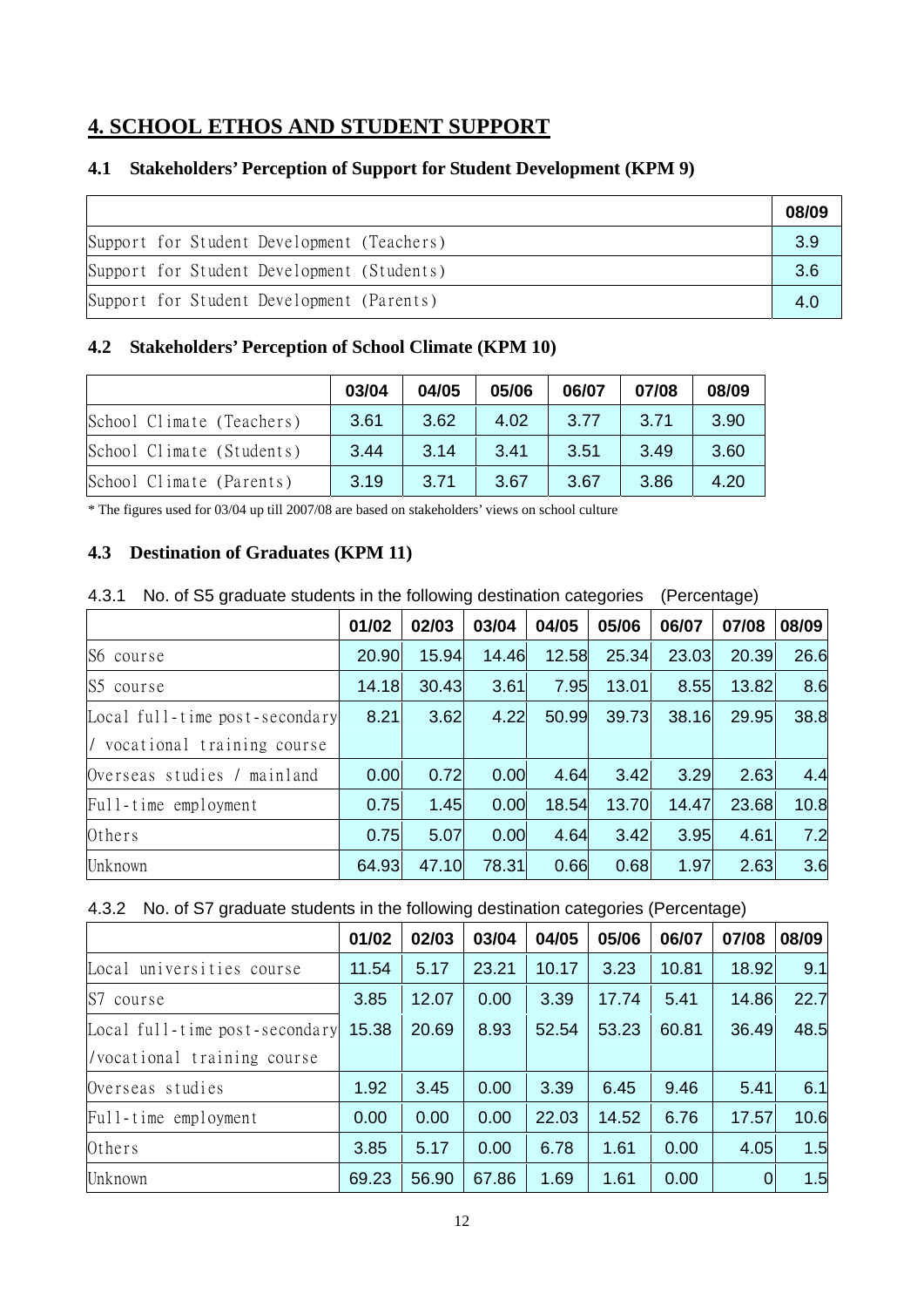## **4.4 Parents' Views on Home-school Partnership (KPM 12)**

|                         | 03/04 |                 |     |      | 06/07 07/08 | 08/09 |
|-------------------------|-------|-----------------|-----|------|-------------|-------|
| Home-school partnership |       | $3.18$   $3.55$ | 3.6 | 3.53 | -3.61       | 3.90  |

### **4.5 Students' attitudes to school (KPM 13)**

### **Mean score of students' attitudes to school (based on date of the survey)**

| Sub-scale                     | 05/06 | 06/07 | 07/08 | 08/09 |
|-------------------------------|-------|-------|-------|-------|
| General satisfaction          | 2.37  | 2.37  | 2.39  | 2.50  |
| Negative affect               | 2.10  | 2.01  | 2.00  | 2.03  |
| Teacher-student relationships | 2.66  | 2.74  | 2.74  | 3.04  |
| Social integration            | 2.81  | 2.78  | 2.80  | 2.97  |
| Achievement                   | 2.42  | 2.36  | 2.37  | 2.52  |
| Opportunity                   | 2.62  | 2.70  | 2.72  | 2.76  |
| Adventure                     | 2.49  | 2.41  | 2.42  | 2.62  |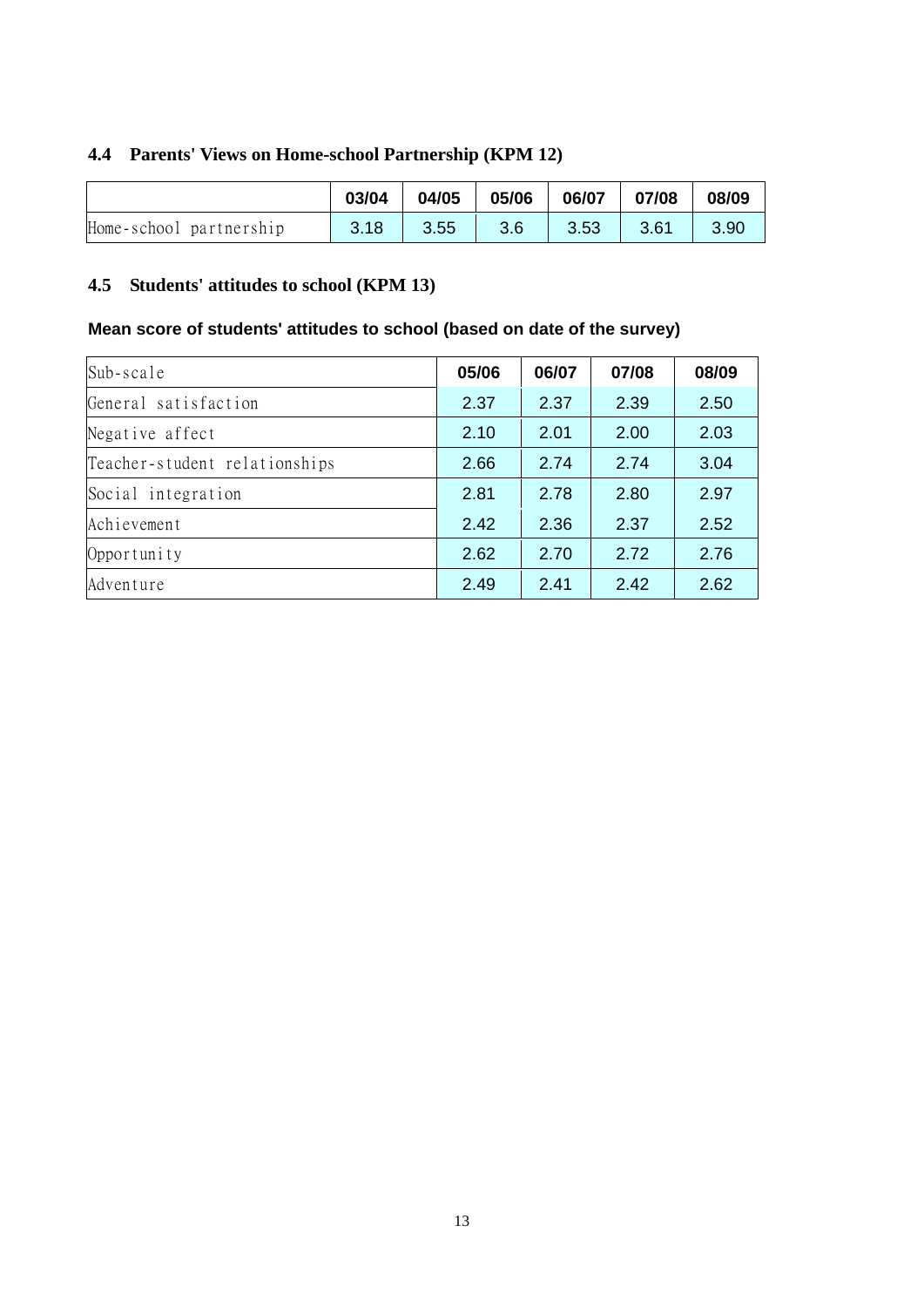# **5. PERFORMANCE OF STUDENTS**

## **5.1 Pre-Secondary 1 Hong Kong Attainment Test (KPM 14)**

| $ S1$ Test (Average raw score)   01/02   02/03 |       |       | 03/04 | 04/05 | 05/06 | 06/07           | 07/08 | 08/09 |
|------------------------------------------------|-------|-------|-------|-------|-------|-----------------|-------|-------|
| <b>Chinese</b>                                 | 48.10 | 43.30 | 37.10 | 43.20 | 53.06 | 52.12           | 45.18 | 45.30 |
| English                                        | 34.80 | 30.30 | 31.40 | 32.20 | 41.63 | $40.32$   27.12 |       | 28.30 |
| <b>Mathematics</b>                             | 39.40 | 33.90 | 36.10 | 40.90 | 30.12 | 29.49           | 38.53 | 40.70 |

## **5.2 Secondary 3 Territory-wide System Assessment (KPM 15)**

| S3 Test (Passing %) | 05/06 | 06/07 | 07/08 | 08/09 |
|---------------------|-------|-------|-------|-------|
| <b>Chinese</b>      | 39    | 52    | 51    | 50    |
| English             | 30    | 48    | 27    | 31    |
| <b>Mathematics</b>  | 45    | 56    | 50    | 50    |

# **5.3 Public Examination Results (KPM 16)**

| 5.3.1<br><b>HKCEE</b>                   | 01/02 |      | │02/03 │03/04 │04/05 │05/06 │06/07 │07/08 │ |                      |      |      | 08/09 |
|-----------------------------------------|-------|------|---------------------------------------------|----------------------|------|------|-------|
| Percentage of students in the school    | 5.20  | 5.60 |                                             | $8.10$   3.50   5.10 | 6.60 | 3.10 | 8.70  |
| awarded 14 points or more in the best 6 |       |      |                                             |                      |      |      |       |
| subjects                                |       |      |                                             |                      |      |      |       |

| <b>5.3.2 HKALE</b>                                                                   |  | │01/02   02/03   03/04   04/05   05/06   06/07   07/08 |  |  | 08/09 |
|--------------------------------------------------------------------------------------|--|--------------------------------------------------------|--|--|-------|
| Percentage of students in the school 37.50 28.80 30.40 13.60 14.80 19.60 15.00 21.00 |  |                                                        |  |  |       |
| awarded the minimum entrance                                                         |  |                                                        |  |  |       |
| requirements for local degree courses                                                |  |                                                        |  |  |       |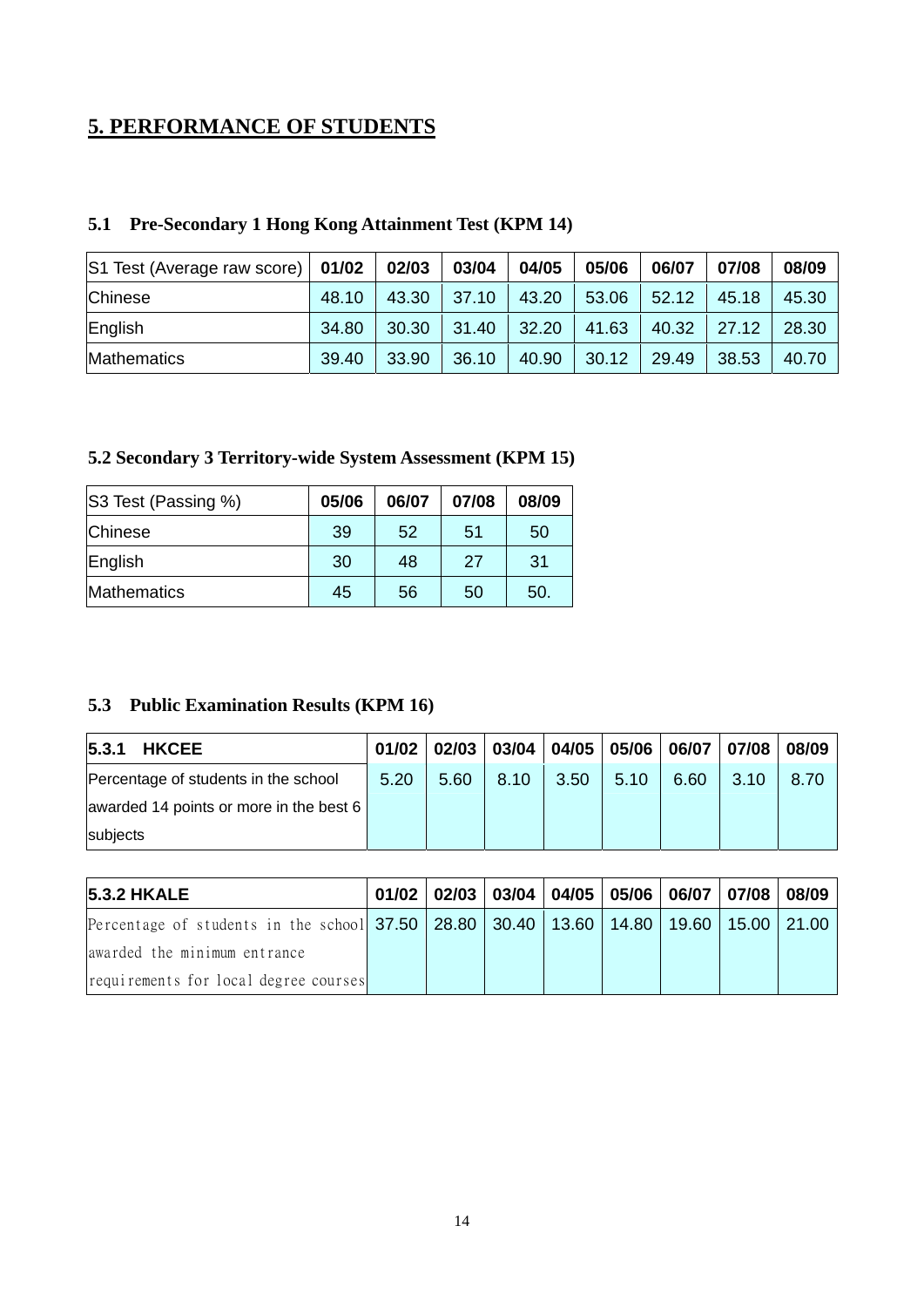#### **5.4 Student Participation in Territory-wide Inter-school Events (KPM 18)**

#### **Total no. of students participated in any of the following inter-school events (entire school year)**

Hong Kong Schools Music Festival, Hong Kong Schools Speech Festival, Hong Kong School Drama Festival, School Dance Festival, Inter-school/inter-port sports events organised by the HK Schools Sports Federation/Hong Kong Sports Association for the Mentally Handicapped

|              | 03/04 | 04/05 | 05/06 | 06/07 | 07/08 | 08/09 |
|--------------|-------|-------|-------|-------|-------|-------|
| $S1-S3$      | 103   | 100   | 234   | 236   | 284   | 172   |
| <b>S4-S7</b> | 90    | 93    | 81    | 106   | 108   | 219   |

#### **Percentages of Students participating in inter-school events**

|              | 03/04 | 04/05 | 05/06 | 06/07 | 07/08 | 08/09 |
|--------------|-------|-------|-------|-------|-------|-------|
| $ S1-S3$     | 24.64 | 24.63 | 68.62 | 64.84 | 86.59 | 58.3  |
| <b>S4-S7</b> | 19.11 | 20.85 | 18.49 | 23.04 | 23.68 | 49.7  |

#### **5.5 Student Participation in Uniform/Social and Voluntary Services Groups (KPM 19)**

**Total no. of students participated in any of the uniform/socal and voluntary services groups (entire school year)** HK Girl Guides Association, The Girl's Brigade HK, HK Red Cross, Scout Association of HK, HK Air Cadet Corps, Civil Aid Service Cadet Corps, HK Adventure Brigade, HK Sea Cadet Corps, St. John Ambulance Brigade, The Boy's Brigade HK, HK Road Safety Association, The Community Youth Club, Junior Police Call

|          | 03/04 | 04/05 | 05/06 | 06/07 | 07/08 | 08/09 |
|----------|-------|-------|-------|-------|-------|-------|
| $ S1-S3$ | 52    | 62    | 40    | 279   | 309   | 268   |
| $ S4-S7$ | 12    | 59    | 19    | 201   | 174   | 209   |

#### **Percentage of Students participating in uniform/socal and voluntary services groups**

|              | 03/04 | 04/05 | 05/06 | 06/07 | 07/08 | 08/09 |
|--------------|-------|-------|-------|-------|-------|-------|
| $S1-S3$      | 12.44 | 15.27 | 11.73 | 76.65 | 94.21 | 90.9  |
| <b>S4-S7</b> | 2.55  | 13.23 | 4.34  | 43.70 | 38.16 | 47.4  |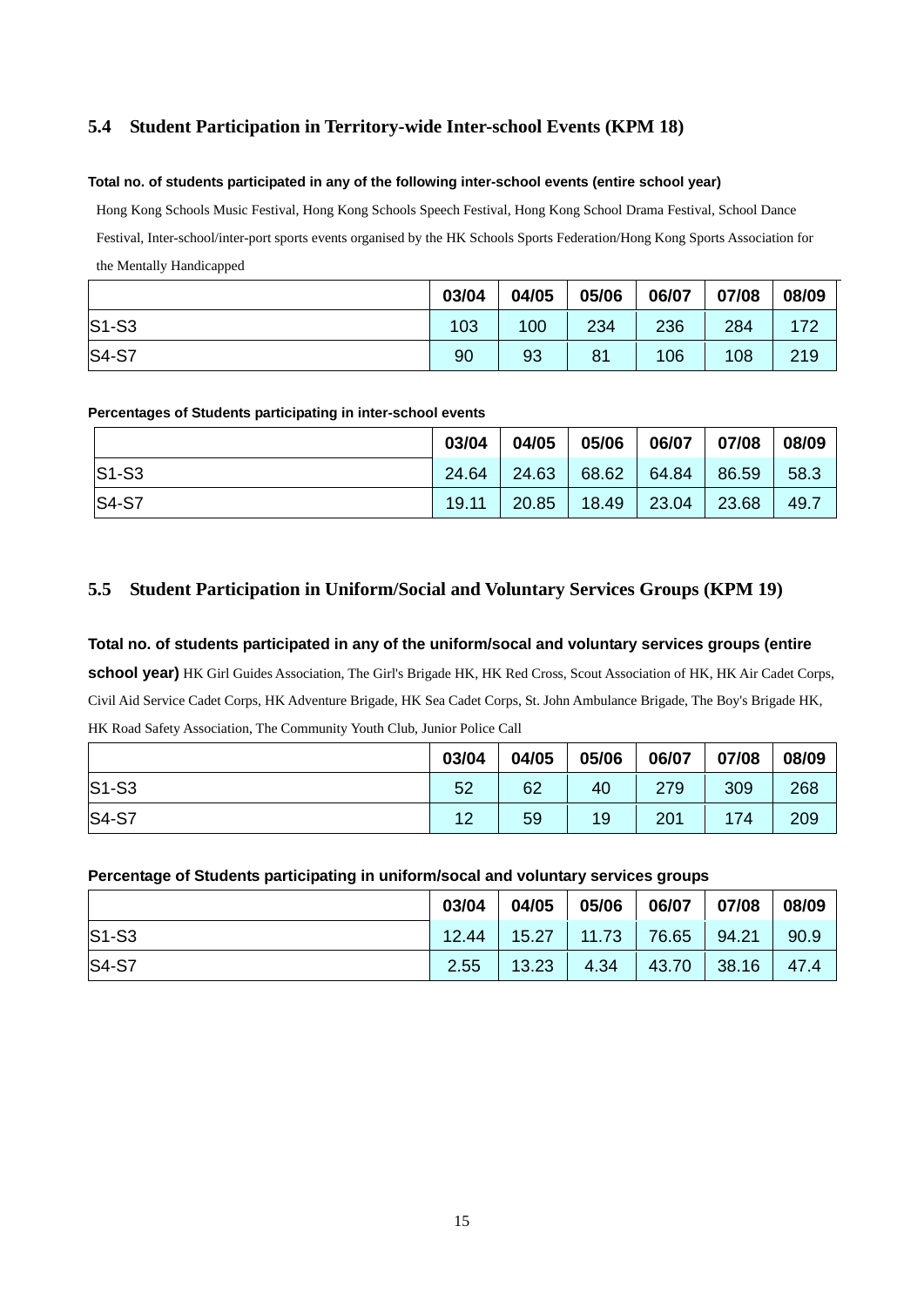#### **5.6 Students' Attendance (KPM 20)**

| Level          | 01/02 | 02/03 | 03/04 | 04/05 | 05/06 | 06/07 | 07/08 | 08/09 |
|----------------|-------|-------|-------|-------|-------|-------|-------|-------|
| S1             | 98.80 | 98.20 | 98.30 | 93.00 | 94.50 | 98.63 | 98.25 | 98.43 |
| S <sub>2</sub> | 97.20 | 98.10 | 97.50 | 91.00 | 94.70 | 92.76 | 95.51 | 95.83 |
| S3             | 97.50 | 96.10 | 97.30 | 93.00 | 95.10 | 91.79 | 95.51 | 96.25 |
| S4             | 96.80 | 96.10 | 96.10 | 95.00 | 94.10 | 91.50 | 93.54 | 94.75 |
| S5             | 97.10 | 97.40 | 96.20 | 95.00 | 96.40 | 94.72 | 93.33 | 94.73 |
| S <sub>6</sub> | 96.90 | 98.10 | 97.70 | 97.00 | 98.00 | 95.56 | 94.17 | 97.78 |
| S7             | 94.10 | 94.90 | 96.40 | 95.00 | 97.40 | 95.80 | 92.69 | 94.74 |

#### **5.7 Students' physical development (KPM21)**

#### **5.7.1 Students' physical development (based on date of the physical tests)**

Average of total score of the 4 physical fitness items (Bent-knee Sit-ups, Sit-and-reach, Endurance Run/Walk, Push-ups (for male) or Bent-knee Push-ups(for female)) for the following groups of students in the school by gender

|                         |              | 03/04 | 04/05 | 05/06 | 06/07 | 07/08 | 08/09 |
|-------------------------|--------------|-------|-------|-------|-------|-------|-------|
| 14-year-old S3 students | <b>Boys</b>  | 3.10  | 3.50  | 3.80  | 3.75  | 3.72  | 3.75  |
|                         | <b>Girls</b> | 2.30  | 2.57  | 2.42  | 2.54  | 2.61  | 2.80  |
| 15-year-old S3 students | <b>Boys</b>  | 3.30  | 2.90  | 3.50  | 3.60  | 3.62  | 3.70  |
|                         | <b>Girls</b> | 3.71  | 2.22  | 2.38  | 2.33  | 2.34  | 2.80  |

### **5.7.2 The percentages of the following groups of students in the school within the acceptable weight range by gender**

(i) The acceptable weight range is from 80% to 120% of the median Weight-For-Height based on figures of a territory-wide survey conducted by the Department of Paediatrics, the Chinese University of Hong Kong. The median Weight-For-Height for boys and girls can be found at

(ii) Obesity is defined as weight > median Weight-For-Height x 120%; Wasting is defined as weight < median Weight-For-Height x 80%

(iii) In the case where body height is greater than 175 cm and 165 cm for boys and girls respectively, the Body Mass Index (weight in kg / square of height in metre) is adopted. For both boys and girls, the acceptable BMI range is taken as 18 kg/m2 to 23 kg/m2

| 2008/09     | O1<br>ັ | S <sub>2</sub> | S <sub>3</sub> | S4   | S5   | S6   | S7   |
|-------------|---------|----------------|----------------|------|------|------|------|
| <b>Boys</b> | 90.0    | 90.0           | 88.0           | 87.0 | 93.0 | 81.0 | 80.0 |
| Girls       | 88.0    | 92.0           | 87.0           | 85.0 | 82.0 | 80.0 | 80.0 |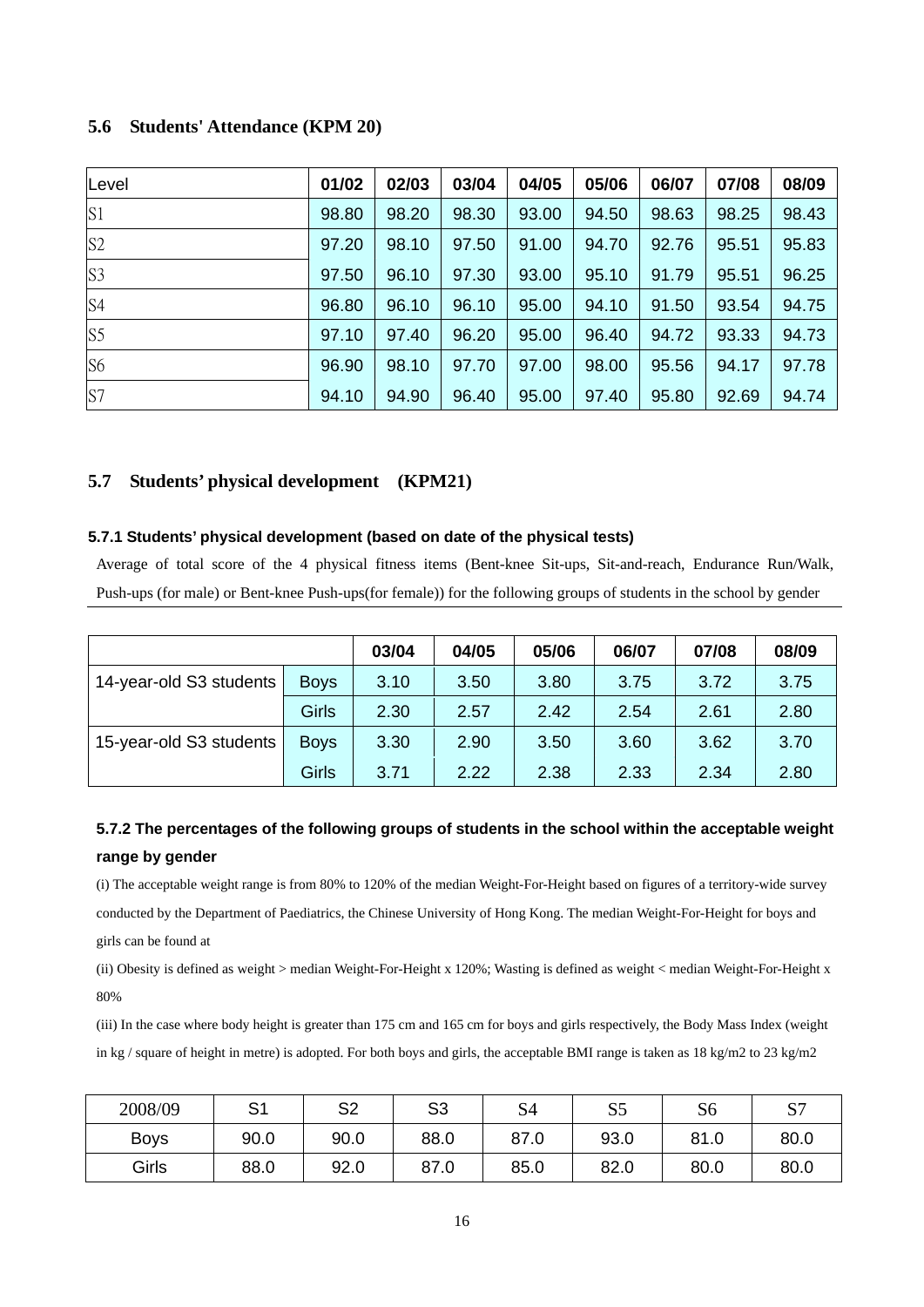### **5.8 Inter-school Activities and Awards Won in the Past 6 Years**

| Awards in the Past 6 Years (Events)<br>5.8.1 |           |                |           |           |           |           |  |  |  |  |
|----------------------------------------------|-----------|----------------|-----------|-----------|-----------|-----------|--|--|--|--|
| Year                                         | 2003-2004 | 2004-2005      | 2005-2006 | 2006-2007 | 2007-2008 | 2008-2009 |  |  |  |  |
| Championship                                 | 0         | 3              | 21        | 86        | 82        | 107       |  |  |  |  |
| First Runner-up                              | 3         | 3              | 12        | 116       | 102       | 160       |  |  |  |  |
| Second Runner-up                             | 5         | $\mathfrak{D}$ | 20        | 165       | 129       | 136       |  |  |  |  |
| <b>Outstanding Award</b>                     | 59        | 68             | 339       | 186       | 186       | 179       |  |  |  |  |
| <b>Others</b>                                | ∍         |                | 35        | 52        | 420       | 64        |  |  |  |  |
| Total                                        | 69        | 83             | 427       | 605       | 919       | 646       |  |  |  |  |

| (Accumulated)             |           |           |           |           |           |           |  |  |  |  |
|---------------------------|-----------|-----------|-----------|-----------|-----------|-----------|--|--|--|--|
| Year                      | 2003-2004 | 2004-2005 | 2005-2006 | 2006-2007 | 2007-2008 | 2008-2009 |  |  |  |  |
| Championship              |           | 3         | 21        | 86        | 82        | 107       |  |  |  |  |
| First Runner-up & Above   |           | 6         | 33        | 202       | 184       | 267       |  |  |  |  |
| Second Runner-up & Above  | 8         | 8         | 53        | 367       | 313       | 403       |  |  |  |  |
| Outstanding Award & Above | 67        | 76        | 392       | 553       | 499       | 582       |  |  |  |  |
| Total                     | 69        | 83        | 427       | 605       | 919       | 646       |  |  |  |  |

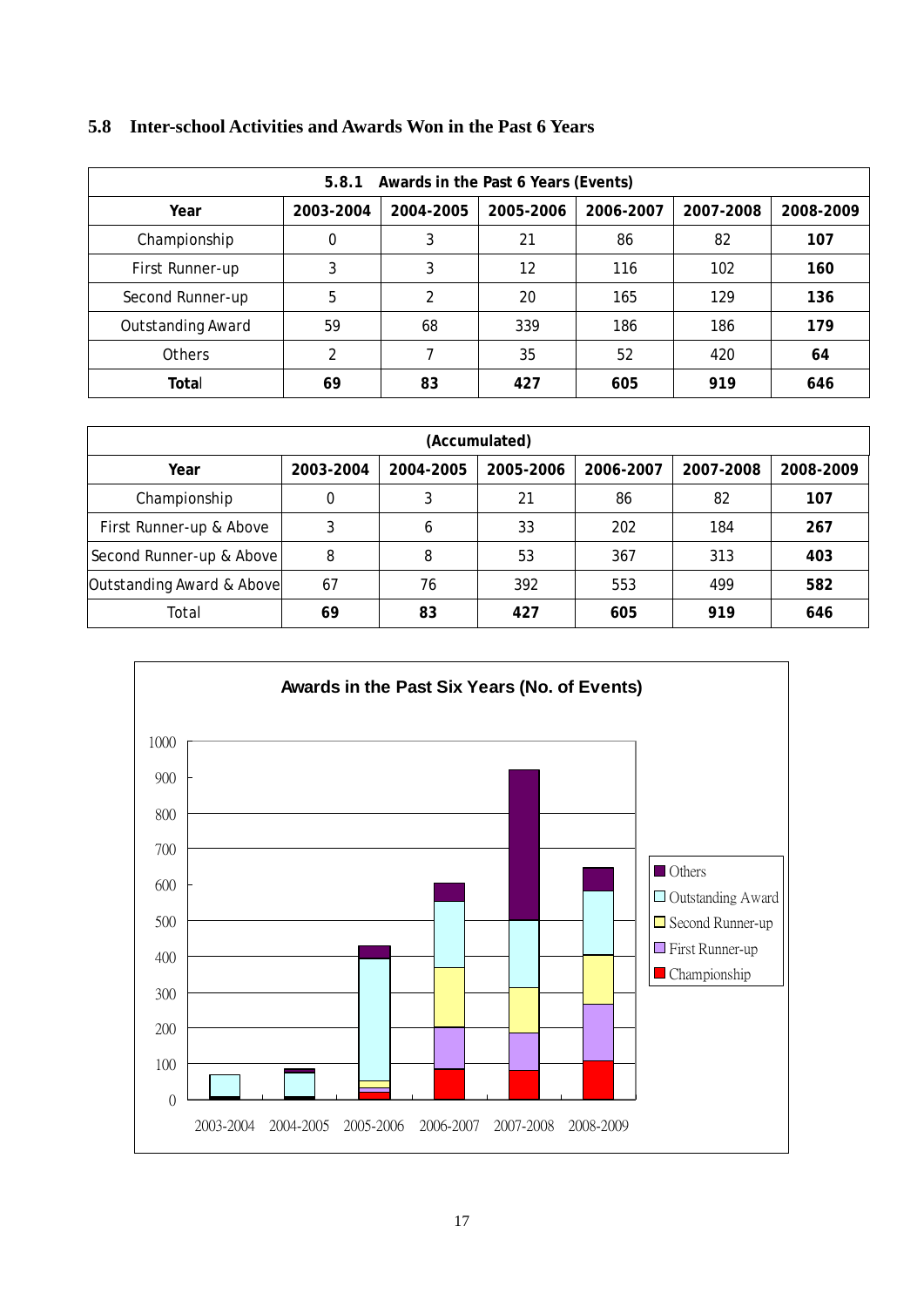#### **5.8.2 Awards in the Past 6 Years (No. of Students)**

| Awards in the Past 6 Years (No. of Students) |           |           |           |           |           |           |  |  |  |  |
|----------------------------------------------|-----------|-----------|-----------|-----------|-----------|-----------|--|--|--|--|
| Year                                         | 2003-2004 | 2004-2005 | 2005-2006 | 2006-2007 | 2007-2008 | 2008-2009 |  |  |  |  |
| Championship                                 | 0         | 23        | 177       | 272       | 128       | 203       |  |  |  |  |
| First Runner-up                              | 3         | 3         | 55        | 194       | 142       | 233       |  |  |  |  |
| Second Runner-up                             | 5         | 2         | 64        | 228       | 214       | 244       |  |  |  |  |
| <b>Outstanding Award</b>                     | 68        | 78        | 359       | 227       | 350       | 256       |  |  |  |  |
| <b>Others</b>                                | 2         | 16        | 335       | 100       | 547       | 134       |  |  |  |  |
| Total                                        | 78        | 122       | 990       | 1021      | 1381      | 1070      |  |  |  |  |

| (Accumulated)             |           |           |           |           |           |           |  |  |  |  |
|---------------------------|-----------|-----------|-----------|-----------|-----------|-----------|--|--|--|--|
| Year                      | 2003-2004 | 2004-2005 | 2005-2006 | 2006-2007 | 2007-2008 | 2008-2009 |  |  |  |  |
| Championship              | $\Omega$  | 23        | 177       | 272       | 128       | 203       |  |  |  |  |
| First Runner-up & Above   | 3         | 26        | 232       | 466       | 270       | 436       |  |  |  |  |
| Second Runner-up & Above  | 8         | 28        | 296       | 694       | 484       | 680       |  |  |  |  |
| Outstanding Award & Above | 76        | 106       | 655       | 921       | 834       | 936       |  |  |  |  |
| Total                     | 78        | 122       | 990       | 1021      | 1381      | 1070      |  |  |  |  |

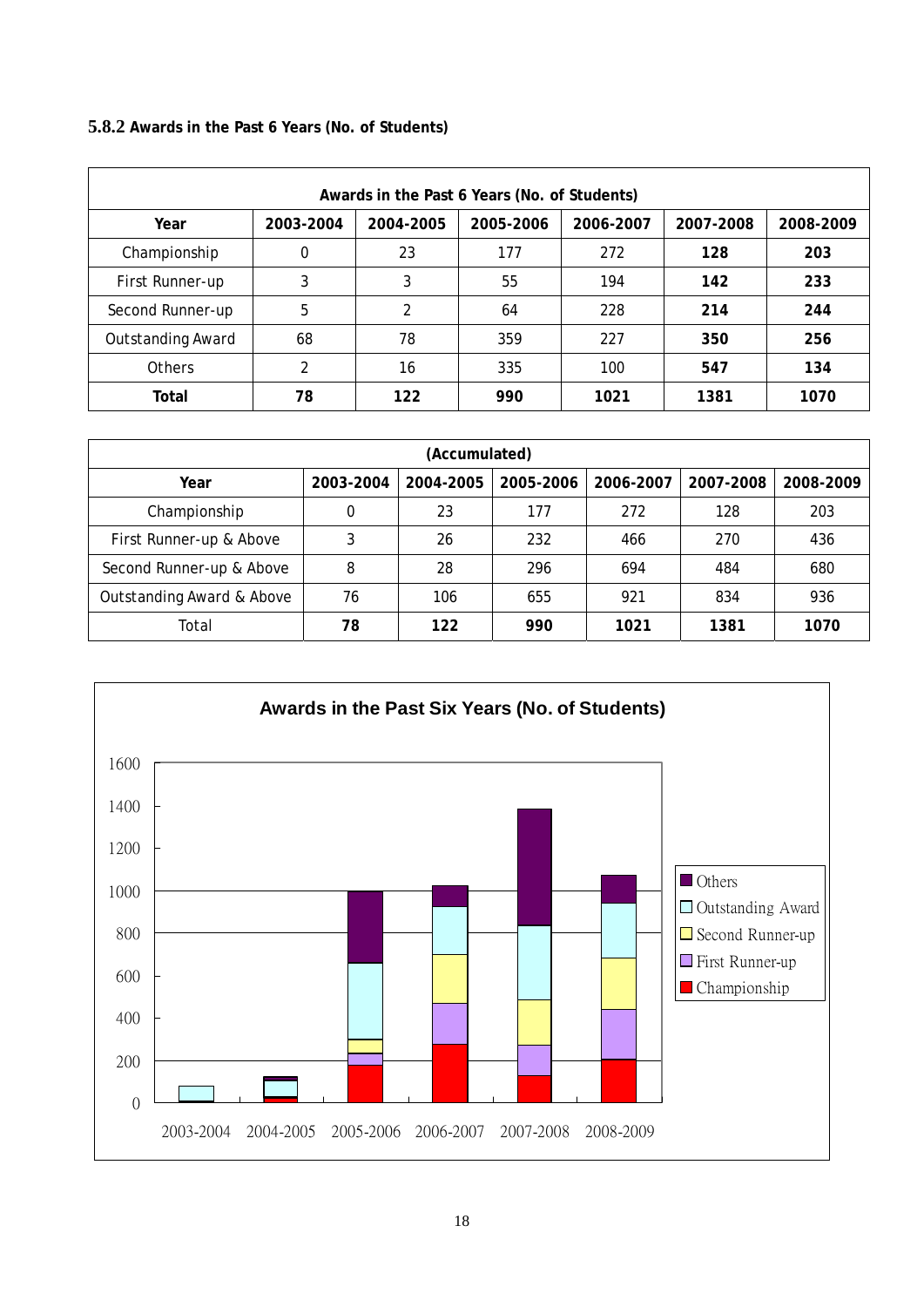### **5.8.3 Awards in 2008-2009 (Events)**

| Awards in 2008-2009      |                                                                      |    |     |                |     |  |  |  |  |
|--------------------------|----------------------------------------------------------------------|----|-----|----------------|-----|--|--|--|--|
| Type                     | <b>Music</b><br><b>Sports</b><br>Arts<br><b>Interest</b><br>Language |    |     |                |     |  |  |  |  |
| Championship             | 0                                                                    |    |     | 0              | 102 |  |  |  |  |
| First Runner-up          | $\Omega$                                                             |    | 7   | 0              | 152 |  |  |  |  |
| Second Runner-up         | $\Omega$                                                             | 0  | 3   | 0              | 133 |  |  |  |  |
| <b>Outstanding Award</b> | 4                                                                    |    | 169 | $\mathfrak{p}$ | 3   |  |  |  |  |
| <b>Others</b>            | 5                                                                    | 32 | 15  | 0              | 12  |  |  |  |  |
| Total                    | 9                                                                    | 35 | 198 | 2              | 402 |  |  |  |  |

| (Accumulated)                                               |          |    |     |   |     |  |  |  |
|-------------------------------------------------------------|----------|----|-----|---|-----|--|--|--|
| <b>Interest</b><br><b>Music</b><br>Arts<br>Type<br>Language |          |    |     |   |     |  |  |  |
| Championship                                                | 0        |    | 4   | 0 | 102 |  |  |  |
| First Runner-up & Above                                     | $\Omega$ | 2  | 11  |   | 254 |  |  |  |
| Second Runner-up & Above                                    |          | 2  | 14  |   | 387 |  |  |  |
| Outstanding Award & Above                                   |          | 3  | 183 | 2 | 390 |  |  |  |
| Total                                                       | 9        | 35 | 198 | 2 | 402 |  |  |  |

### **5.8.4 Awards in 2008-2009 (Number of Students)**

| Awards in 2008-2009      |                                                     |    |     |              |               |  |  |  |  |
|--------------------------|-----------------------------------------------------|----|-----|--------------|---------------|--|--|--|--|
| Type                     | <b>Interest</b><br><b>Music</b><br>Arts<br>Language |    |     |              | <b>Sports</b> |  |  |  |  |
| Championship             | 0                                                   | 3  | 45  | 0            | 155           |  |  |  |  |
| First Runner-up          | 0                                                   | 0  | 81  | $\mathbf{0}$ | 152           |  |  |  |  |
| Second Runner-up         | 0                                                   | 8  | 46  | 0            | 190           |  |  |  |  |
| <b>Outstanding Award</b> | 4                                                   | 6  | 240 | 2            | 4             |  |  |  |  |
| <b>Others</b>            | 5                                                   | 39 | 26  | 0            | 64            |  |  |  |  |
| Total                    | 9                                                   | 56 | 438 | 2            | 565           |  |  |  |  |

| (Accumulated)             |      |          |          |                |               |  |  |  |
|---------------------------|------|----------|----------|----------------|---------------|--|--|--|
| Type                      | Arts | Interest | Language | Music          | <b>Sports</b> |  |  |  |
| Championship              | 0    | 3        | 45       | 0              | 155           |  |  |  |
| First Runner-up & Above   | 0    | 3        | 126      | 0              | 307           |  |  |  |
| Second Runner-up & Above  | 0    | 11       | 172      | 0              | 497           |  |  |  |
| Outstanding Award & Above | 4    | 17       | 412      | $\mathfrak{D}$ | 501           |  |  |  |
| Total                     | 9    | 56       | 438      | $\mathcal{P}$  | 565           |  |  |  |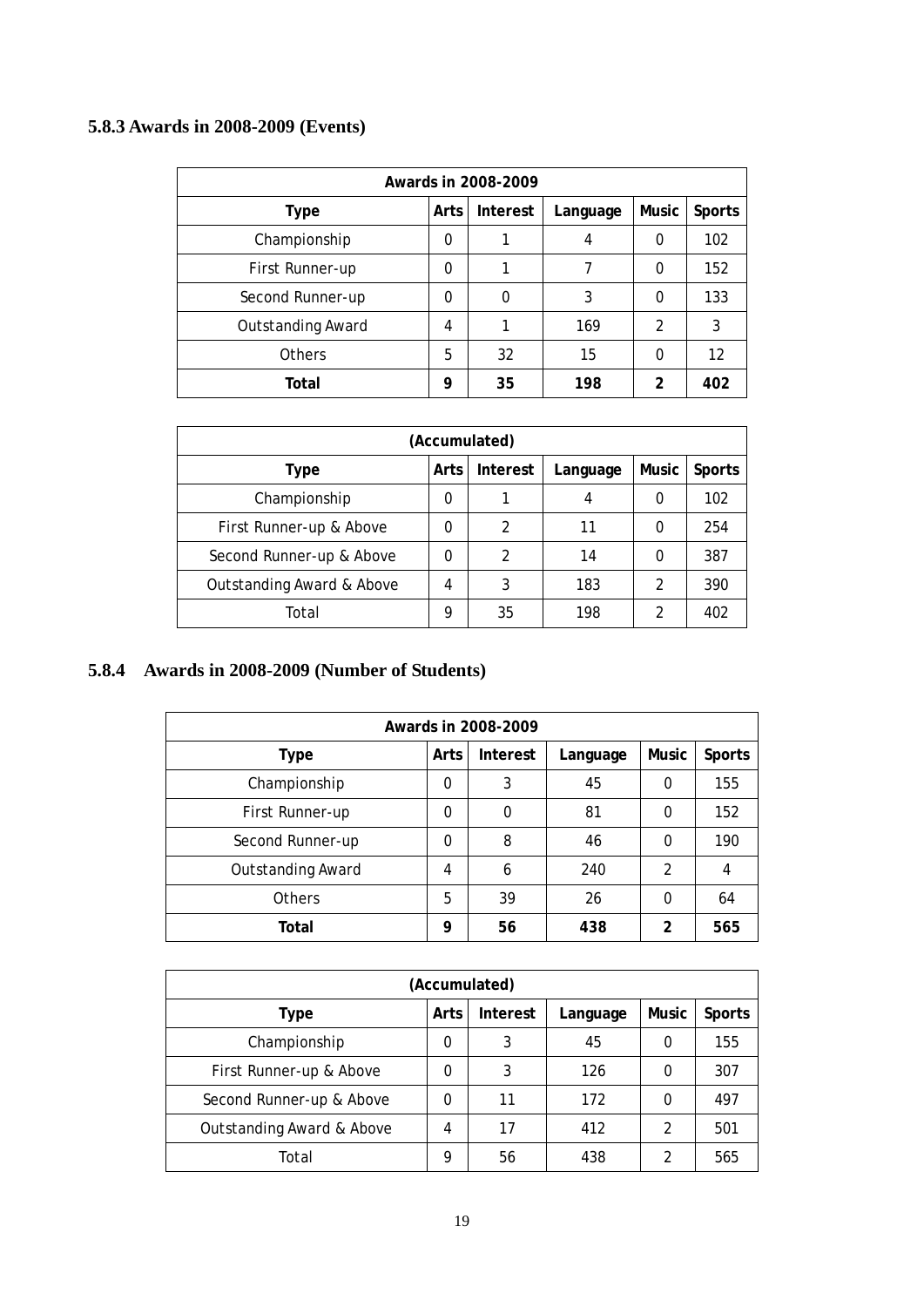# **6. ACHIEVEMENTS AND REFLECTIONS**

**GOD is full of LOVE and has been GUIDING our school and all stakeholders** including the sponsoring body, affiliated churches, supervisor, school managers, parents, alumni, social workers, teaching and non-teaching staff to **WORK HARD for our STUDENTS' DEVELOPMENT**. *It is God's grace and blessings that make things happen positively and effectively.*

**One major concern** is set in the School Development Plan 2007-2010. This key concern is: **Enhancing the Effectiveness of Remedial and Enhancement Program** (根基紥穩 ,學術直攀高 峰)**.** This concern is the major school focus in the Annual School Plan of the two academic years 2007-08 and 2008-09 .

**Other 11 concerns** set under the following 3 domains are as follows:

- $\checkmark$  Domain 1: Management and Organization --- (a) school-based management issues, (b) staff development, (c) self-evaluation and (d) school facilities
- $\checkmark$  Domain 2: Learning and Teaching --- (a) New Senior Secondary curriculum, (b) 4 key tasks of curriculum reforms, (c) assessment for learning, (d) life-wide learning and (e) English medium teaching
- $\checkmark$  Domain 3: School Ethos and Student Support Measures --- (a) a loving and caring school; and (b) uplifting students' self-identity and strong sense of belonging to the school.

In the academic year **2008-09**, the school continues to put much effort in providing ALL-ROUND EDUCATION for students' whole-person development and life-long learning skills. Therefore, efforts can be seen in **improving the school learning environment** (facilities, curriculum, life-wide learning, a loving and caring school ethos, home-school co-operation, and religious atmosphere)**, upkeeping the quality of staff** (in teaching and learning; and student development through staff development), **enhancing the life attitudes of students** and **developing students' potential to the full** so as to realize the vision of the Hong Kong Council of the Church of Christ in China --- Together we nurture the lives of our students; Hand in hand we witness the love of God.

Through the concerted efforts of teachers, parents, alumni, affiliated churches, school managers, supervisor and sponsoring body, it was noticed that there have been **continuous improvements** in **students' conduct, academic results and extra-curricular performance** in this year. Students are well cultivated to have **an attitude of striving for excellence and surpassing Band 1 quality.** 

The following section will list out the achievements and reflections regarding the key major concern and other 11 concerns of the School Development Plan and Annual Plan. The outline is as follows: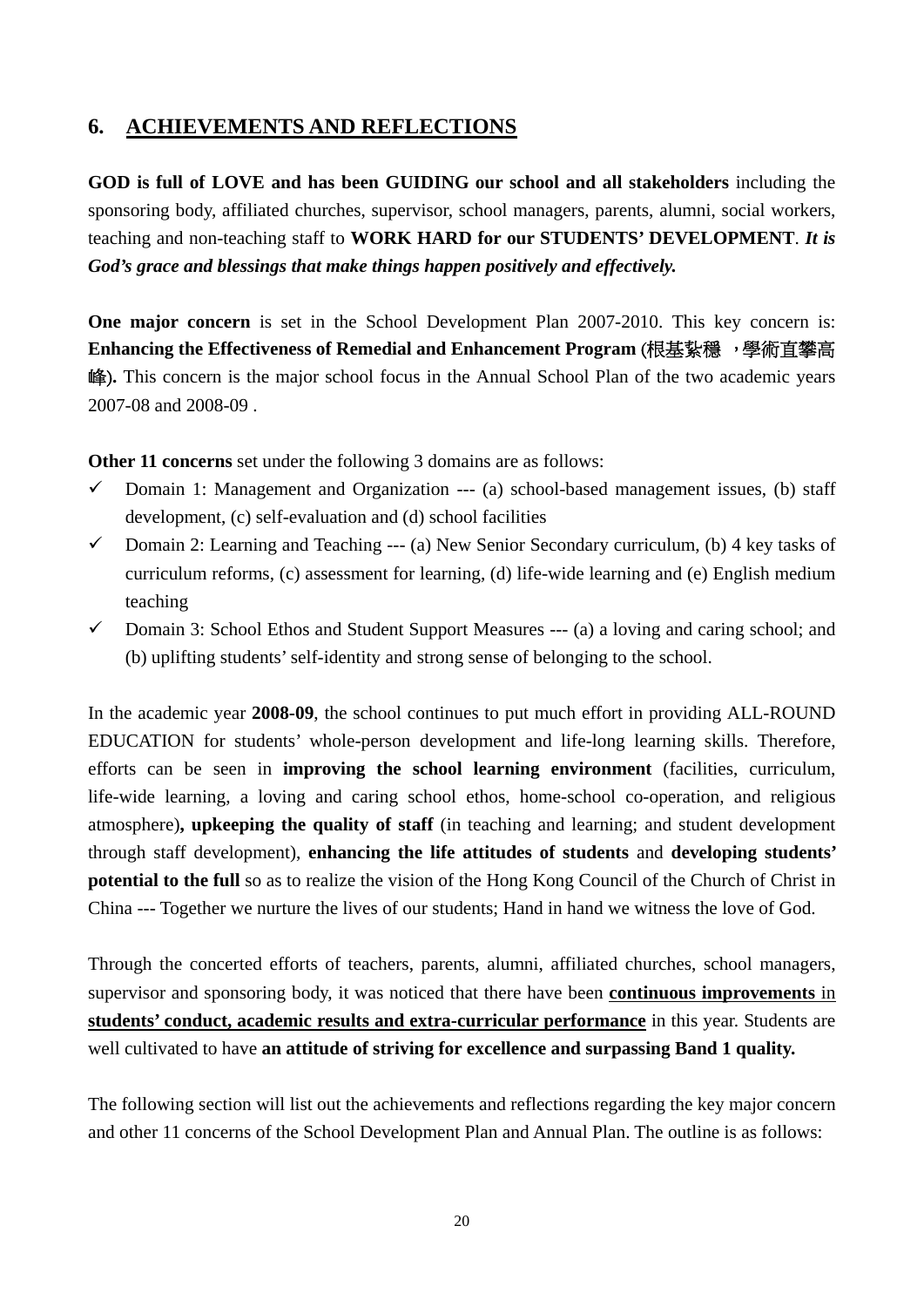#### 6.1 Major Concern 1: Enhancing the Effectiveness of Remedial and Enhancement Program.

(根基紥穩 ,學術直攀高峰)

- 6.1.1 Achievements
- 6.1.2 Reflections

#### 6.2 Other Concerns

- 6.2.1 Domain 1: Management and Organization
	- 6.2.1.1 School-based Management Issues
	- 6.2.1.2 Staff Development
	- 6.2.1.3 School Self-evaluation
	- 6.2.1.4 School Facilities
- 6.2.2 Domain 2: Learning and Teaching
	- 6.2.2.1 New Senior Secondary Curriculum
	- 6.2.2.2 4 Key tasks of curriculum reforms
	- 6.2.2.3 Assessment for learning
	- 6.2.2.4 Life-wide learning
	- 6.2.2.5 English Medium Teaching
- 6.2.3 Domain 3: School Ethos and Student Support
	- 6.2.3.1 A Loving and Caring school
	- 6.2.3.2 Enhancement Measures for School Ethos
	- 6.2.3.3 Achievements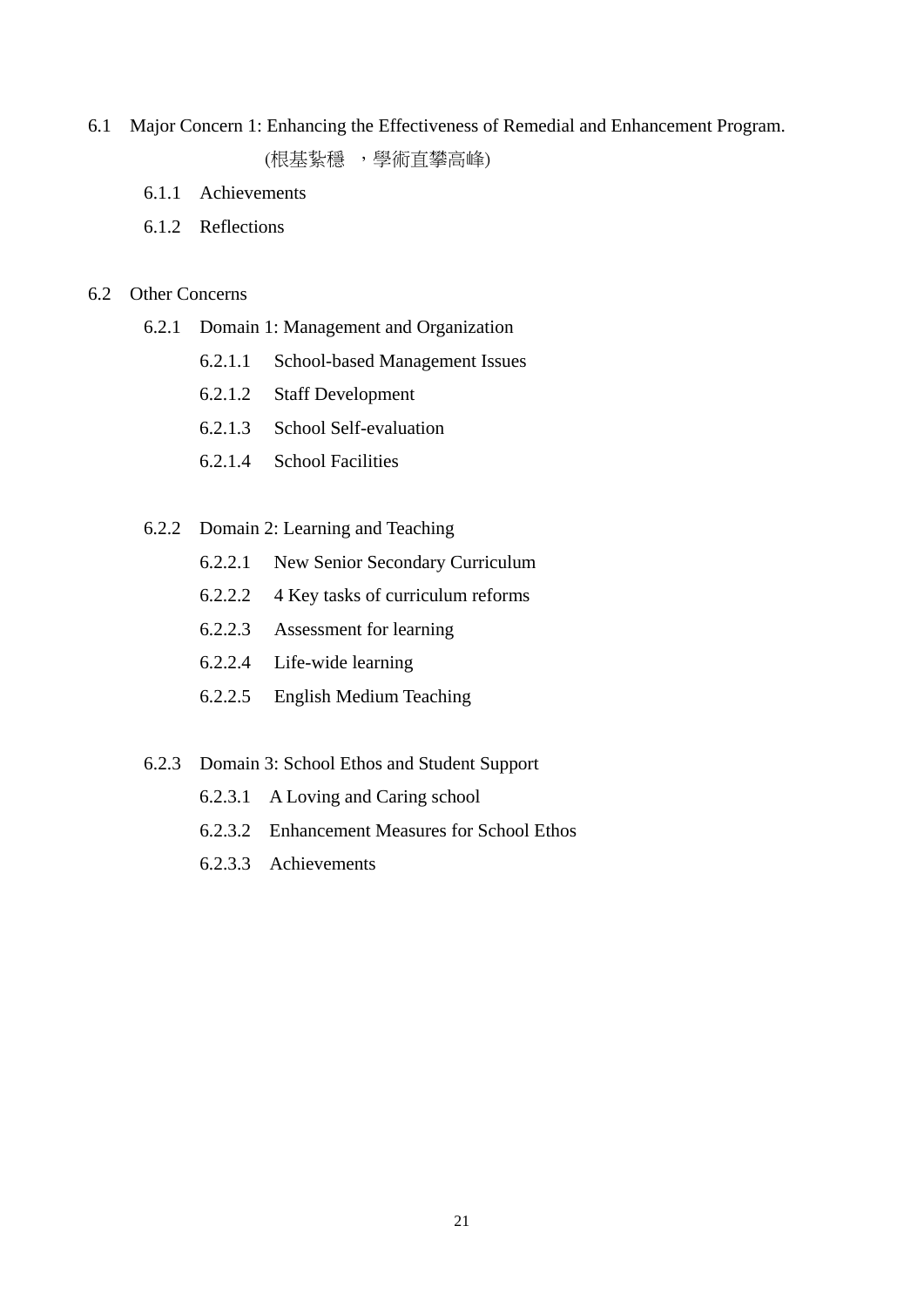# **6.1 Major Concern 1: Enhancing the Effectiveness of Remedial and Enhancement Program.**  (根基紥穩 ,學術直攀高峰)

### **6.1.1 Achievements**

#### **1. Active Measures**

Teachers took active measures to help upkeep the quality of learning and teaching. The major measures are as follows:

- All subject departments have been **very dedicated** to provide **more extra lessons (3625 hrs. in 2008-09, 2362 hrs. in 2007-08, 1262 hrs. in 2006-07, 722 hrs. in 2005-06**) especially for F.5 & F.7 --- after school, Saturdays, Sundays and long holidays. Regular **assessments (tests and examinations)** were arranged to give regular feedback for better learning.
- **Three study rooms (2/F) were arranged** and **opened until 9:00 p.m.** from **Monday to Friday** for students' self-study. These rooms were also available on **Saturdays and Sundays**.

Other **support measures** were taken to help students of **other forms**. They are as follows:

- **Active remedial and enhancement measures** for dealing with students of diverse learning needs ----- (i) Using the benchmark requirements for Chinese, English and Maths as standards to **design tests** to identify students' learning needs, (ii) arranging the remedial and enhancement courses and co-curricular activities after school, on Saturdays and during **long holidays for junior form students.**
- **Tailor-made teaching materials for Chinese, English and Maths** were evaluated and modified to suit the needs of lower form students.
- **Courses on study skills** were organized for students.
- **Multiple intelligence camps** were organized for S.1-4 students for goal-setting and training their generic skills and build up their confidence.
- **Data Analysis on students' academic performance was often used** for evaluating students' performance and designing appropriate remedial and enhancement programs for students at junior and senior levels.
- **More monitoring roles** were taken by the Principal and Senior middle management (like Prefect-of-Studies, Vice-principal and Discipline Master) **in guiding panel's meetings and operations.**
- All these helped to **enhance students' progress in their learning process.**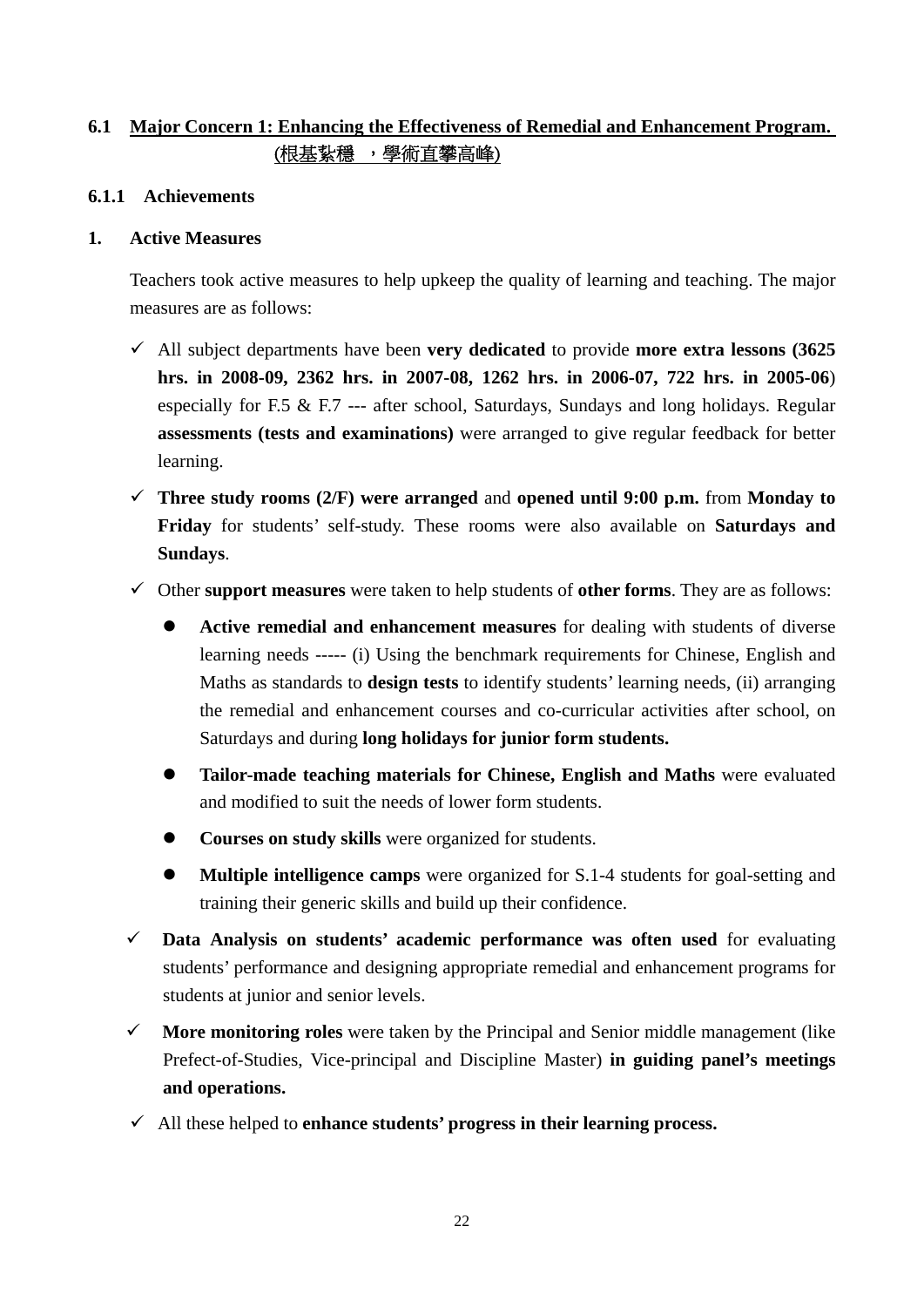#### **2. HKCEE Results**

**The HKCEE results showed great improvement in 2005-06**. 12 out of 15 subjects showed improvement in their performance and the percentages of first-timer students with 5E or above and 6E or above increased by over 100% in 2006. **In 2007-08, most subjects maintained the performance achieved in 2005-06 and 2006-07** with the following major achievements:

- the passing percentages of **Principles of Accounts and Commerce** were **high above Hong Kong standard.**
- $\checkmark$  the number of first-timer students with **A to D Grades** was the **second highest** in the **past 5 years.**
- $\checkmark$  the percentage of first-timer students with **5 E** or above was the **third best record** in the **past 10 years.**
- $\checkmark$  the percentage of first-timer students with **6 E** or above was the **third best record** in the **past 10 years.**

In this academic year **2008-09**, our HKCEE results showed an **outstanding improvement**.

- **All 16 subjects showed good progress** in performance: **14** out of 16 subjects showed **improvement** in their passing percentages **, 2 other** subjects (though with a lower rate than last year) with **high passing percentages** of 94.1% (Putonghua) and 72.7% (Visual Arts).
- **7 subjects** with passing percentages (first-timers) **higher than Hong Kong averages**  (Economics : 83.8%, Commerce: 89.3%, Principles of Accounts: 89.3%, Chinese History: 100%, History 80%, Geography: 78.9%, Putonghua: 94.1%).
- **4 subjects with A-C percentages** (first-timers) **higher than Hong Kong averages** (Chinese History: 22.2%, Commerce: 35.7%, History: 60%, Putonghua: 35.3%).
- the number of first-timer students with **A Grade, A-B Grades, A-C Grades, A-D Grades and A-E Grades** were **the highest in the records** of first-timers at least in the past 15 years.
- $\leq$  the percentages of first-timer students with **5 E** or above, 6**E** or above and 14 points or **above** were also **the best records** in the past history.

### **3. HKAL Results**

**Like the HKCEE results, the HKAL results** also showed the success of the concerted efforts of teachers and students with the following major achievements.

**In 2007-08**, major achieved records:

 $\checkmark$  the **highest** percentage of **A** to **C** grades in AL subjects in the **past 10 years.**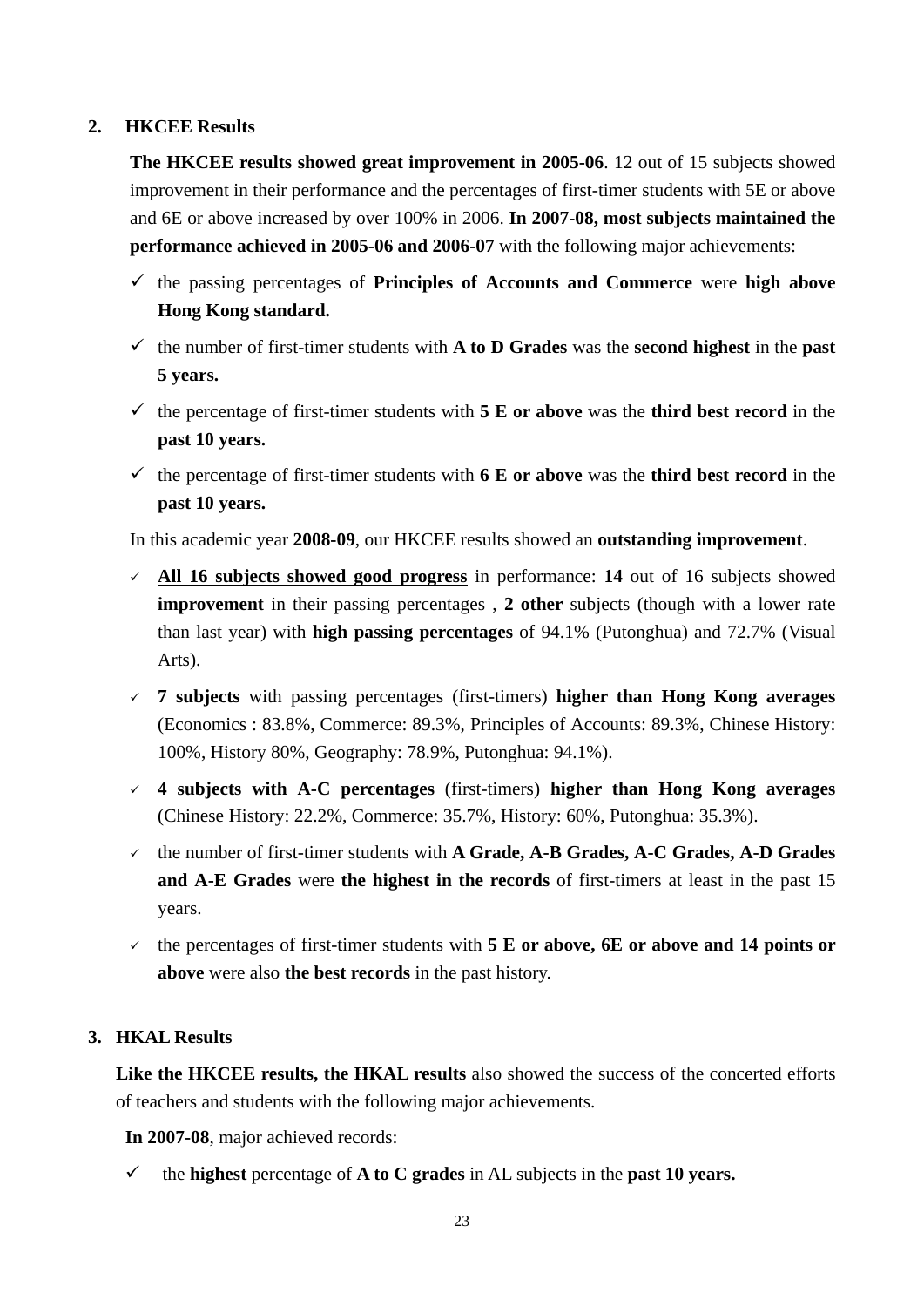- $\checkmark$  the **highest** percentage of **A to D grades** in AL subjects in the **past 5 years.**
- **7 subjects** made **improvement in the passing percentages** while **other subjects maintained** past performance  $(2<sup>nd</sup>$  best in the past 10 years).
- Students' AL performance in **Chinese History** and **Chinese Literature** was **high above Hong Kong standard** in terms of the percentage of A to C Grades.

**In 2008-09**, the major achievements are:

- **8 subjects showed improvement** in the passing percentages (2nd best in the past 12 years).
- $\checkmark$  The percentage of **A-C** (**AL**) is the **2nd best** in the past 10 years.
- The percentage of  $\overline{A-C}$  ( $\overline{AS} \& \overline{AL}$ ) is the 2nd best in the past 5 years.
- The percentage of  $\mathbf{A}\text{-}\mathbf{D}(\mathbf{A}\mathbf{S})$  is the **best** in the past 5 years.
- The percentage of  $\mathbf{A}\text{-}\mathbf{D}$  ( $\mathbf{AS} \& \mathbf{AL}$ ) is the **best** in the past 5 years.
- $\checkmark$  The percentage of  $\mathbf{A}\text{-}\mathbf{E}(\mathbf{A}\mathbf{L})$  is the **best** in the past 5 years.
- The percentage of  $\mathbf{A}-\mathbf{E}$  ( $\mathbf{AS} \& \mathbf{AL}$ ) is the 2nd best in the past 5 years.
- 4. According to the results of the Stakeholders' Survey, the self-evaluation tools of the Education Bureau (EDB), the following **improvements** were noticed:
	- Students' ratings in the student survey show there is **continuous improvement in teaching strategies and skills**.

| <b>Average score of Student Survey</b> |                                                     |  |  |  |
|----------------------------------------|-----------------------------------------------------|--|--|--|
| Teaching strategies & skills           | $3.19$   $3.00$   $3.27$   $3.29$   $3.25$   $3.60$ |  |  |  |

 **Ratings of teachers, students** and **parents** show that there is **significant continuous improvement in student learning.** 

| <b>Student learning</b> | 03/04 | 04/05 | 05/06 | 06/07 | 07/08 | 08/09 |
|-------------------------|-------|-------|-------|-------|-------|-------|
| <b>Teacher Survey</b>   | 2.97  | 2.98  | 3.11  | 3.28  | 3.16  | 3.30  |
| Student Survey          | 3.14  | 2.92  | 3.08  | 3.20  | 3.26  | 3.50  |
| <b>Parents Survey</b>   | 3.05  | 3.16  | 3.22  | 3.17  | 3.22  | 3.70  |

5. Figures in **2006-07, 2007-08 and 2008-09** from the studies carried out by the School Development and Evaluation Team of the Chinese University of Hong Kong conducted show that (a) our **students** have **gradual improvement** in **learning strategies** and learning **attitudes**, and (b) our teachers also have **improvement in instructional leadership** in the past three years.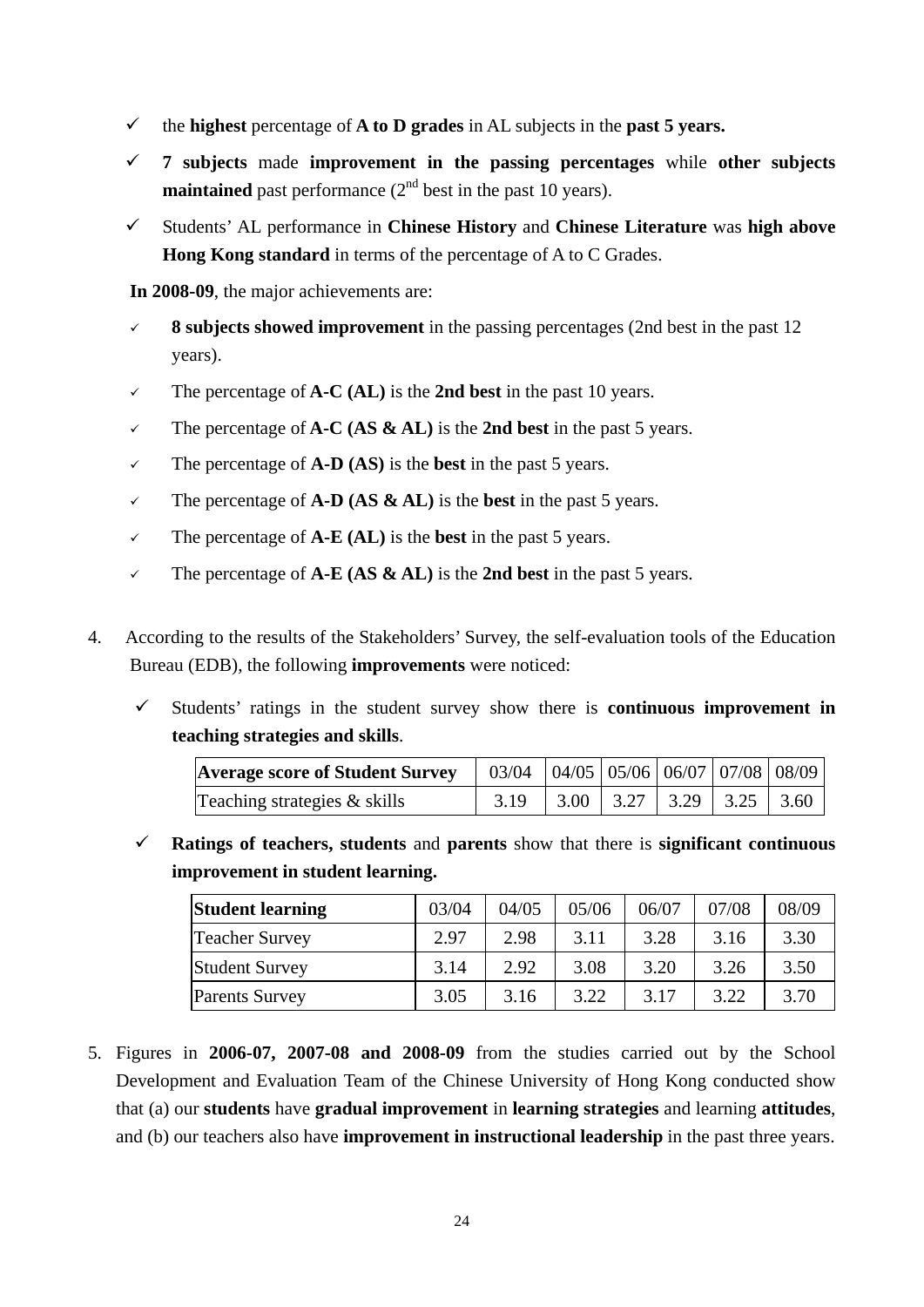6. The **passing percentages of Chinese, English and Mathematics** of internal Examinations were maintained at about 70% on average. The key concern is to **maintain a culture of students' positive attitude** to strive for better performance, which our school has been able to achieve in the **past few years**.

#### **6.1.2 Reflections**

- 1. Though figures from EDB's questionnaires show that **our school has been improving in many areas** (as shown in many figures in previous report sections), our school **still wishes to strive for much better progress**.
- 2. The following are identified areas that we will try to improve concerning some aspects of **students' learning** and **teaching approaches**.
	- Regarding *student learning*, the areas for improvement are concerned with (a) **interest** in learning, (b) **initiative** to learn, (3) **confidence** in learning, (d) doing **assignment**, and (e) **learning strategies** such as lesson preparation, concept maps, tool books and on-line resources, etc.
	- Regarding *teaching approaches*, the areas for improvement are concerned with (a) raising **thought-provoking** questions, (b) arranging **interactive activities**, and (c) arranging **more learning activities outside class**.
- 3. The **Learning Diversity Team (Learning and Teaching Domain)** will **work on these matters** to improve the situations (through more proactive approaches to lesson observations, lesson studies and more discussions with teachers.).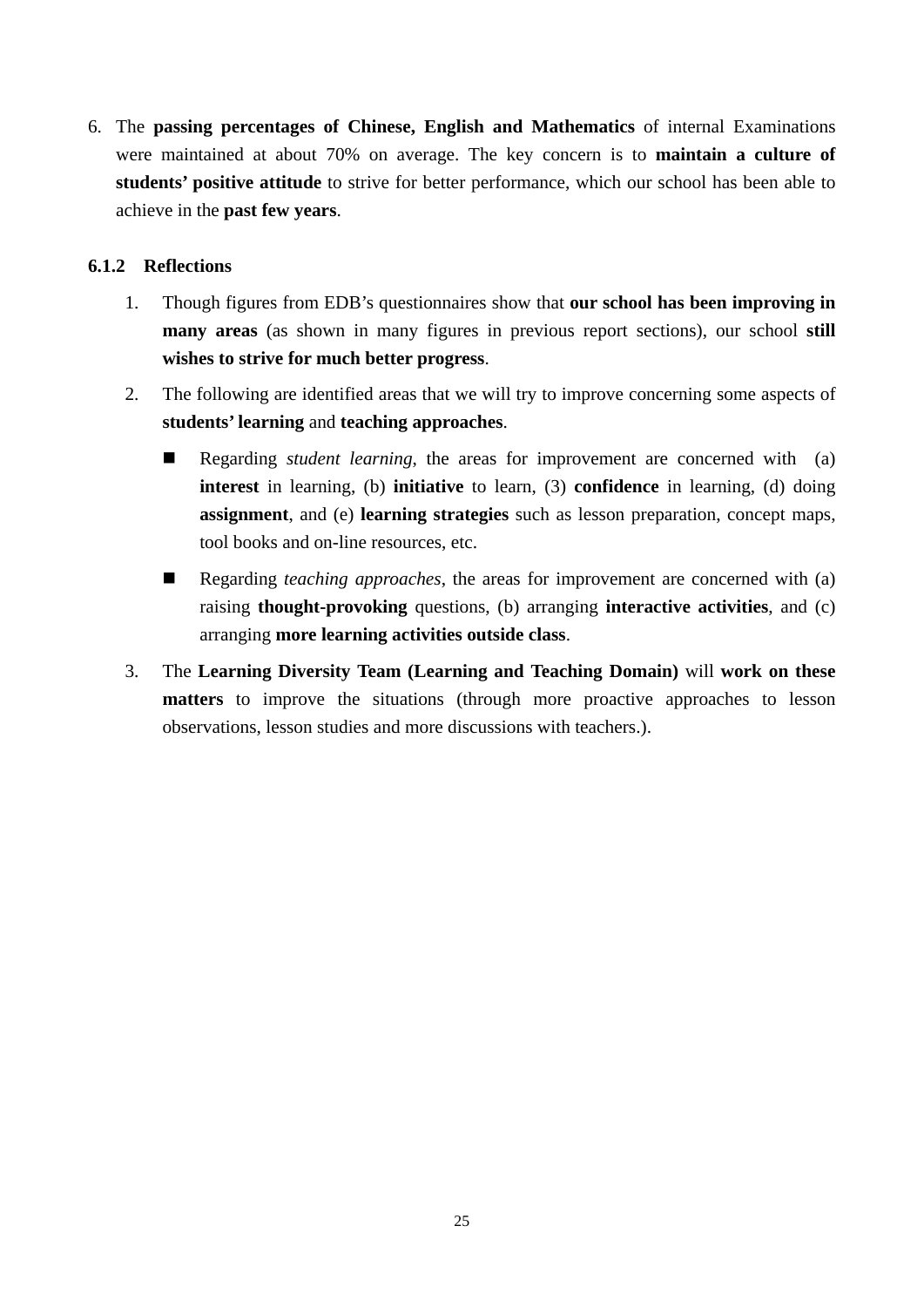#### **6.2 Other Concerns**

#### **6.2.1 Domain 1: Management and Organization**

#### **6.2.1.1 School-based Management Issues**

#### **Assets Management and Financial Management**

- The first stocktaking process for setting up the Incorporated Management Committee was accomplished in December 2007. The stocktaking process 2008-09 was well arranged and finished in June 2009 with the help of the school-based stocktaking team. All departments were trained for the requirements of resource management and stocktaking. The **stocktaking system was well institutionalized** and will be a yearly regular process for better assets management.
- Some staff members were trained with the skills for using **a new accounting software (MYOB)**. The new accounting software system will be fully implemented in 2009-10 for higher efficiency and greater effectiveness.
- $\checkmark$  Guidelines for subject panels and functional teams 2007-08 (concerning meetings and documents required) and **dates for meetings 2008-09** were well followed and implemented with **better management effectiveness.**
- The **revised school organization structure 2008-09 started to operate this year** to enhance management effectiveness.
	- **The Learning and Teaching Core Committee (Academic Affairs Team) operated with better co-ordination** through the efficient and effective work of (a) the Prefect-of-Studies and 4 New Assistant Prefect-of-Studies, (b) Curriculum Development Committee, (c) Diversity Learning Team (Remedial and Enhancement Program Team), (d) Committees for key tasks concerning curriculum reforms, and (e) 8 Key Learning Area co-ordinators especially Science Education, Technology Education, Personal, Social and Humanities Education and Art Education.
	- **The School Ethos and Support Measures Core Committee,** building on its management strengths especially better communication in 2007-08 and under the supervision of the Principal, Vice-principal and Student Affairs Master, also **well co-ordinated all 10 functional committees** under this domain in 2008-09.
	- The **roles of principal and middle management have been highly effective** above Hong Kong standard in the past years (refer to the KPM ratings of the competence and attitudes of the principal and middle management of EDB).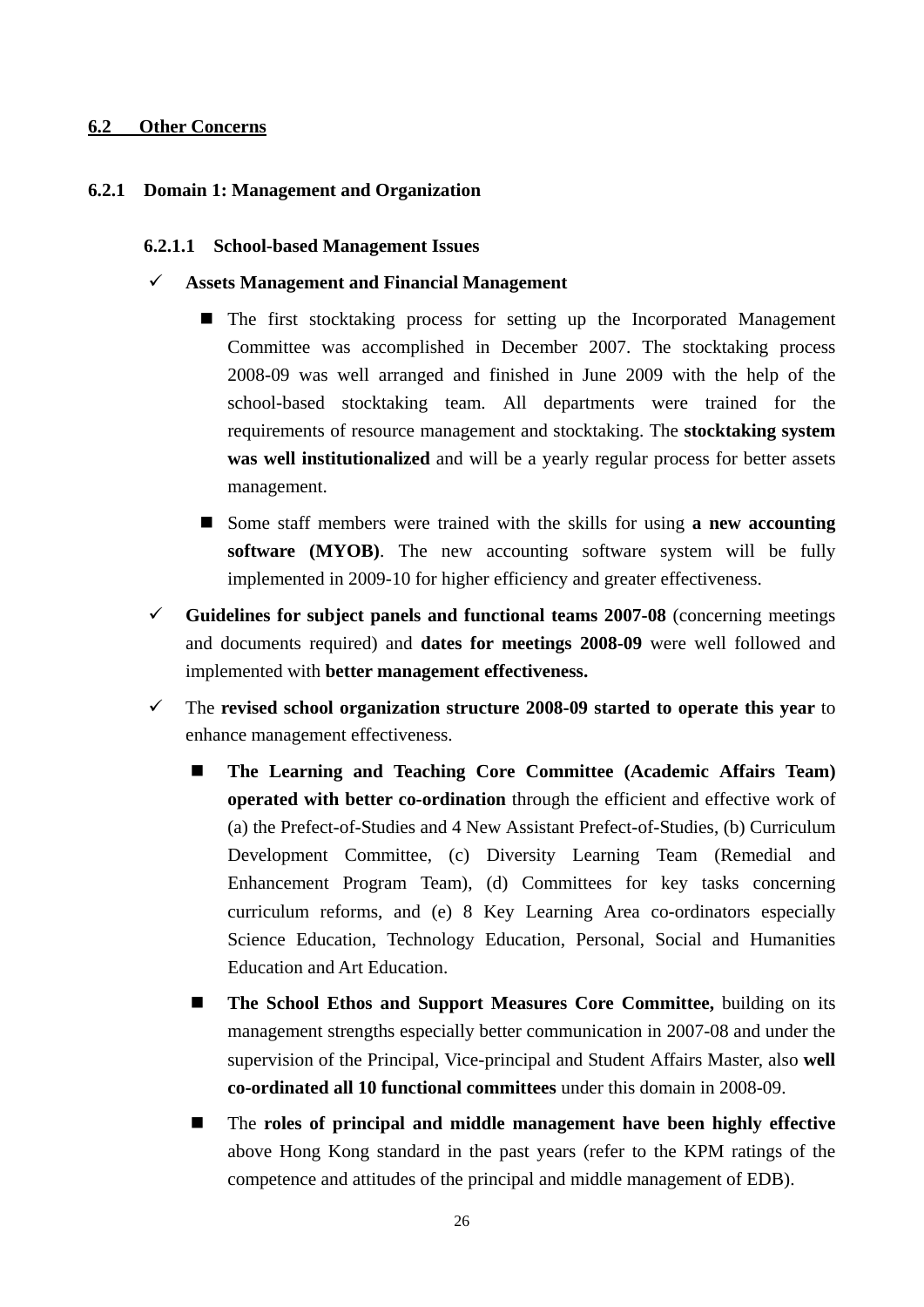#### **6.2.1.2 Staff Development**

- **Professionalism among teachers** was much enhanced in the past **four academic years (2005-09)**. Teachers took part in **a great variety of professional development programmes**. Many teachers joined **the training programmes for teaching the New Senior Secondary curriculum**. Teachers are more well equipped for the future changes.
- **The teachers' rating of the Key Performance Measure (KPM) for Staff Development is high above Hong Kong Standard** with **3.70 in 2008-09** (3.70 in 2007-08, 3.70 in 2006-07, 3.61 in 2005-06, 3.4 in 2004-05, 3.04 in 2003-04).
- **The Continuing Professional Development (CPD) hours of teachers are 154.5 hours in 2008-09** (120.2 hours in 2007-08, 115.5 hours in 2006-07, 145.8 hours in 2005-06 and 90.2 hours in 2004-05), which is far above the average hours of Hong Kong teachers.
- The **CPD hours of Principal** are **268 hours** in **2008-09** (380.5 hours in 2007-08, 381 hours in 2006-07, 320.5 hours in 2005-06, 128 hours in 2004-05, 143 hours in 2003-04). Again the figure is high above Hong Kong standard. Much networking work with external organizations like Eastern Parent-teacher Association, primary schools, Community Youth Club, Police, Shaukeiwan District Board, Hong Kong Teachers' Centre and National Education Centre were established.
- This year the school formed the following **17 major partnerships (16 in 2007-08, 11 in 2006-07 and 4 in 2005-06) with tertiary education institutions and the EDB** in enhancing the quality of the three domains (a) Management and Organization, (b) Learning and Teaching and (c) School Ethos and Support Measures. They are as follows:
	- (i) Management and Organization
		- **Teacher Induction Scheme** (ACTEQ) Pilot School
		- Participation in the **Hong Kong School Self-evaluation Network** focusing on improving teaching and learning through classroom observation.
		- **Quality School Project** with Dr. Chiu Chi Shing from CUHK to enhance **self-evaluation** culture
	- (ii) Learning and Teaching
		- **Language Support Service for Chinese Language** (F.4 level) (School-based Support Service of the EDB)
		- 2008/09 Standing Committee on Language Education and Research (SCOLAR) Junior Secondary **Chinese Debate** Education Scheme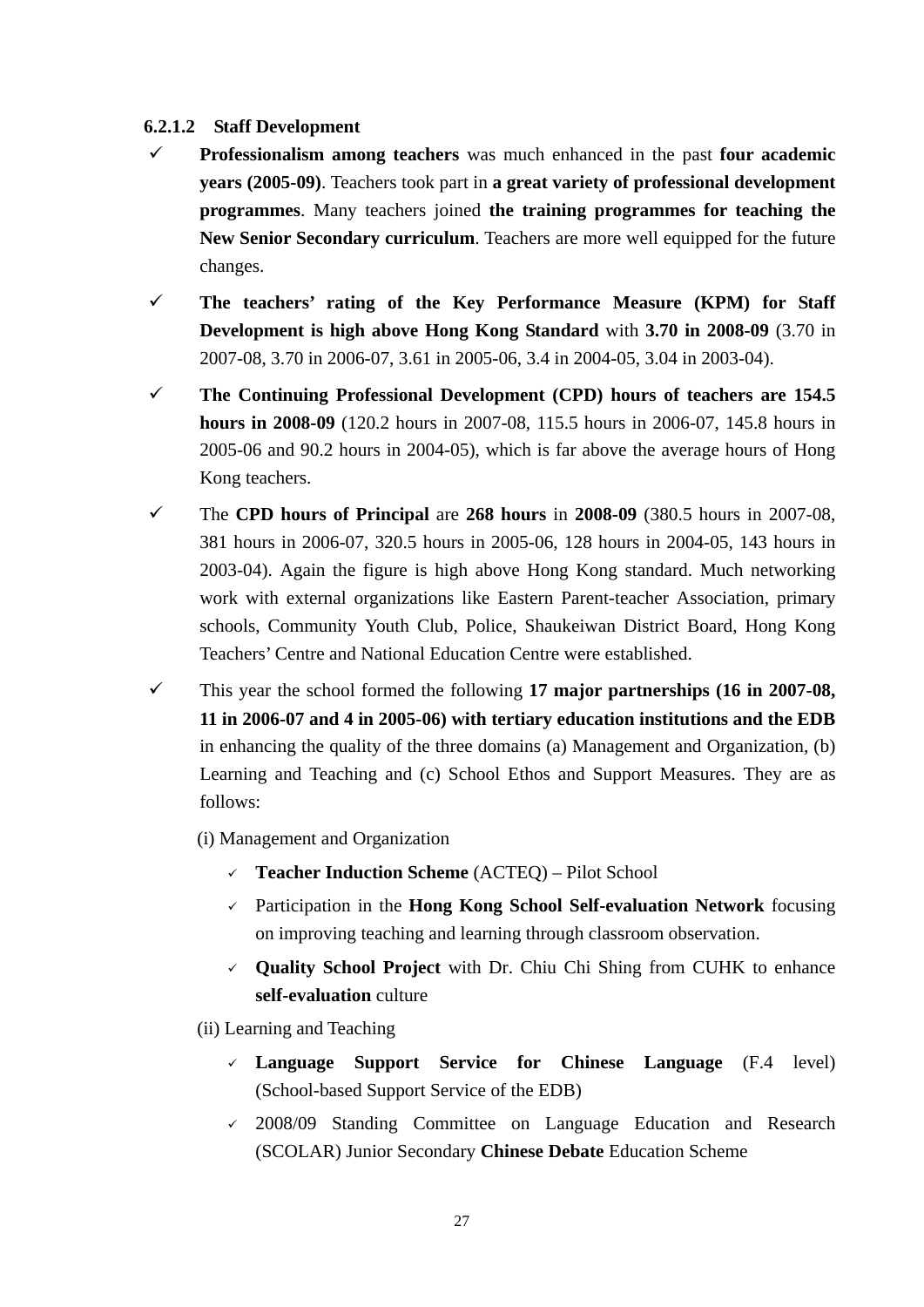- **6-year 3-million English project** for supporting teaching and learning of English in Chinese Medium School (Please refer to **Appendix A** for details)
- **Hand-in-hand English Teaching Program** organized by Chinese International School and Rotary Club of Mid-level
- Improving Language and Learning in Public Sectors **(ILLIPS) ---** improving teachers' performance in **using English language as medium of instruction**
- **Common lesson preparation for F.1-3 Mathematics Curriculum** (EDB School-based Curriculum Development Support Services for Secondary Schools)
- The use of **Metacognition** strategies for self-regulated learning (CUHK project)
- (iii) School Ethos and Support Measures
	- **Inviting School Project 2008-10** for Hong Kong Schools organized by International Alliance for Invitational Education (IAIE)
	- **Positive Adolescent Training through Holistic Social Programme (P.A.T.H.S.) to Adulthood**: A Jockey Club Youth Enhancement Scheme – Personal Development Programme for Form 1 – 2 students
	- **Youth Program** organized by Health Department
	- **Train-The-Trainer Programme in Gifted Education** (By Ms. Cheung Lai Ming) -- (a) arrange a gifted education program for our students; (b) train at least 10 front-line teachers
	- **Junior Secondary Sustainable Development Education Project** organized by the Centre for University and School Partnership (CUHK)
	- Elderly Academy for developing **school's social services**
	- Partnership project on **Integrated Education** with CCC Kei Shun Secondary School
- The following **staff development programs** have been arranged to develop teachers in different aspects especially updating teachers on education issues like integrated education, e-resources, school self-evaluation, external school review, new senior secondary curriculum:-
	- (a) Talks on **"Needs of Students of Special Education Needs (SEN)"** held in September 2008 and March 2009
	- (b) Talks on the operation of **e-class** held in November 2008 and March 2009
	- (c) Talk on the resources of **Hong Kong Education City** held in June 2009
	- (d) Talk on the **arrangement for "Other Learning Experiences" and "Student**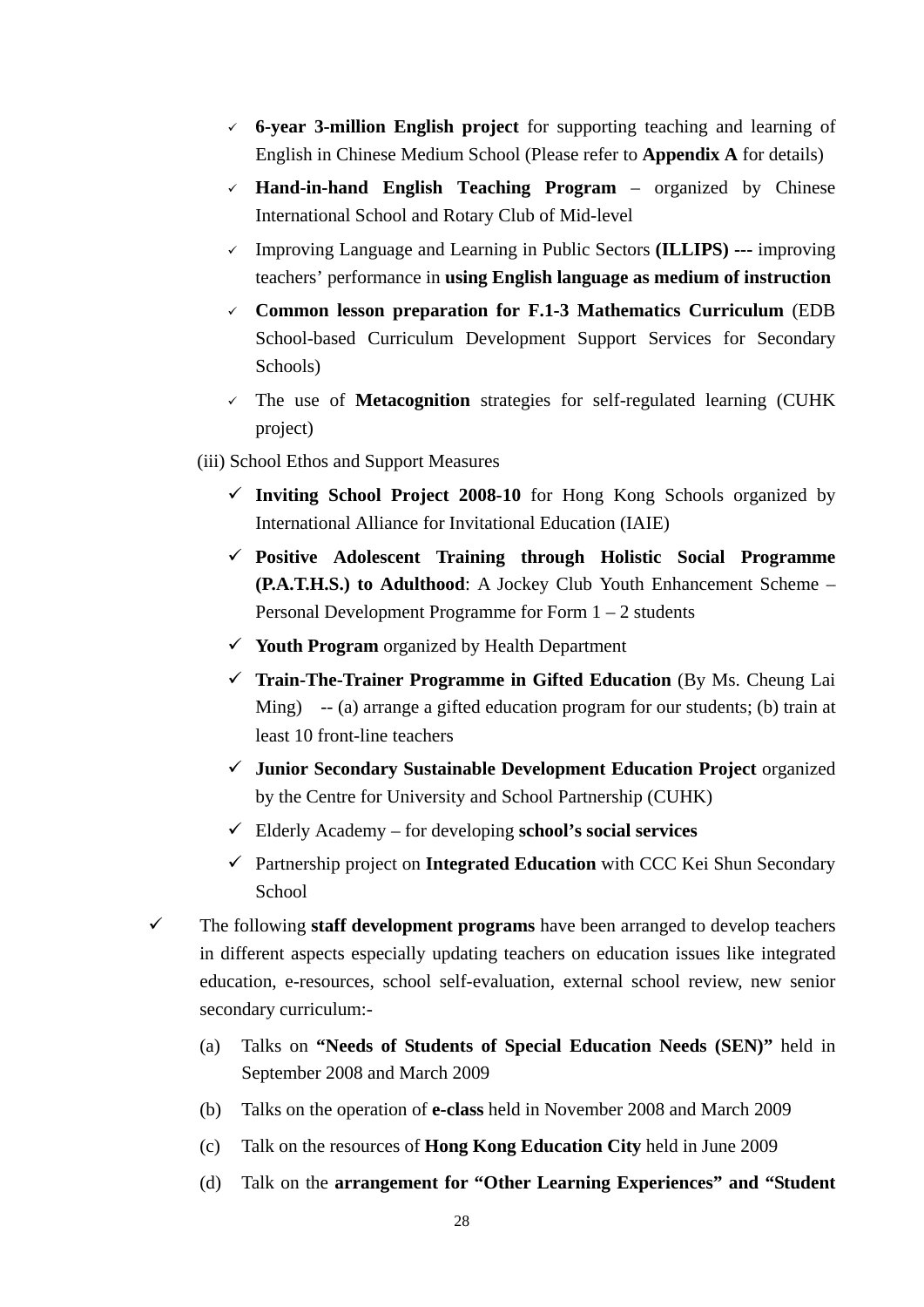#### **Learning Portfolio"** held in March 2009

- (e) Talk on the **"Development of School Self-evaluation"** by Mr. So Wing Keung (from CUHK Quality School Project) held in March 2009.
- (f) **Joining the Common Staff Formation** Day organized by the Chinese University of Hong Kong held in December 2008.
- (g) **6 professional sharing sessions** (about 2.5 hours each) by teachers on what teachers gained from talks, courses and seminars they joined or the development of their subjects or teams. These sessions were held in the second term (April to June 2009). **All teachers participated in these sessions.**

Last but not the least, to **strengthen our teachers' spirituality for their life-long career**, the school arranged talks for teachers' spiritual development given by Pastor Chau Po Hae and Ms. Lee Tin Man, a preacher, in March 2009 and June 2009.

- **Peer lesson observations** and **classroom observations** among **all subjects**  continued to be exercised for enhancing the quality of teaching and learning in class
- As reviewed from the past experience, it is very important to **train new teachers** to enable them to fit for their professionalism. **A 3-hour training and lesson observation was** arranged in **August 2008**. Continuous professional **dialogues with new teachers by panels, senior teachers and principal** were arranged throughout the year in order to provide sufficient support for their professional growth.
- $\checkmark$  Our school is **a learning school** and is willing to share our experience with others and welcome their comments. The efforts of our school and teachers have been **well recognized by different organizations**. The following are some examples:
	- Our school was nominated to receive the **Loving and Caring School Award by the Hong Kong Christian Service**.
	- Our school was invited by the School Development and Evaluation Team of the Chinese University of Hong Kong to be **one of the receiving schools** in Hong Kong to **welcome the lecturers and principals from Taiwan in February 2009** and have professional dialogues with them.
	- On 2 April 2009, two **experts of Invitational Education** (Dr. Jack Herlihy and Mrs. Rhianna Fair) visited our school. Our school **teachers, parents and students shared with them about the progress of our school** concerning implementation of Invitational Education. The **experts gave very positive remarks about our school culture**. The **report** about our school was **excellent**.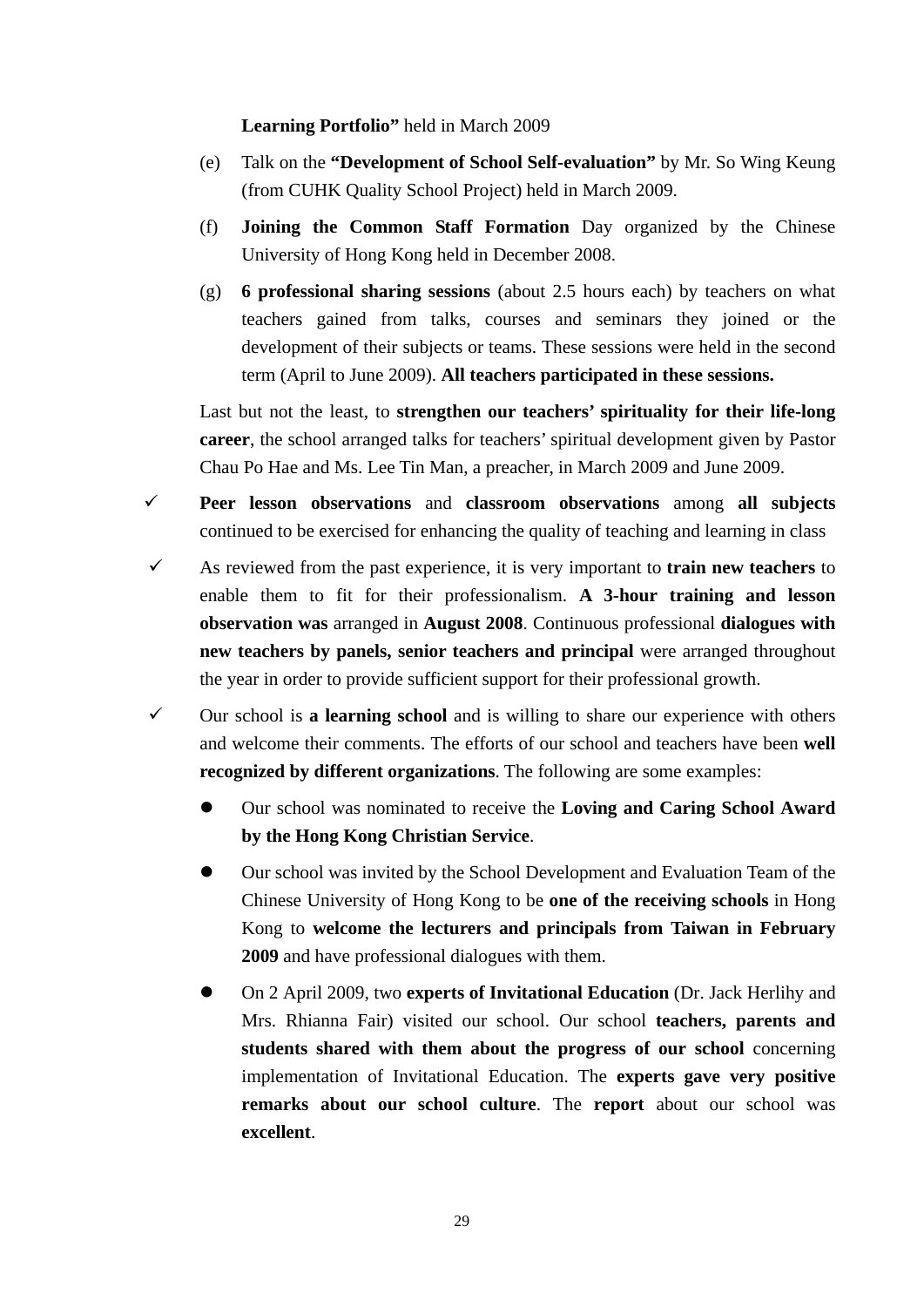- **Our Chinese team,** being one of those outstanding partnership schools in the Chinese Language Scheme of the School-based Support Services (EDB), **was invited to share our experience** in **their journal (Language Matters)** issued in January 2009 and in **their Anniversary Publication (The Language Teaching Album: A Collection of School-based Practices)** issued in July 2009. Our team was also invited to have **a professional sharing with Tai Po Secondary Schools** during a seminar held in April 2009.
- **The Support for Learning Diversity committee** and the school **principal**  were **invited by Ebenezer School** to have a **meeting** with **4 teachers from Macau in May 2009.** The main theme of the meeting was **to discuss the support measures for visually impaired students.**
- The **school principal and Careers Master were invited** to make presentation for Eastern District Parent-Teacher Association **concerning Form 6 Admission Procedures** in **July 2009**.
- **Team spirit among teachers and staff is well maintained** as reflected by the teachers' ratings of KPM in **school culture**, which are **high above the average ratings** of Hong Kong schools in the **past 4 academic years (3.9 in 2008-09,** 3.71 in 2007-08, 3.77 in 2006-07, 4.02 in 2005-06, 3.62 in 2004-05 and 3.61 in 2003-04). **Teachers are dedicated** to the **school life** and to **helping students' development**. It is noticed that this positive school culture and a harmonious environment had a great positive impact on the learning attitudes of students.
- The **ratings of teachers' strategies and skills by teachers and students were also good.**

| <b>Teachers' strategies and skills</b>   03/04   04/05   05/06   06/07   07/08   08/09 |      |      |      |                 |      |      |
|----------------------------------------------------------------------------------------|------|------|------|-----------------|------|------|
| <b>Teacher Survey</b>                                                                  | 4.14 | 4.18 |      | $4.15$   $4.17$ | 4.22 | 4.00 |
| <b>Student Survey</b>                                                                  | 3.19 | 3.00 | 3.27 | 3.29            | 3.25 | 3.60 |

 $\checkmark$  Building on our strengths and past successes, the school administration and staff development team would arrange training for teachers according to their staff development needs and new education development with the **following priorities**: (a) develop a **high standard of teaching qualities** with excellent student learning qualities, (b) equip themselves for the **New Senior Secondary Curriculum**, (c) develop a substantial **self-evaluation culture**; (d) equip themselves for other aspects of **student development** (invitation education, integrated education, gifted education, diverse learning needs, learning effectiveness, language ability, affective domain and character formation) and (e) consolidate their progress on **4 key tasks of curriculum**  reforms (IT, moral and civic education, project learning and reading).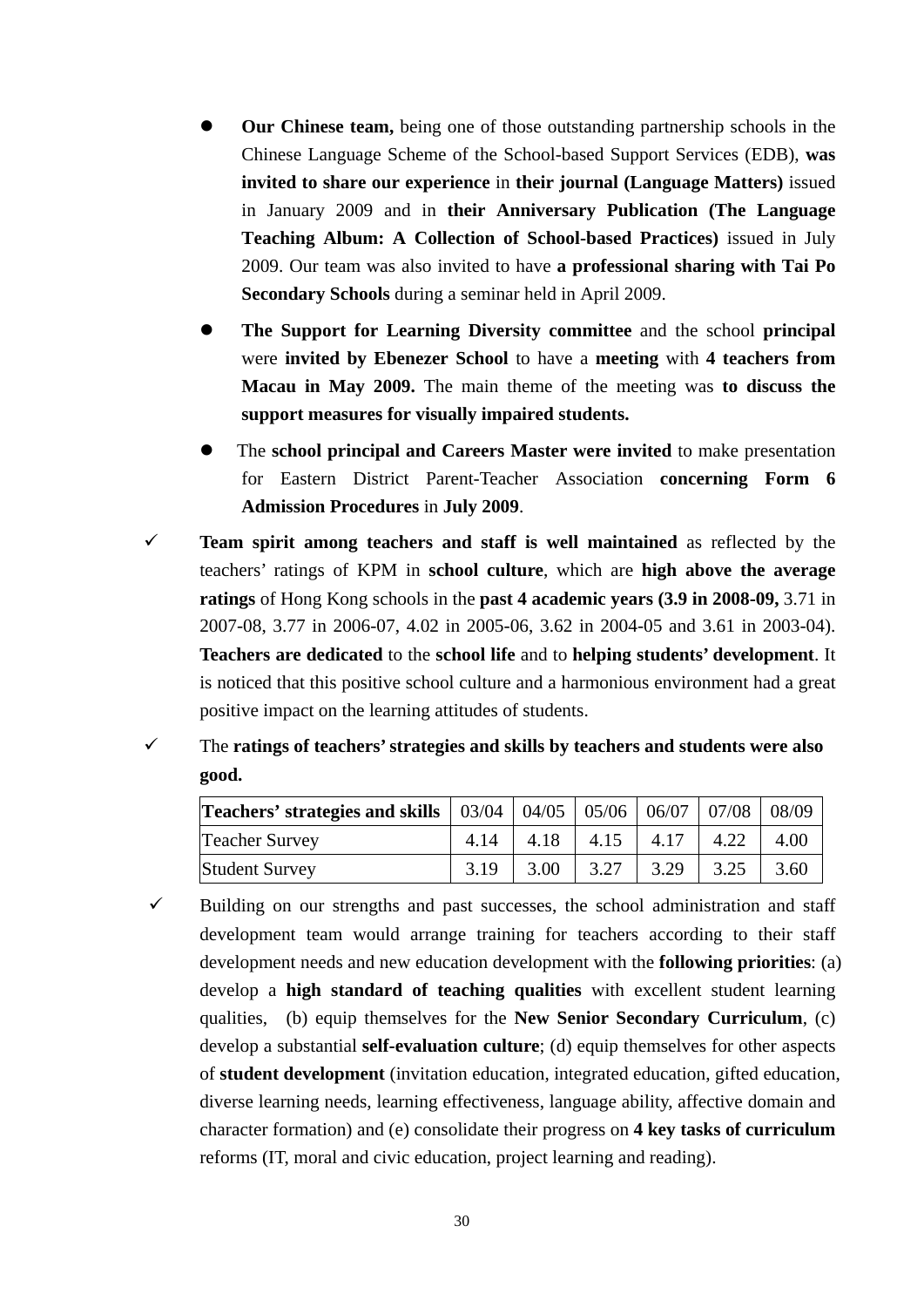#### **6.2.1.3 School Self-evaluation**

- Up till this academic year, the principal had served three times as External School Reviewer for the EDB. The **principal attended a refresher course for External School Reviewer** in June 2009 and will **serve for EDB** in the coming years.
- Our school conducted two small-scale **Internal School Reviews** arranging **classroom observation of some teachers in January 2008 and January 2009 by parents from Parent-teacher Association**. In each review, about **10 lessons were observed** and appraised for improving the quality of teaching and learning in school. **Two s**imilar reviews would be organized **in 2009-10. We are true to ourselves and will take active measures to strive for excellence.**
- In the past **two years**, the **School-based support team** of the **Chinese University of Hong Kong** arranged **3 staff development programs on self-evaluation** (November 2007, June 2008 and March 2009) to enhance the self-evaluation culture among all teachers.
- $\checkmark$  In this academic year 2008-09, three regular meetings were held by all subject **departments and functional teams**. **Senior middle managers** (like Vice-principals, Prefect-of-studies and Discipline Master) took turn to **sit in all the meetings**. **Principal attended most** of the **meetings**. The culture of meeting has changed to **more self-evaluating**. Discussion and decision has become **data-driven**. The **Diversity Learning Team** took over the job of **overseeing the implementation of the major concern of the Annual Plan** 2008-09 and **7 effective meetings** were held.
- **A better and transparent culture of classroom observation and self-evaluation was built up** for enhancing the quality of teaching and learning. Teachers were seen to be more positive and have greater enthusiasm for self-evaluation for their own improvement.

### **6.2.1.4 School Facilities**

The followings are the major improvements in school facilities:

- **23 teacher stands, each with a computer and visualizer, were purchased and put in student classrooms** to enhance the teaching effectiveness.
- **Computers in the Multi-media Learning Centre were replaced** with new ones in July 2009 with **the support of a sponsorship of \$50,000 from Ms. Kwei Mary**, a daughter of Mr. Kwei Wah Shan.
- **WebSAMS system** was **upgraded** and the server was replaced.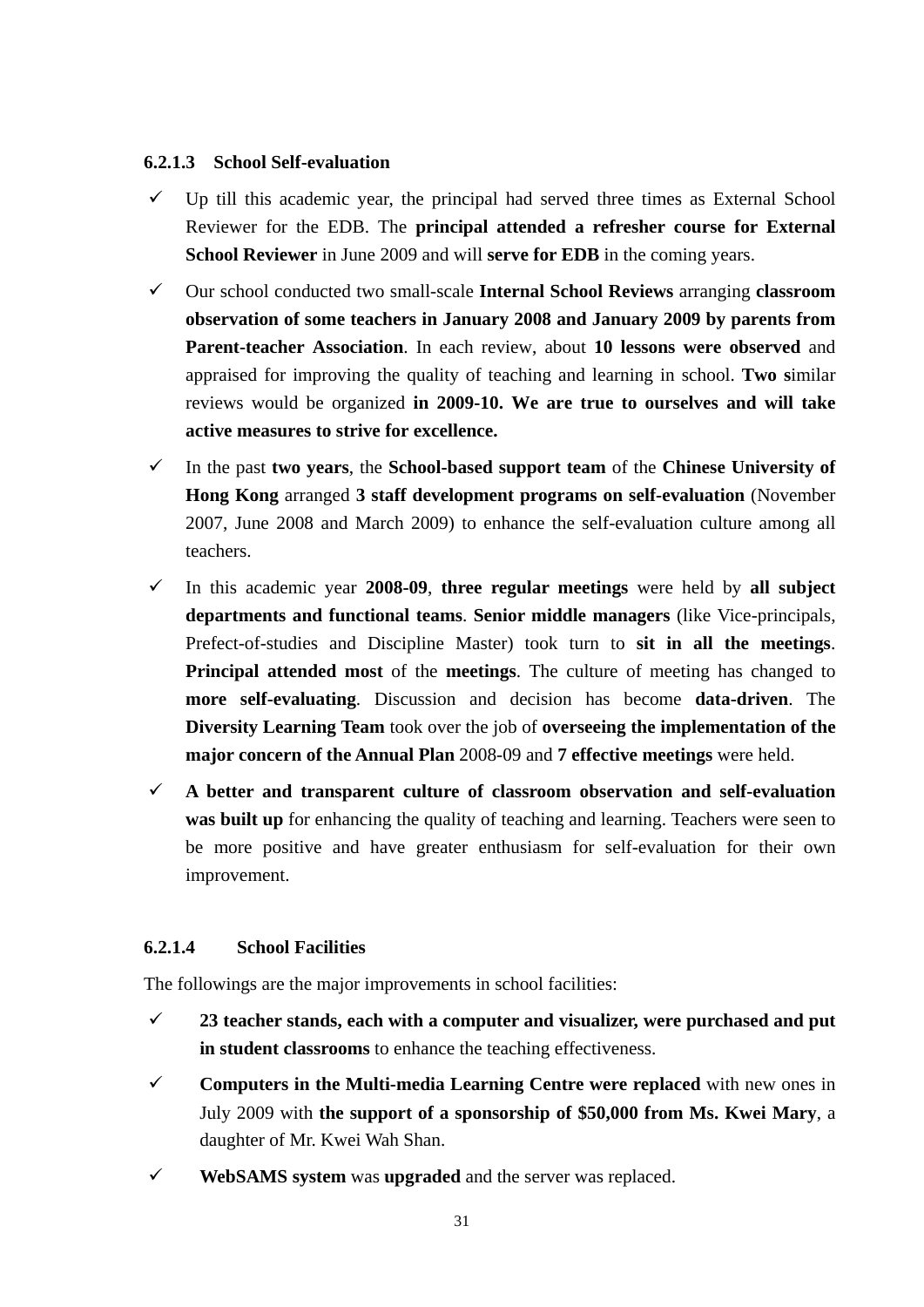- **21 new video projectors** were purchased for replacement.
- **38 sets of new lockers for students** were purchased for replacement.
- **Major Repairs Programme** with **a budgeted amount of \$628,000** (approved by EDB and executed by Architectural Services Department) mainly includes (a) applying **liquid type waterproof membrance** in patch (**roof** area), (b) **repointing** the **expansion joints** (1/F to 5/F expansion joint & roof), (c) replacing defective wooden door panels with **aluminum doors (main entrance**), (d) replacing defective flooring in different areas, and (e) **changing** the **blinds** of classrooms.
- In September 2008, the "**Greening the School" Subsidy Scheme** organized by the Leisure and Cultural Services Department **approved our school's application** and granted us **an amount of \$10,000** for purchasing and **planting some trees** in our school premises.
- In July 2009, the **Environment and Conservation Fund approved our school's application** and granted us **an amount of \$334,500.** Our school project is called **"Greening the school Saving the World"**. This project will include **greening the roof** and **programs promoting environmental protection and conservation**. It is expected the green roof system will be set up by the end of December 2009.

The **Community Church Hong Kong sponsored** the following improvements in facilities:

- $\checkmark$  Making **two janitor rooms** near Dancing room. Two rooms in the school hall were changed from janitor rooms to **rooms for School-based Assessment of English and Chinese**.
- Plan for **decorating all classrooms with religious atmosphere** initiated would be completed by December 2009.

It is expected that **facilities development will fit the learning needs of students.**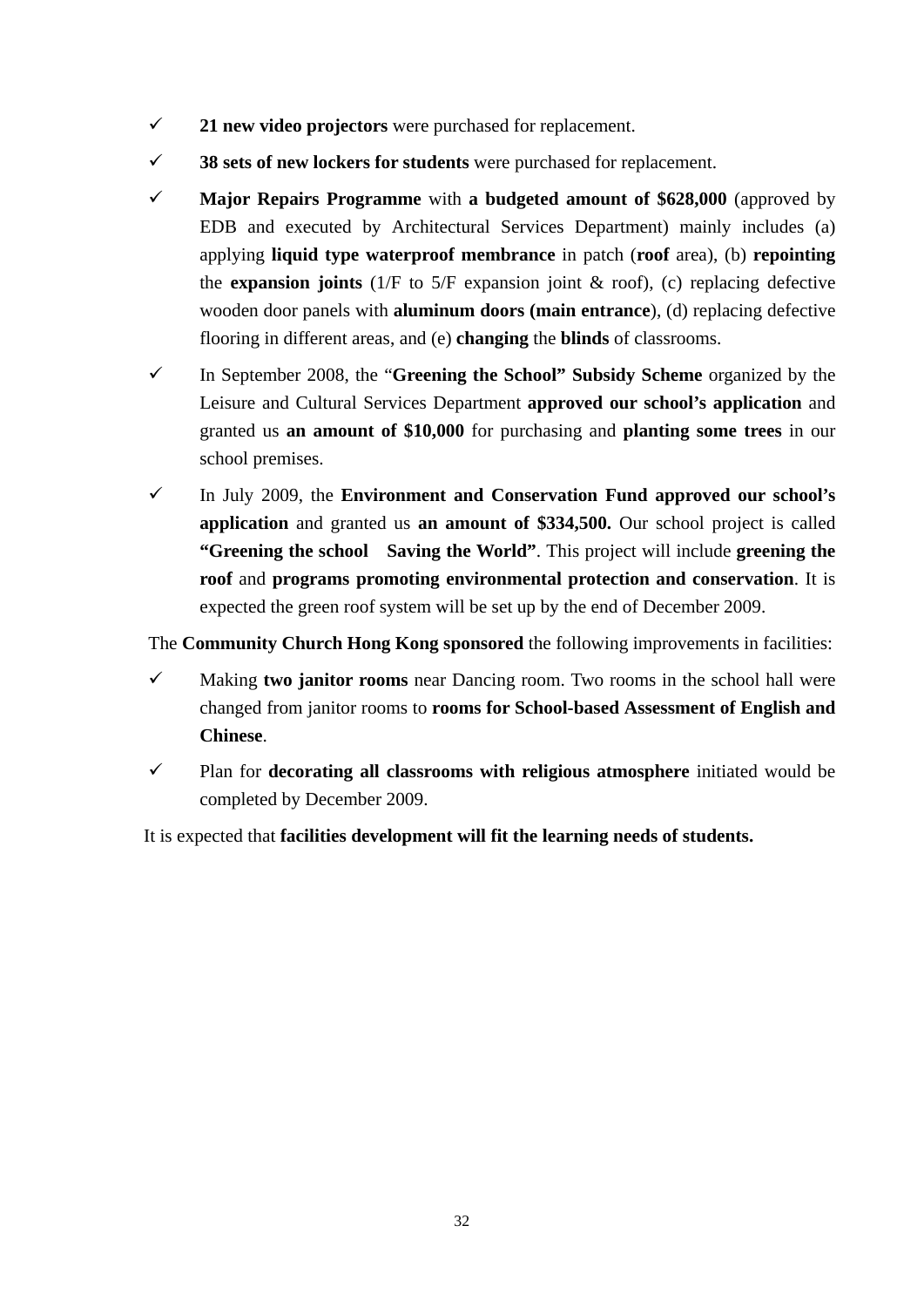#### **6.2.2.1 Preparation for the New Senior Secondary (NSS) Curriculum**

The following major actions were taken:

- The Curriculum Development Committee had a **review of the proposed curriculum for Senior forms including elective subjects chosen** with reference to school constraints and students' choices. This matter was discussed and approved by the Incorporated Management Committee in April 2009. **Yearly review will be conducted** to ensure successful implementation of the new senior curriculum.
- **Applied Learning courses** with service providers were tried out in the past 4 years (2005 to 2009). Concerning the results of the most recent Form 5 graduates, 51 completed the course requirement and 1 student got distinction.
- **Volunteer social services** have been systematically arranged since 2006-07. In addition, Wah Shan Elderly Academy was set up in 2008-09. With **3 years of good experiences,** the arrangement of the community services for the new senior secondary curriculum will be expected to implement smoothly in the coming years.
- **Project learning committee** comprising members from 8 Key Learning Areas set up in 2007 continued to invite all junior teachers and subject heads to **guide students' group projects (S.1-3).** The cross-curricular projects are (a) Olympic Games for S.1, (b) Knowing more about our sponsoring body – The Hong Kong Council of the Church of Christ in China for S.2, and (c) 30 years of Economic Reform of China for S.3. 2 years of experiences were **to actively prepare teachers** to be equipped to guide students' projects required in the Liberal Studies curriculum and **to get students prepared for** the new project requirement of **Liberal Studies.**
- **Building up the student portfolio record system** through experimenting our own report system and based on the experience from joining the Collaboration Seed Project with EDB in 2006-08. The purpose of the portfolio would be mainly on recording students' performance.
- **Sending teachers to attend seminars and courses** related to the NSS Curriculum.
- Making use of the **Teacher Professional Preparation Grant to employ extra teachers or supply teachers** to relieve the workload of middle management for planning the NSS curriculum and to employ external organizations to arrange training concerning NSS curriculum and teaching strategies.
- Making use of the **NSS Curriculum Migration Grant to purchase equipment** for science curriculum and **library resources for all subjects.**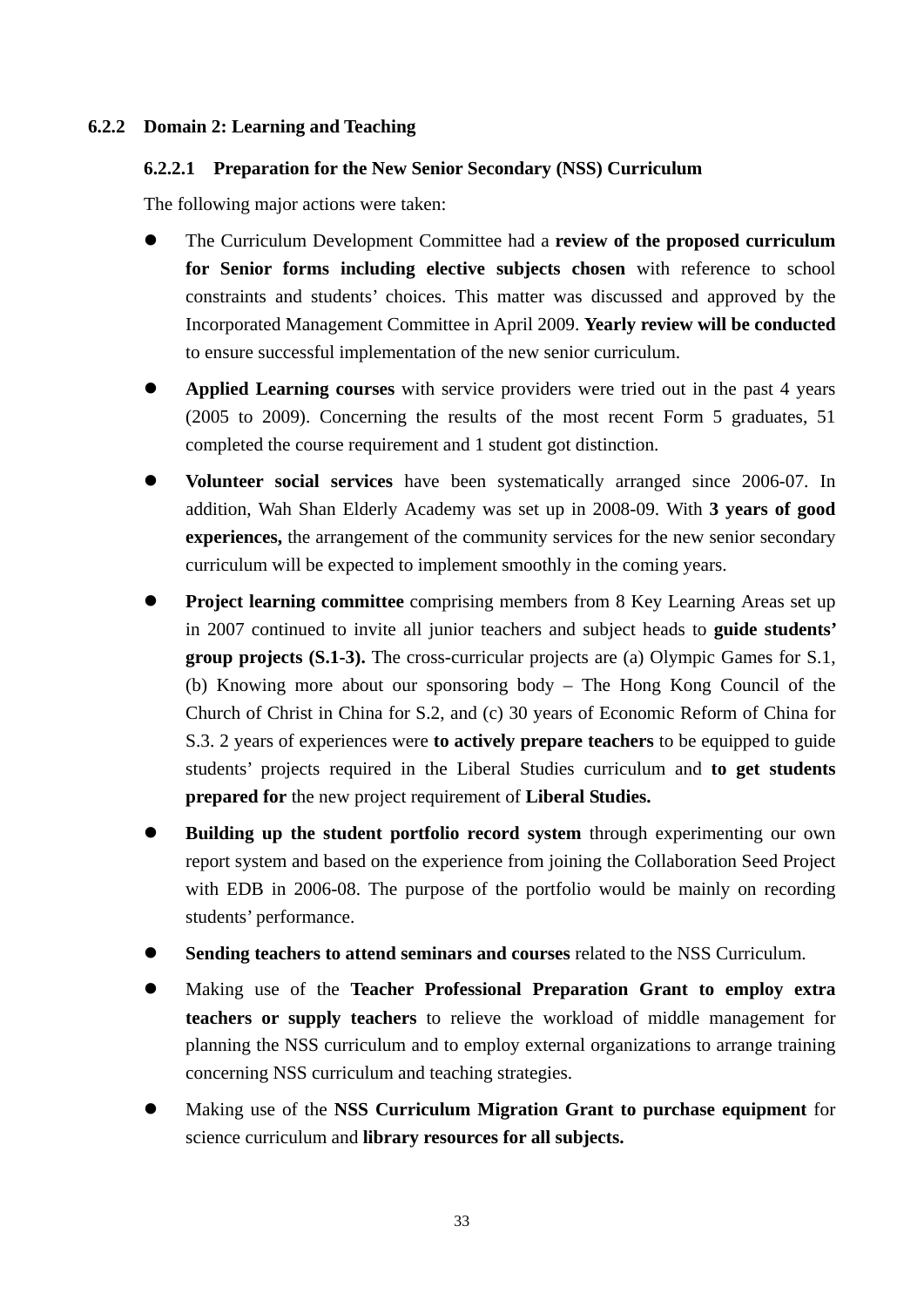#### **6.2.2.2 4 Key tasks of curriculum reforms**

Some major measures for the 4 key tasks of curriculum reforms are as follows:

- **1. Project Learning**
- **Arranging cross-curricular group projects for S.1-3 to be guided by all junior form teachers and subject heads** and co-ordinating projects of other form levels. The primary purpose of project learning is to build up S.1-3 students' generic skills especially communication skills, collaboration skills, creativity skills and critical thinking skills.
- **2. Reading to Learn**
- Arranging students to **share what they gained from reading in the regular assemblies (both Chinese and English medium).**
- In 2007-08, the number of **20-minute reading session** was increased **from 3 days a week to 5 days** a week. In **2008-09**, the **5-day reading session** was placed in the **last session of each day** with **senior teachers** arranged to **patrol outside classrooms** to supervise the operation of reading sessions. Students have become involved in the reading session. In brief, the **quantity and quality of reading sessions have been improved** in the **past few years**.
- In the past 4 academic years (2005-2009), our students were awarded **Top 12 Winners Awards** (**3 students in 2008-09**, 2 in 2007-08, 1 in 2006-07 and 1 in 2005-06) with other top school students in Hong Kong in the **4.23 World Reading Day - Reading Report Competition** organized by the Leisure and Cultural Services Department.
- **The reading habit of students was rated satisfactorily** by teachers, students and parents with an average of about **21 books read by each student a year** (24 in 2007-08, 18 in 2006-07). The borrowing figures 2008/09 from the school library **showed that students well kept a reading habit formed** in 2007/08 with **56.6% S.1-3** students borrowing books **at least once every two weeks** (59.2% in 2007-08, 44.8% in 2006-07) and **35.4% S.4-7** students borrowing library books at least once every two weeks (36.7% in 2007-08, 21.7% in 2006-07). The ratings of **students' reading habits by different stakeholders** also show **good habits** of our students.

| Students' reading habit | 03/04 | 04/05 | 05/06 | 06/07 | 07/08 | 08/09* |
|-------------------------|-------|-------|-------|-------|-------|--------|
| Teachers' survey        | 3.22  | 3.08  | 3.22  | 3.44  | 3.36  | 3.3    |
| Students' survey        | 3.17  | 3.02  | 3.22  | 3.22  | 3.20  | 3.6    |
| Parents' survey         | 3.00  | 3.26  | 3.32  | 3.31  | 3.30  | 3.6    |

\* 08/09 figures are based one new question about reading habit.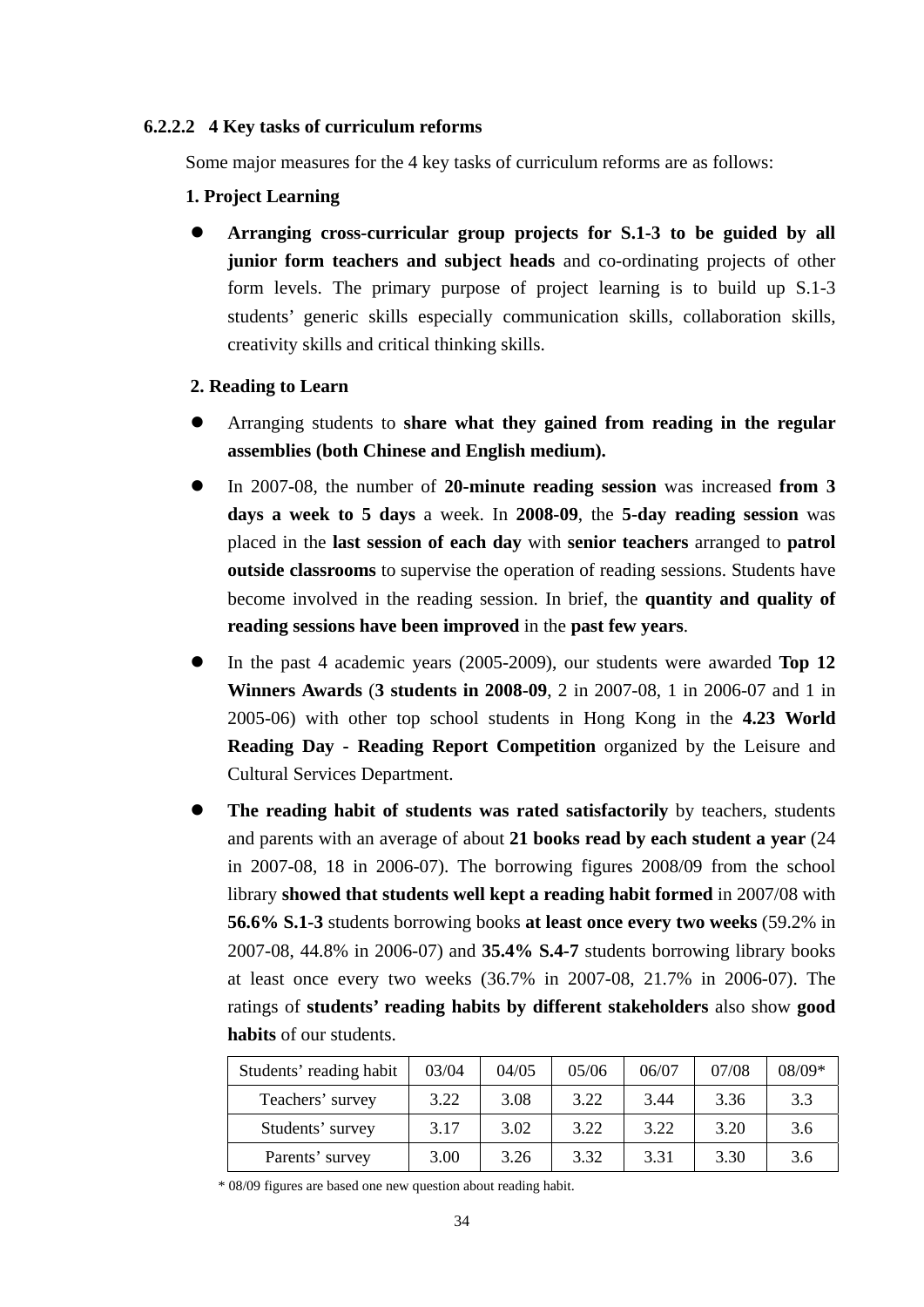#### **3. Moral and Civic Education**

- Arranging **2 weekly afternoon assemblies** (changed from morning session to afternoon session in 2008-09) to promote moral and civic education.
- Organizing **8 flag raising ceremonies** (changed from 6 ceremonies to 8 in 2008-09) to build up better sense of belonging to the country.
- Regularly **using Premier Wen's core values and directions to guide students' development** e.g. healthy life, hardworking attitude.
- Continuing the **sister school scheme with Guangzhou Nan Mo Secondary**  School, an elite school of Provincial Number 1 level (In 2007-08, their principal, 8 teachers and 40 students paid visit to our school on 1-2 November 2007, observed some of our lessons, and held meetings to have professional dialogues with our teachers. In 2008-09, our school principal, 4 teachers, 1 parent and 45 students paid visit to their school in November 2008 and had sharing sessions with their teachers and students).
- Arranging **40 senior form students** to join **a cultural trip to Hanzhou and Shanghai** in November 2009.
- Arranging **25 junior form students** to join the **"One Country, Two Systems" Historical Study Tours to Guangzhou** in April 2009 (organized by National Education Centre and sponsored by Education Bureau) with a theme about "China's Reform and Opening-up".

### **4. IT for Interactive Learning**

- A **computer corner was set up on 2/F** for students' easy access to internet resources.
- Making use of **campus TV for enhancing students' creativity and performing arts.**
- **IT learning resources** for all subjects in e-class was built up.
- Use of e-class for interactive learning was put in practice in small-scale.

### **6.2.2.3 Assessment for Learning**

- The key purpose behind assessment was to **provide feedback** to students and parents for **students' better learning.** The key measures taken are as follows:
	- **Regular tests** were arranged for students.
	- **Three** uniform **assessment tests for F.1-4 & 6** were arranged: one in the 1<sup>st</sup> term and two in the  $2<sup>nd</sup>$  term.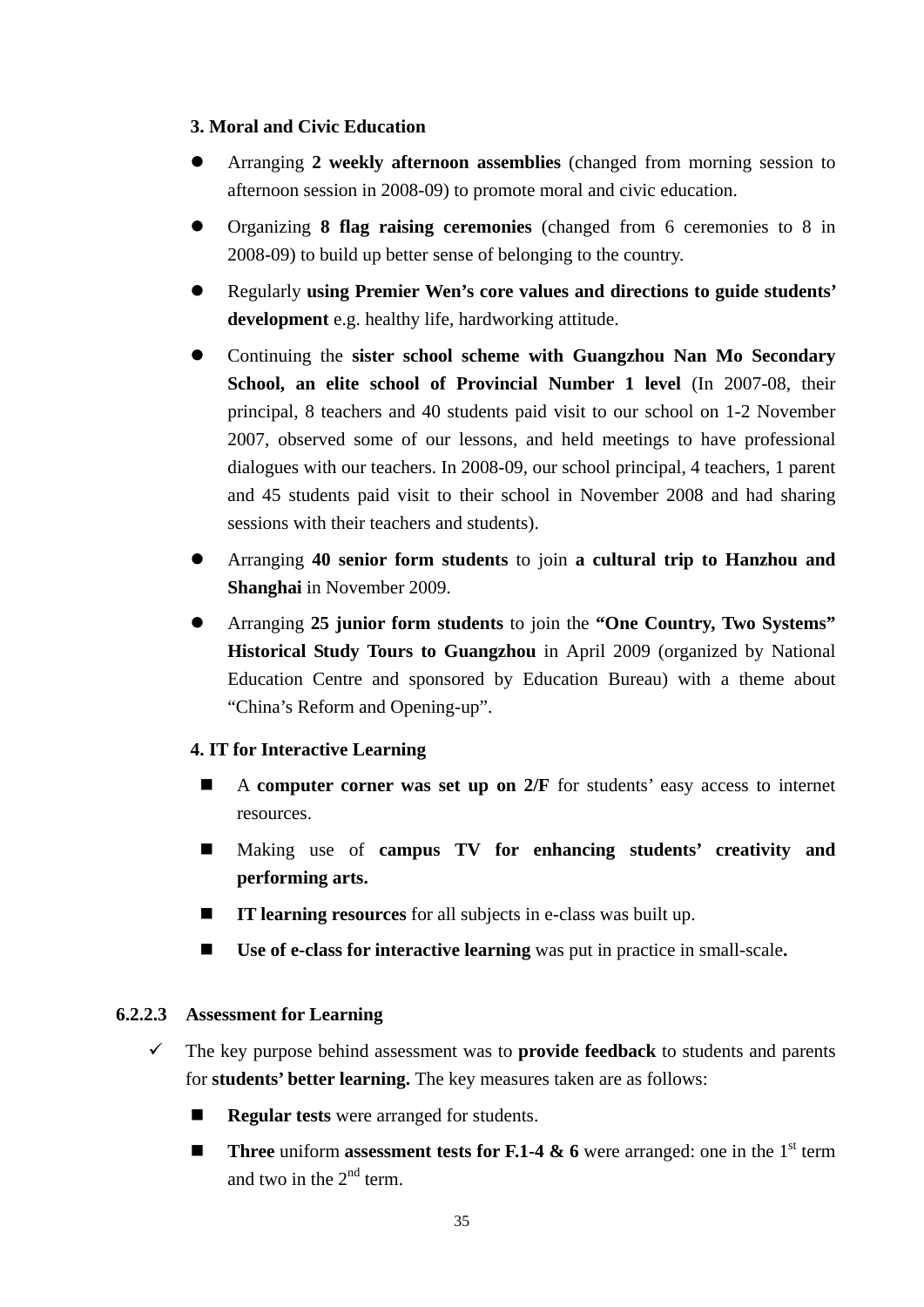- **2 Examinations** for each form (one for each term). One more uniform test for F.5 & 7 was arranged in September (i.e. **3 Assessments for F.5 & 7**: 1 uniform test and 2 examinations).
- **E-student learning profile** was used to keep record of students' all-round development.
- **4 parents' days** were arranged to enhance home-school co-operation and give feedback to parents about students' learning on term basis.
- Students' **performance in tests and examinations were reviewed regularly** in subject meetings and Diversity Learning Committee meetings.
- S1-3 students with low academic achievements were invited to join a **continuous assessment summer programs** in order to keep them in a study mood and help them establish a better time management and learning habits for themselves.
- $\checkmark$  The development of student assessments in the past few years is summarized as follows:

|                      | $2005 - 06$ or | 2006-07       | 2007-08            | 2008-09                                           |
|----------------------|----------------|---------------|--------------------|---------------------------------------------------|
|                      | before         |               |                    | onwards                                           |
| <b>Uniform Tests</b> |                |               | 2                  | 3                                                 |
| for $S.1-3$          | in $2nd$ Term  | in $2nd$ Term | $(1$ in each       | $(1 \text{ in } 1^{\text{st}} \text{ term } \& )$ |
|                      |                |               | term)              | $2$ in $2nd$ term)                                |
|                      |                |               |                    | Extending to S.4 & $6$                            |
| Examinations         |                |               | $\overline{2}$     |                                                   |
| $(S1-4 \& 6)$        |                |               | $(1$ in each term) |                                                   |
| <b>Examinations</b>  |                | 2             | 3                  | 3                                                 |
| $(S.5 \& 7)$         |                | $(1$ in each  | (1 in each term    | (1 in each term                                   |
|                      |                | term)         | $+1$ in Sept.)     | $+1$ in Sept.)                                    |
| <b>Parents' Day</b>  |                | 1             | 2                  | 4                                                 |
|                      | in January     | in January    | in Jan. and July   | in Nov, Jan, Apr. & Jul.                          |

### **6.2.2.4 Life-wide learning**

### **1. Direction**

- The school **believes that students should be active and involved outside classrooms** so as to broaden their horizon and **widen their exposure.**
- In fact, this section is an **extension of the Major Concern 3 of the School development Plan 2004-2007**: *Developing students' potential to the full.*
- Parents, teachers, and students generally agreed that the **school's direction and policy**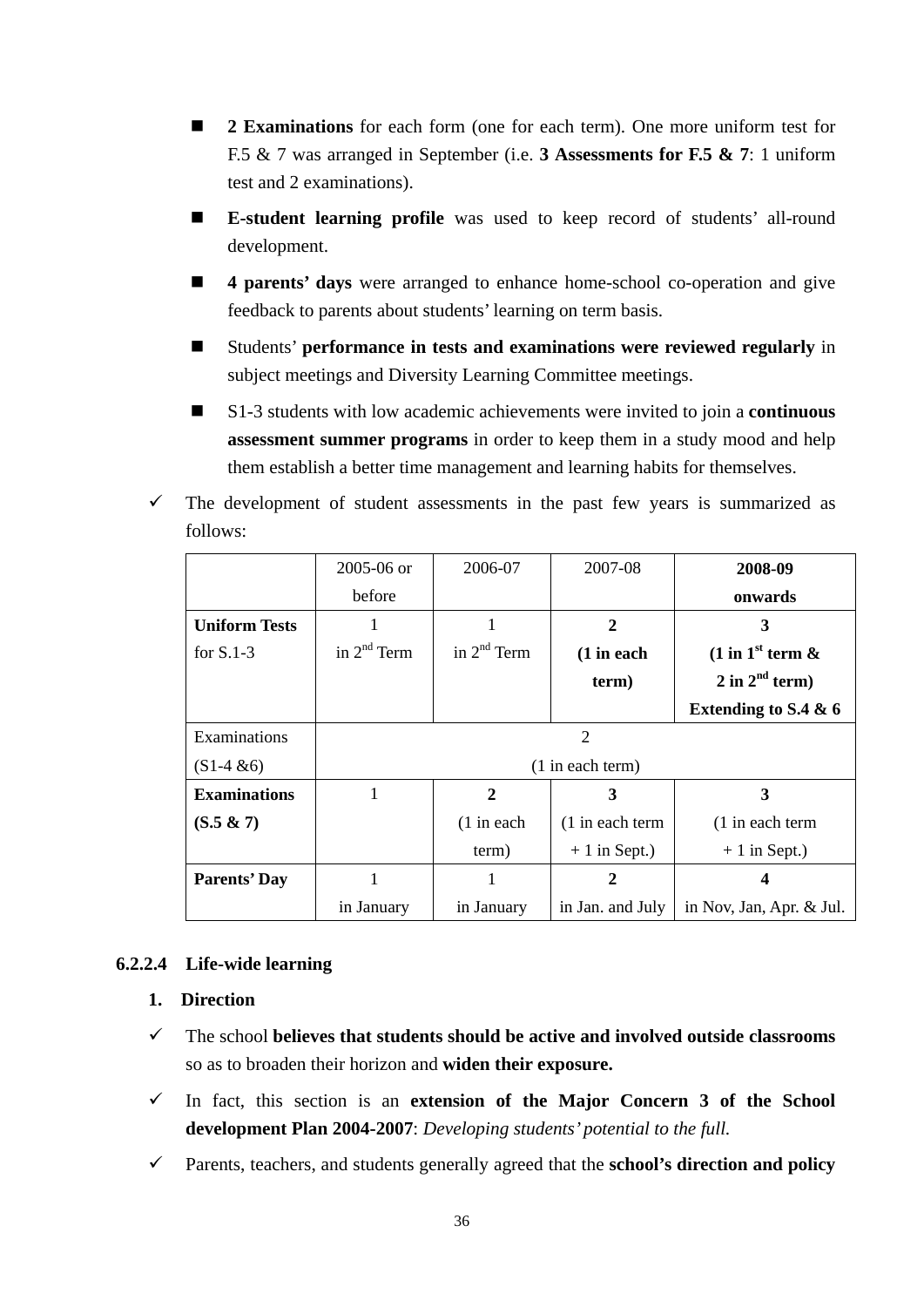**regarding students' life-wide learning was a success in 2005-06. In 2006-07, 2007-08 and 2008-09,** the school continued to **uphold the policy** and enhance the quality of the activities to boost students to strive for excellence and surpassing band 1.

#### **2. Provision**

- The school **continued to provide a great variety of quality life-wide learning environment** (extra-curricular / co-curricular activities) for developing multiple intelligence.
	- The school **provided a lot of opportunities to widen students' exposure and broaden their horizon**. (e.g. visiting 26 Museums in Hong Kong during the two Life-wide Learning Days, visiting different kinds of exhibitions, visiting famous business companies, training students' speeches and language skills for the Hong Kong Schools Speech Festival and the Hong Kong Bible Speech Competitions, Lion Dance performance for different occasions like National Day performance for Heep Wooh Primary School and Police Force Graduation Ceremony, training students' drama skills for the English Drama performance, training students' arts skills to prepare for the HKCCCC Joint School Art Exhibition held in June 2009). One key opportunity is to **organize inter-school competitions** to widen students' exposure. 3 main activities were organized:
		- Our school organized the **Second Inter-school Photograph Literature Competition (**第二屆攝影文學創作比賽**)** for Hong Kong Primary and Secondary Schools. The prize giving ceremony was held on 25 April 2009. Mr. Ku Tin Lung, the Chairman of the Committee for Promoting Art Development, was the guest-of-honour and guest speaker for the ceremony.
		- A **friendly Chinese debate** was arranged with Lingnan Hang Yee Memorial Secondary School in February 2009.
		- Our school organized the **Inter-school Wah Shan Cup Basketball Competition for Primary Schools** in May 2009. 10 Teams participated in the competition.
	- **To develop students' music talents**: **A lesson for Music was arranged for Form 1 and 2 respectively** and instructors were employed to teach students a great variety of **musical instruments** like harmonica, Chinese musical instrument classes. Choir, Chinese Orchestra and Dancing class were also arranged after school to help strengthen the aesthetic education in school.
	- **Providing continuous year-long training for sporting activities**: Through **working with outstanding professional expertise** like Mr. Yung Kam Wah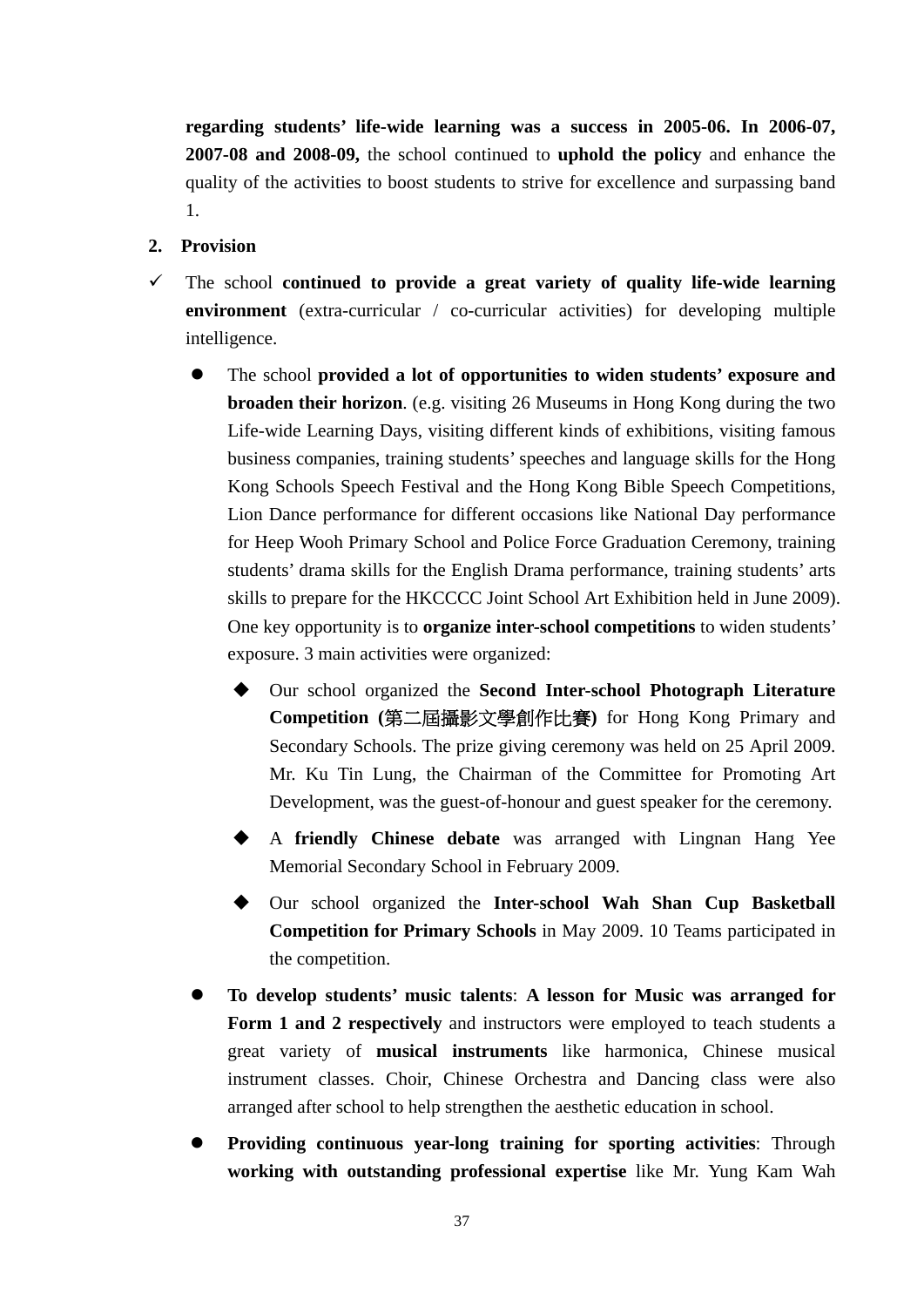(basketball), Mr. Choy (football) and Mr. Huen Kwok Wah (volleyball), an **excellent sense of sportsmanship** were built in the hearts of our students through training for sporting activities like basketball, football, volleyball, beach volleyball. The number of **sports categories** arranged **increased from 11 to 15 in this academic year.** Four more categories were being planned. The number of **school teams** is **36 in 2008-09 (24 in 2007-08, 22 in 2006-07, 11 in 2005-06, 11 in 2004-05**). These students served as better walking examples for other students to follow.

- **Leadership training** is also very important for student development.
	- **House system and Student Union continued to be the platforms for leadership training.** Chances will be provided for senior students to lead students and organize extra-curricular activities like singing contests and cheering activities.
	- They were arranged to **join other leadership training programs**  organized by Youth Federation.
	- Our school was selected to join a **School-Business Partnership project, organized by the EDB**, in 2008-09. We were assigned to have the **American International Assurance (Bermuda) Limited** to be our partner. **22 S.6 students** participated in this partnership project in March 2009 up till June 2009.
	- **About 40 students from Forms 3, 4 and 6** were invited to join a **volunteer social service project**, an **EdExchange project**, organizing visits and functions for mentally retarded and physically handicapped people.
	- The **Campus TV team** set up in January 2008 operated a lot of lunch assemblies. Students of different forms were given chances to present themselves. Students' confidence was increased through this arrangement. In March 2009, our TV team was **honoured to be one of the four secondary schools invited by the Office of the Privacy Commissioner for Personal Data, Hong Kong** to **produce a promotion film** for them. Our team was **occasionally invited by National Education Centre** to serve for them.
- **3 educational trips** were arranged by the Civic Education Team as mentioned in the previous section.
- In **2008-09**, the **number of co-curricular activities** organized **increased to 69 for F.1-3** (56 in 2007-08, 43 in 2006-07, 41 in 2005-06, 34 in 2004-05) and **to 65 for F.4-7** (50 in 2007-08, 42 in 2006-07, 39 in 2005-06, 34 in 2004-05).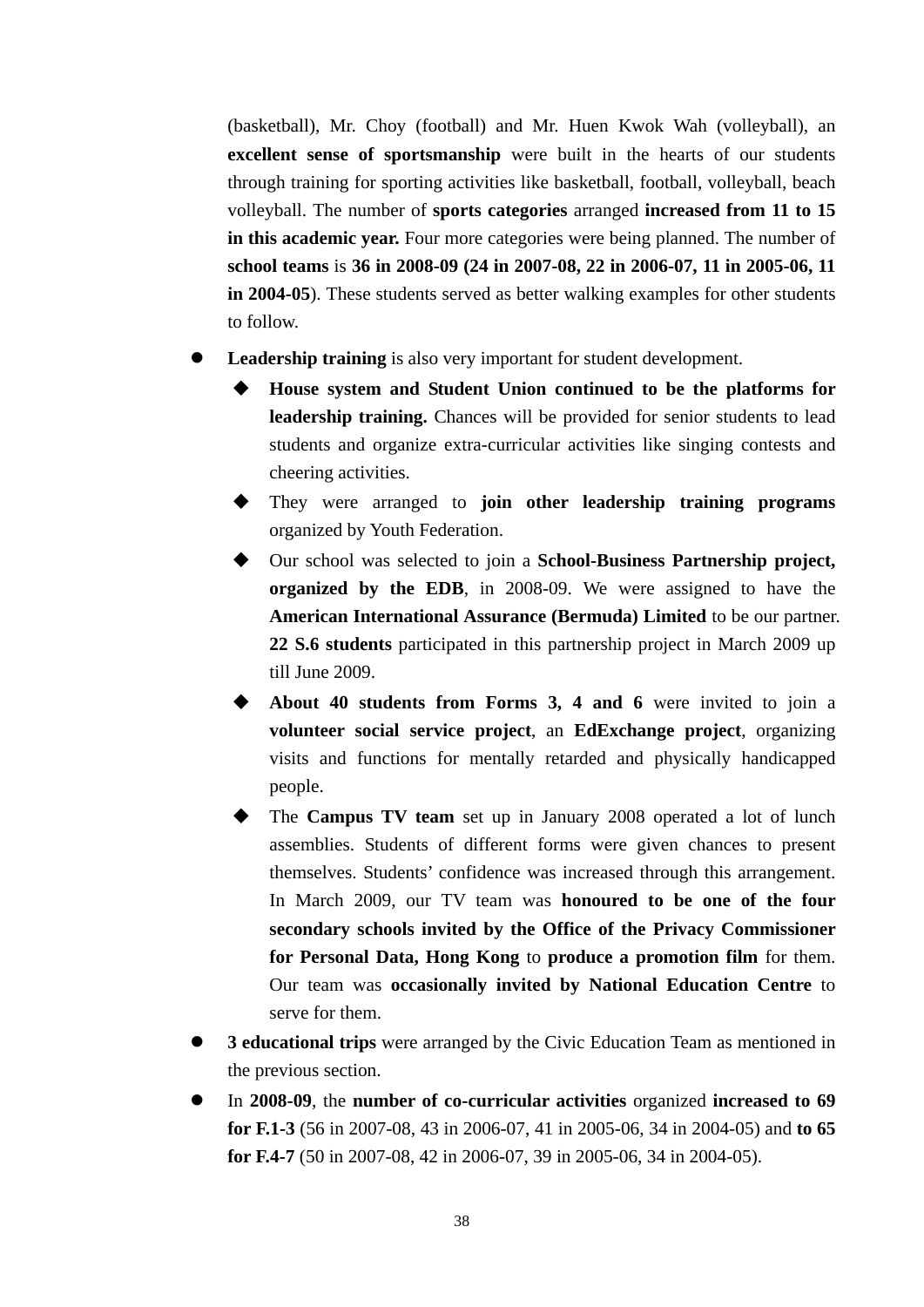- All these continue to contribute to a **favourable and positive life-wide learning environment** for students.
- **3. Results**
- The school continued to have **great success in students' extra-curricular performance.** 
	- In **2008-09**, the **number of student headcount awarded** is **1070** (1381 in 2007-08, 1022 in 2006-07, 990 in 2005-06**)** which is **10 times** the average figures in 2004-05 and 2003-04. The **number of awards and prizes captured** is **646** in **2008-09** (919 in 2007-08, 605 in 2006-07, 427 in 2005-06) which is about 11 times as many as the average figures in 2004-05 and 2003-04 (Please refer to Appendix for details of awards).
	- Students' **sports skills and language skills** were **much enhanced with the following outstanding results in 2008-09:**
		- **Sports:** 
			- **Our school's position** in the Hong Kong Federation of Sports Association was **25th** for co-education schools in **Hong Kong.**
			- Our basketball teams have won the **A Grade Basketball Champion, B Grade Basketball Champion, Overall Champion in the Inter-school Competition (Division One), 3rd place in the Jing Ying** Basketball Competition and **3rd place** in the **Hong Kong Panasonic Basketball Competition**.
			- Our football team has captured the **A Grade Football Champion** in the Inter-school Competition (Division Three) and was selected to join the Jing Ying Competition.
			- $\checkmark$  Our **Beach Volleyball (A Grade) Boys Team** captured the  $4^{th}$  place in the inter-school competition.

### **Languages:**

- **Chinese, English, Putonghua and Bible teachers were much involved** in training students' language and presentation skills for the Hong Kong Schools Speech Festival, the Hong Kong Bible Speech Competitions and the Hong Kong Bible Drama Competition. Our school captured a total of **119 awards from the Hong Kong Schools Speech Festival** with **11 top 3 awards** and **3 Champions from English Section.**
- One **excellent English** Section **speech winner** of our school, **Poon**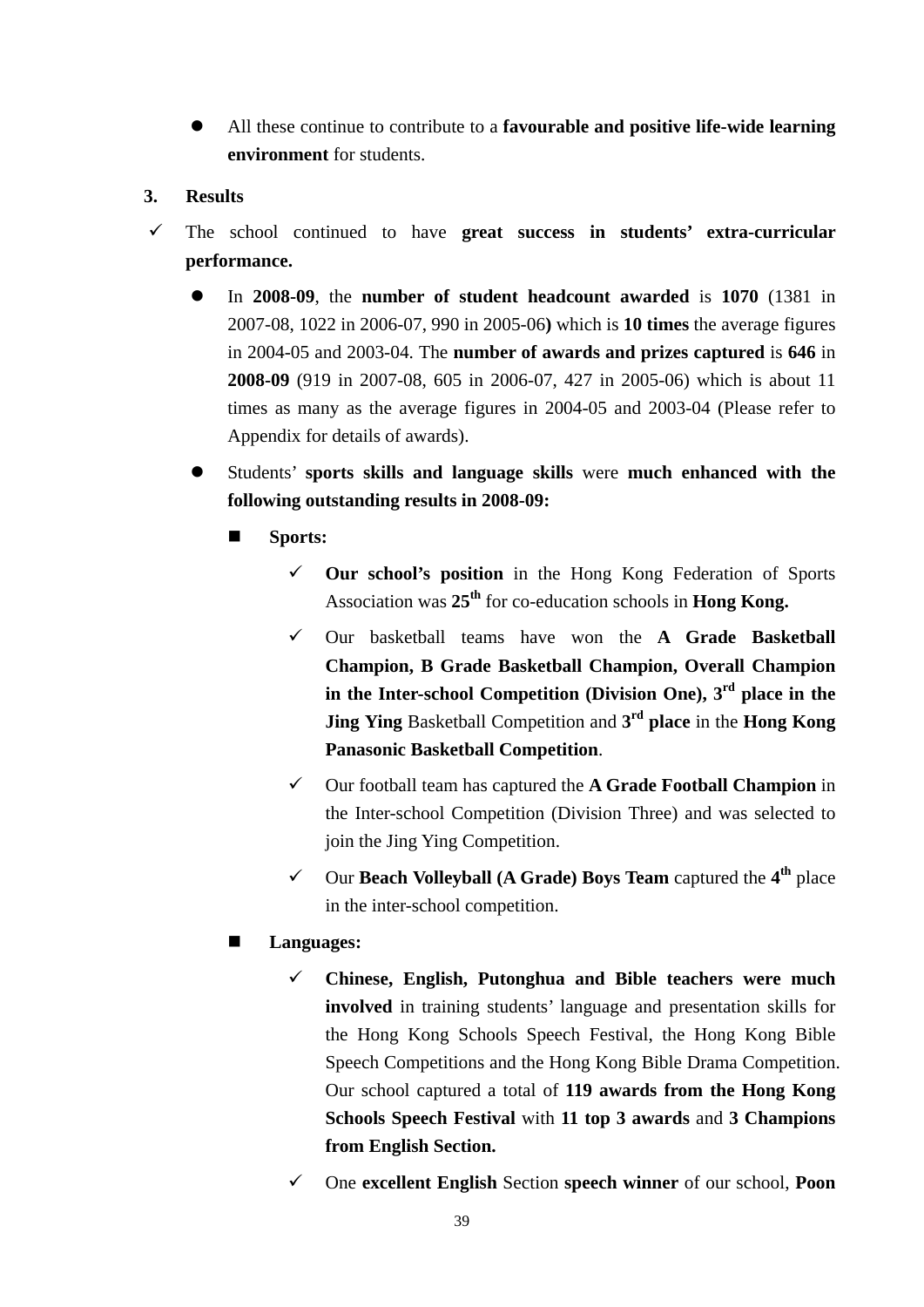**Chi Kwong (F.5),** was invited to **perform at Prize-winners' Recital** at RTHK Television House on 18 January 2009. Definitely our school is one of the **top 50 secondary schools** in Hong Kong achieving such great number of awards **in Speech Festival.**

 $\checkmark$  Our Chinese Debate Team has captured the  $16<sup>th</sup>$  place in the Inter-school Junior Form Chinese Debate Competition organized by Standing Committee on Language Education and Research (SCOLAR) and Education Bureau.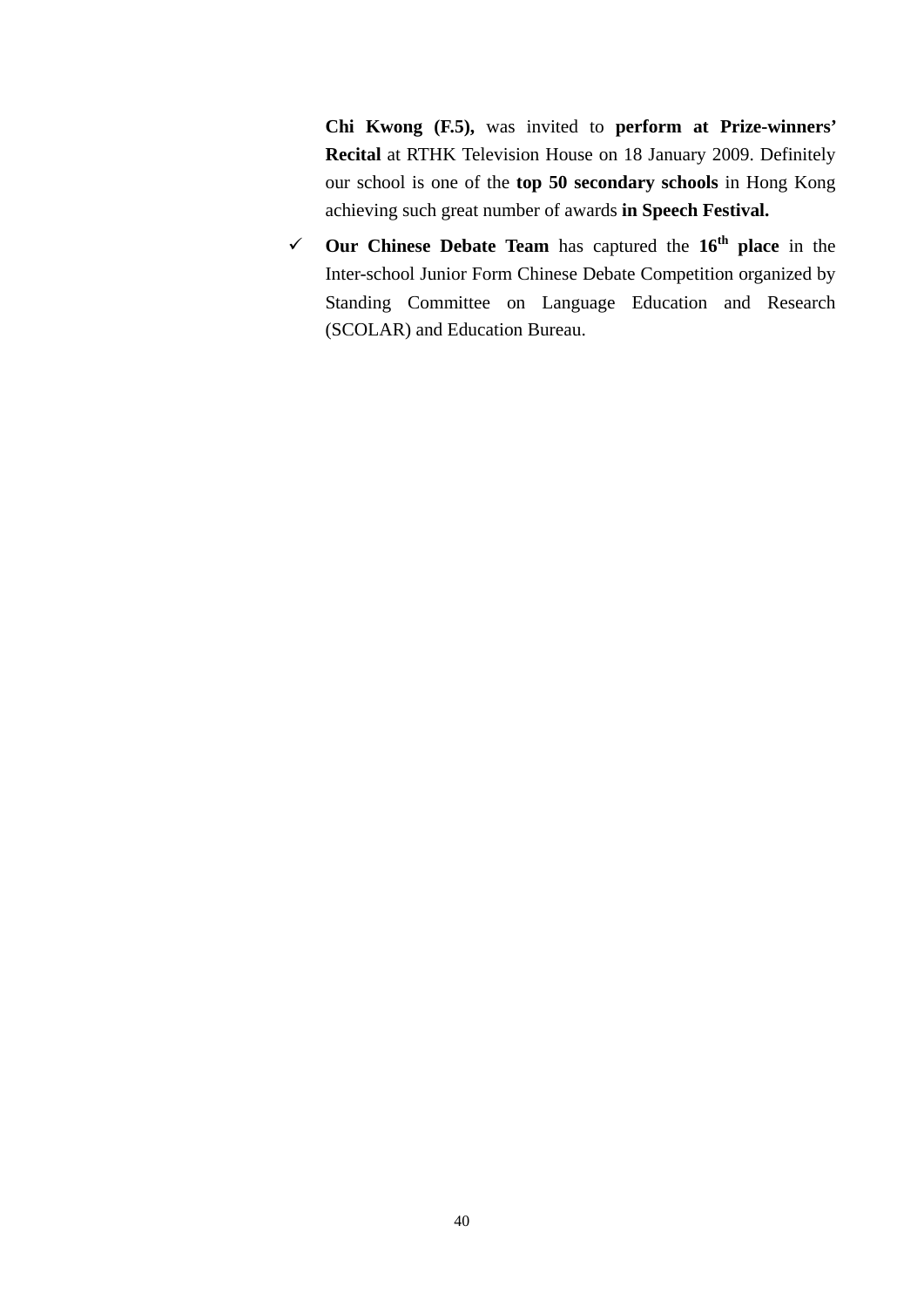#### **6.2.3 Domain 3: School Ethos and Student Support**

#### **6.2.3.1 A Loving and Caring school**

### **Direction**

- The school **believes** that it is **our duties to nurture students' lives.** Students need to **have correct life attitudes and values.** A **favourable loving and caring school environment** is to be provided by the school in order to well cultivate our students.
- In fact, this section is actually **related to the Major Concern 2 of the School development Plan 2004-2007**: *Enhancing the life attitudes of students.*
- In the past few years, as the feedback from parents, teachers, and students **continued to agree** with the **school's direction and policy set in 2005-06. In 2006-07, 2007-08 and 2008-09,** the school kept on **upholding the policy.** Our focus was basically still on the environment setting.

#### **School Ethos and Student Support Core Committee**

- A **School Ethos and Student Support Core Committee set up** in 2007-08 continues to oversee the operations of the **six committees** (*Discipline Committee, Counseling Committee, Careers Committee, Religious and Moral Education Committee, Civic Education Committee, Extra-curricular Activities and Life-wide Learning Committee*) and **two associations**  (*Parent-teacher Association and Alumni Association*) under this domain.
- In **2008-09**, **two more committees** (*Support for Learning Diversity Committee and Link with External Organization Committee*) were formed under this domain.
- **The Vice-principal and the Student Activities Master work closely together with the school principal** to supervise the work of this domain. They worked with **external organizations** for the students' all-round development.
- **A whole-school approach** to pastoral care system has been adopted to cultivate a **loving and caring school**.
	- With the concerted efforts of the Discipline Committee, Counselling Committee, Careers Committee, Extra-curricular activities and Life-wide Learning Committee, Religious and Moral Education Committee, Civic Education Committee, Affiliated Churches and Parent-teacher Association, **a warm family spirit** on class basis, activity basis and school basis and **a positive and encouraging school culture** continued to be the **main school**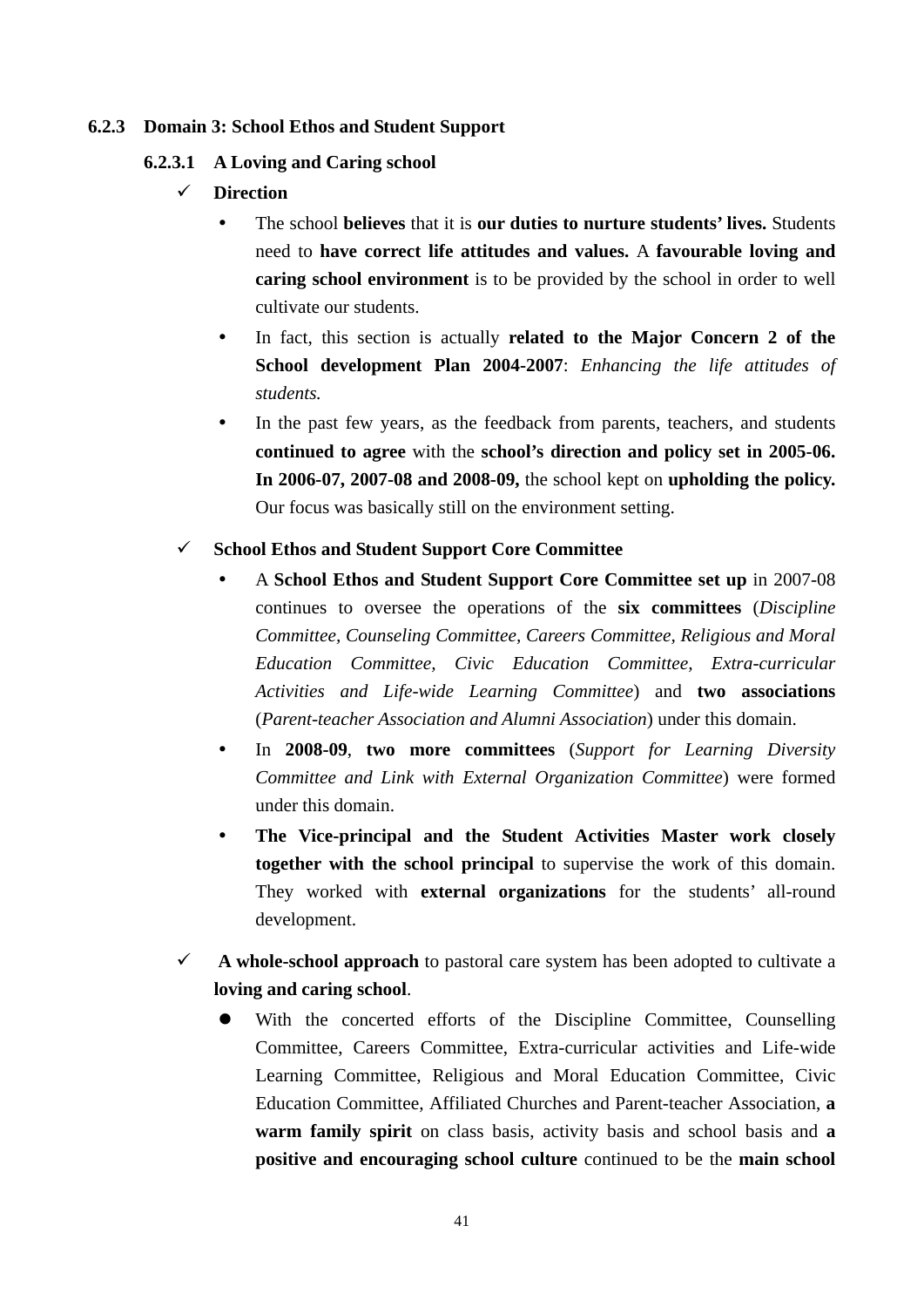**atmosphere (well established in 2005-07,** the second and third years of the previous school development plan cycle**)**.

- **Class activities** were regularly organized by individual classes (including school picnic, outings, visiting Ocean Park, class picnic, visits and lunch ) to upkeep good class spirit and relationship between form-teachers and students.
- **Principals paid regular class visits** to recognize students' success and achievements and deliver positive and encouraging messages to students. **Certificates and appreciation cards** were used to recognize students' outstanding performance in tests and examinations. **Principal gave positive remarks for all students' report cards** showing recognition of the strengths and achievements of each individual student.
- **Teachers and the principal also actively attended students' inter-school competitions** to show support to the students.
- **Church-school collaboration** has been a great input to our school leading to our great success in our pastoral care.
	- Both **Shing Kwong Church** and **Hop Yat Church** (North Point) have been supporting and caring our students and religious affairs in the past years. **Both churches inputted a lot of resources** for our **school fellowship, preaching good news, religious camp for spiritual development and taking care of students' needs** on many occasions like the dates of the release of public examination results (Form 5 and Form 7), Form 1 registration.
	- In particular, **Shing Kwong Church** continues to lead the **Hong Kong Boys' Brigade,** which has been training our students to be more mature and have more self-discipline. In fact, the Brigade also dedicated a lot of their efforts to a lot of school activities like the flag raising ceremonies and graduation ceremony and religious festival.
	- **Hop Yat Church (North Point)** also provided human resources to **teach Form 1 Religious Studies lessons** and **train them for the Bible Reading Competition**. Students gained a lot from the lessons and competition.
	- A **religious month** was held with the concerted efforts of both churches and Community Church Hong Kong in November 2008 and a total of **87 students responded positively** to good news.
- The **Parent-teacher Association (PTA)** held regular meetings (**6 meetings per year**) to discuss the school development issues and student performance. The **Principal has started to attend the meetings since 2005 September** and has been **working hand in hand closely with the PTA** for the school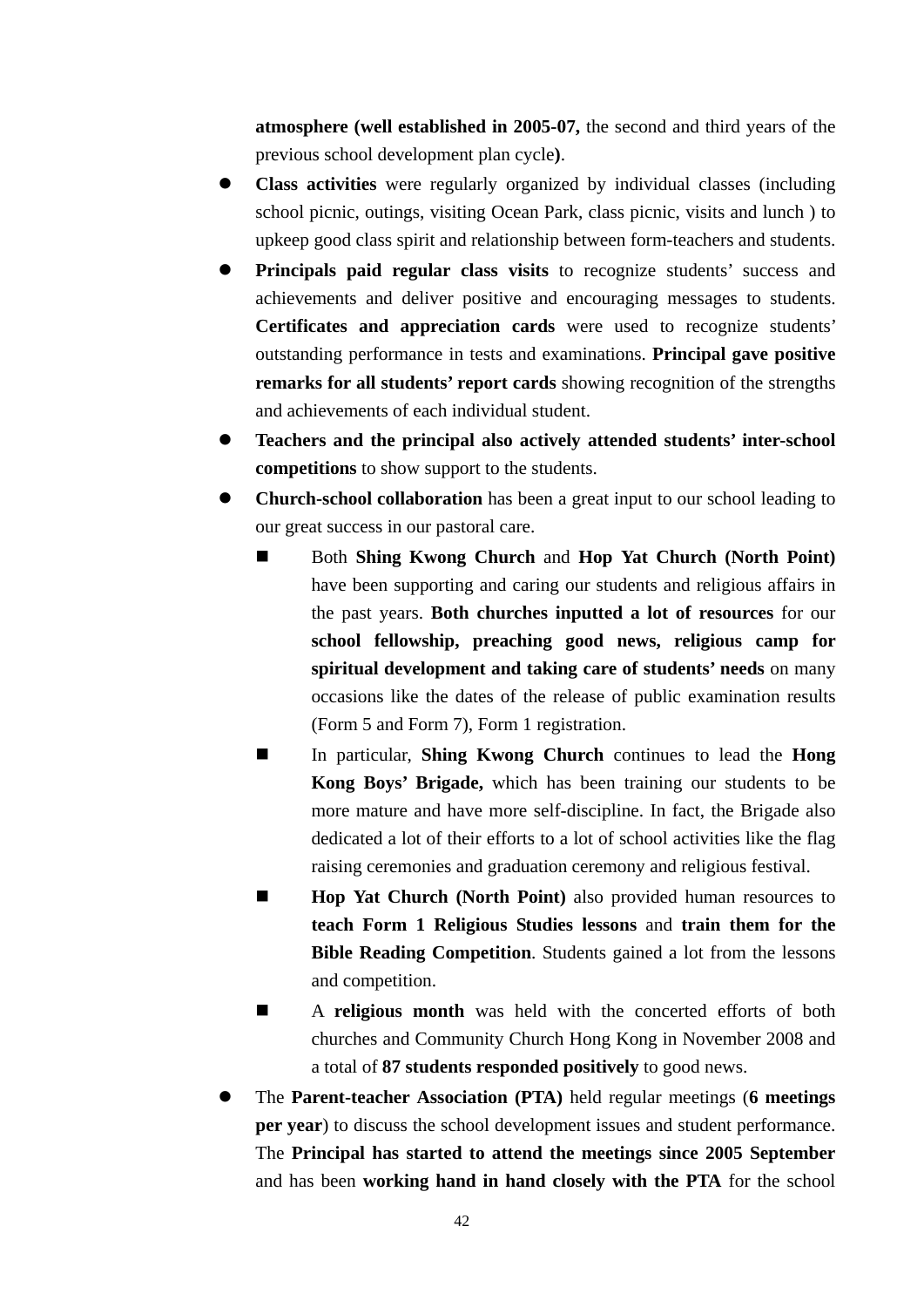improvement. **Ms. Leung Kit Yi, the Chairperson, and her devoted committee members have been very supportive to many of our school events and activities** like Christmas celebration service, Graduation Ceremony, S.1 Student Registration, Visit by Invitational Education experts and talk to HKCCCC primary schools. The school and its PTA also have built up **very good network with the PTA of Eastern District Hong Kong** with our PTA chairperson being its executive committee member and supported many of its functions. Our school was also invited by them to **jointly organize a talk for Form 5 students on 25 July 2009.** 

- The **Alumni Association has become more active in 2008-09. 4 meetings were held.** Constitutions were revised. **New committee, with new organization structure, was formed**. Some alumni have been very supportive to the school function. Nearly 100 alumni supported the Annual Dinner held on 28 February 2009. In the coming year, it was fixed that about 4-5 meetings would be held to discuss the development of the association.
- **External Link built up to support students' growth were as follows:**
	- The **Community Church Hong Kong** arranged a **3 months' Alpha course** for our **Form 6** to give them opportunities to know more about God. **The responses from students were positive.**
	- To enhance students' attitudes with respect to (a) quality lifestyle, (b) time management, (c) self-management, and (d) financial management, the **Nurse section of the Health Department** was invited to provide a series of life education programs for our junior form students. The responses from teachers and students were very good.
	- A Form 7 student (Lau Tung Leung) was nominated to apply for the **Youth Improvement Scheme organized by CCC Kung Lee Church**. \$1,500 was granted to help him improve his academic performance.

#### **6.2.3.2 Enhancement Measures for School Ethos**

- To **uplift students' self-identity and strong sense of belonging to the school**, the following actions are taken:
	- In **2007-08**, classes of **each form of Forms 1-4 were re-named as KWSC** which is the abbreviation of the school name. In **2008-09**, the classes of **Forms 5-6 were renamed** as well. The past labeling effects of ABCD classes were minimized. A **better school spirit was created.**
	- The school **reviewed the present summer and winter uniform** in 2007-08. **New uniform** was used in 2008-09 and was **well received b**y students, parents and teachers.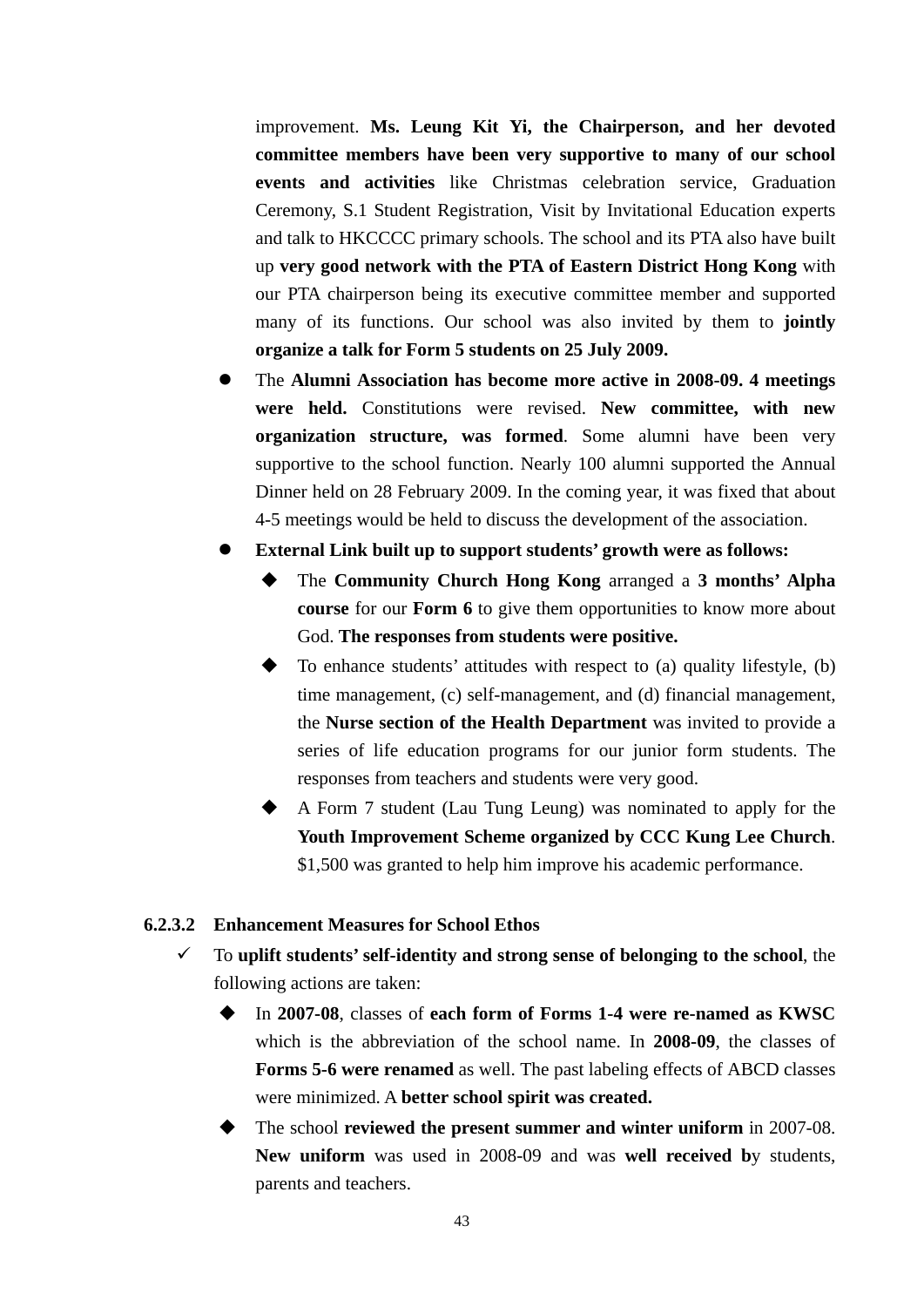The school organized a **campaign promoting excellent school ethos in January 2008.** The name of the campaign is **Excellent School Ethos Action 2008**. The basic directions set continue to direct the school ethos. It was noticed that **the school discipline and students' standard** to strive for excellence had been **uplifted in the past two years**.

#### **6.2.3.3 Achievements**

- The school was awarded the **"Loving and Caring school" Award by the Hong Kong Christian Service** in March 2009 --- the 3<sup>rd</sup> year obtaining this award. In 2008-09, our school was **one of the 10 finalists** in the competition.
- **The ratings of school culture by parents in the past years maintain at a very high Hong Kong standard level** (**4.2 in 2008-09**, 3.86 in 2007-08, 3.67 in 2006-07, 3.67 in 2005-06, 3.51 in 2004-05) while the ratings **by students has been very good and improving in the past few years** (**3.6 in 2008-09,** 3.49 in 2007-08, 3.51 in 2006-07, 3.41 in 2005-06, 3.14 in 2004-05).
- **In the past 4 years**, **students continued to improve in many aspects**. They have more refined students' character.
	- According to the APASO analysis (a tool of EDB), students were found to have
		- better **self-concept,**
		- better **care for the school environment**
		- better **feeling about the school**
		- better **relationship with classmates and schoolmates**
		- better **relationship with teachers**
		- better **feeling about the provision for their all-round education**
		- better **sense of achievement**

| Sub-scale                     | 05/06 | 06/07 | 07/08 | 08/09 |
|-------------------------------|-------|-------|-------|-------|
| General satisfaction          | 2.37  | 2.37  | 2.39  | 2.50  |
| Negative affect               | 2.10  | 2.01  | 2.00  | 2.03  |
| Teacher-student relationships | 2.66  | 2.74  | 2.74  | 3.04  |
| Social integration            | 2.81  | 2.78  | 2.80  | 2.97  |
| Achievement                   | 2.42  | 2.36  | 2.37  | 2.52  |
| Opportunity                   | 2.62  | 2.70  | 2.72  | 2.76  |
| Adventure                     | 2.49  | 2.41  | 2.42  | 2.62  |

 Many students have got **more merits** than in previous years (**5777 in 2008-09,**  5655 in 2007-08, 5368 in 2006-07, 5317 in 2005-06; 3014 in 2004-05). The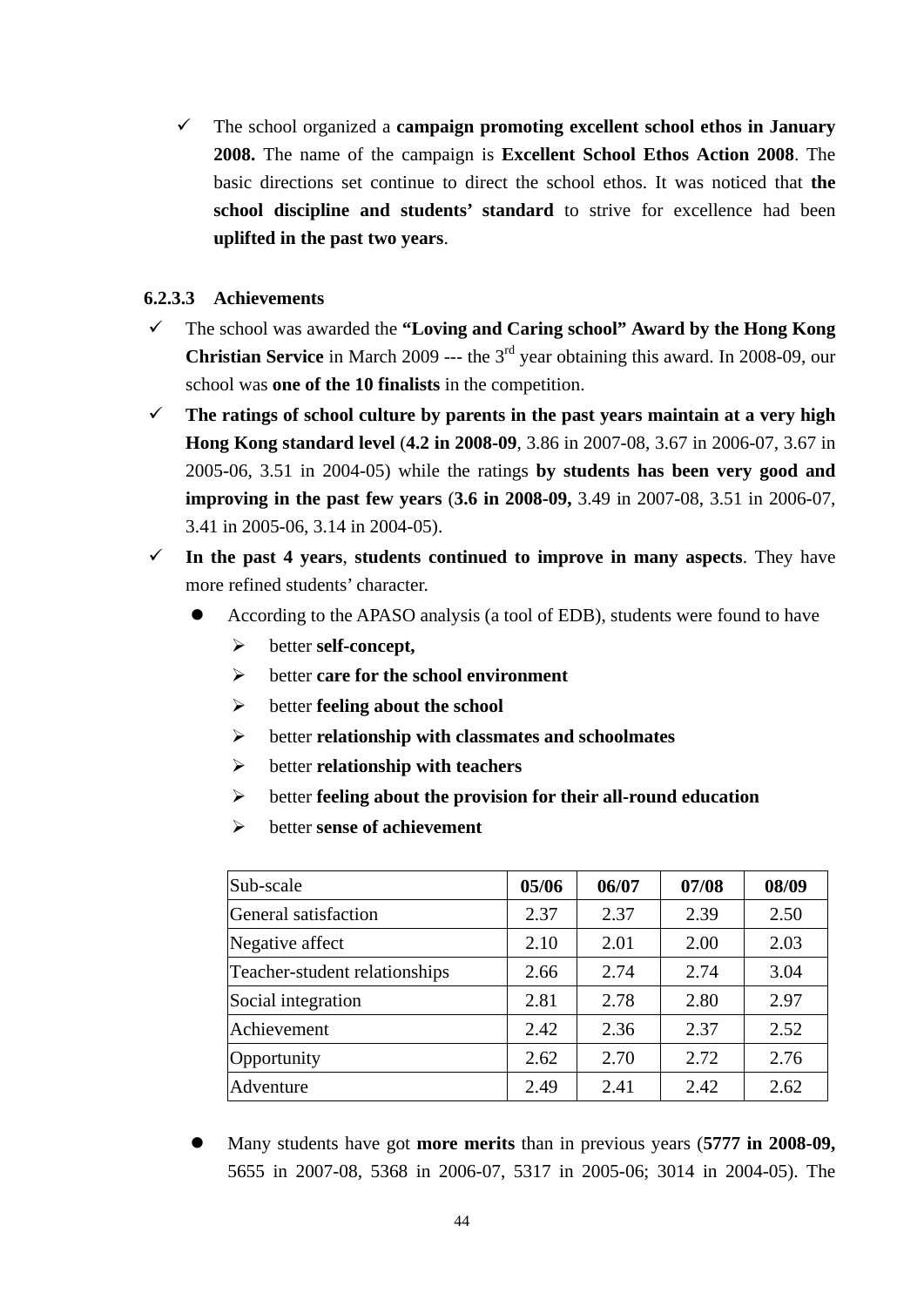number of **demerits decreased greatly** (**194 in 2008-09**, 1362 in 2007-08, 2100 in 2006-07, 3132 in 2005-06; 6700 in 2004-05). Merits were mainly given based on their service for the school, achievements in extra-curricular activities and good conduct. Demerits were mainly given due to attendance problems and late submission or no submission of homework.

- Most of the **students already bear in their mind a very proactive attitude in improving themselves** in many aspects --- striving for excellence and aiming at Band 1 achievements and quality.
- The **School Ethos and Student Support Core Committee** will keep on **striving for better school ethos** with excellent student discipline and learning attitudes.